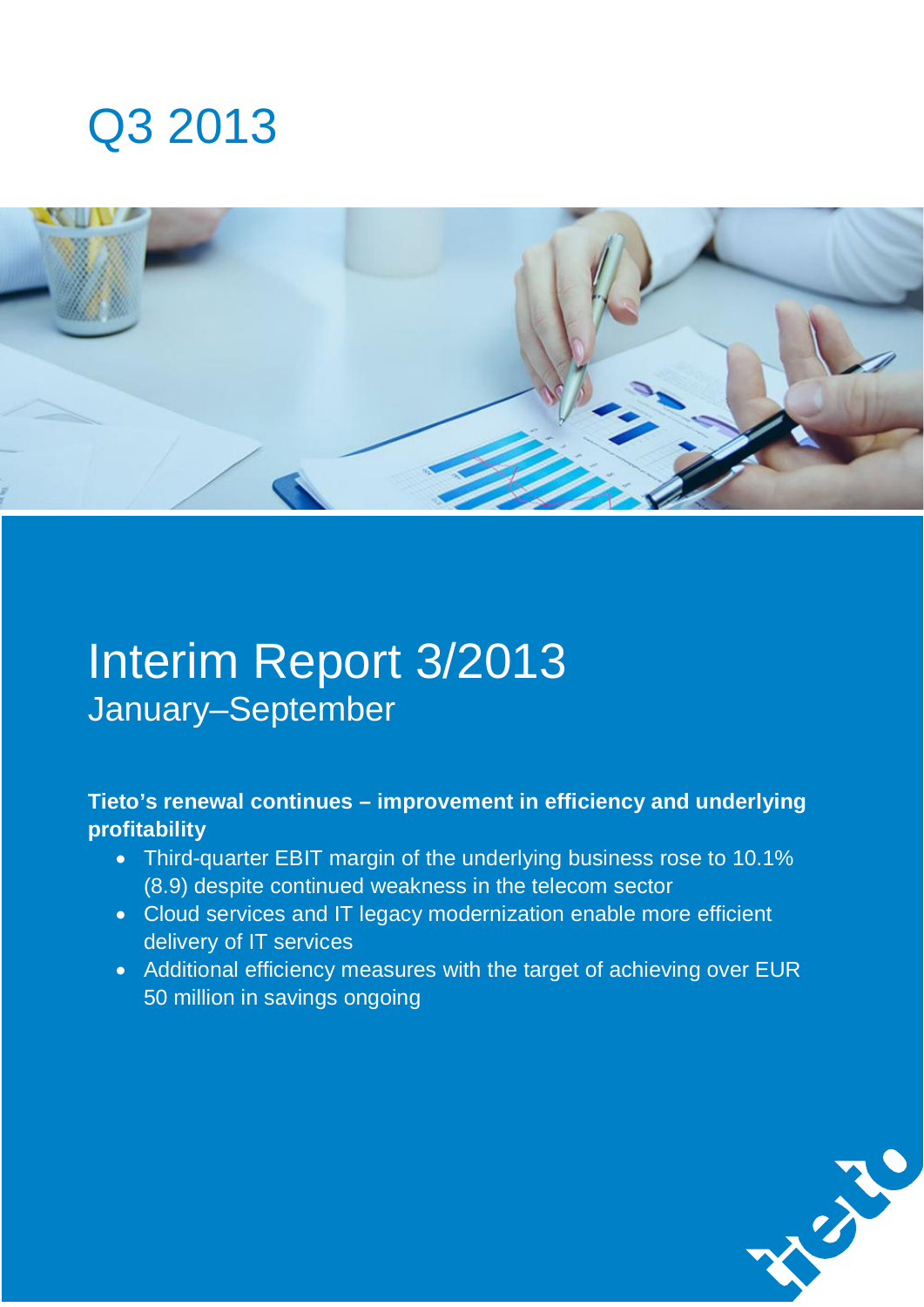## Key figures

- Organically, net sales were down by 4% in the third quarter
- Outside the telecom sector, net sales excluding divestments were down by 1%, excluding divestments and currency effect up by 1%
- Third-quarter operating profit excl. one-off items rose to EUR 37.9 (37.5) million, margin increased to 10.1% (8.9)

| <b>EUR million</b>                                                      | 7-9/2013 | 7-9/2012       | 1-9/2013    | 1-9/2012 |
|-------------------------------------------------------------------------|----------|----------------|-------------|----------|
| Net sales, EUR million                                                  | 373.3    | 423.5          | 1 2 5 4 . 3 | 1 346.7  |
| Change, %                                                               | $-12$    | $\overline{2}$ | $-7$        | 1        |
| Organic change, %                                                       | $-4$     | $\overline{4}$ | $-3$        | 2        |
| Operating profit (EBITA), EUR million                                   | 25.6     | 33.4           | 73.2        | 75.1     |
| Operating margin (EBITA), %                                             | 6.9      | 7.9            | 5.8         | 5.6      |
| Operating profit (EBIT), EUR million                                    | 24.8     | 32.0           | 70.4        | 70.8     |
| Operating margin (EBIT), %                                              | 6.6      | 7.6            | 5.6         | 5.3      |
| Operating profit (EBIT) excl. one-off items <sup>1)</sup> , EUR million | 37.9     | 37.5           | 101.1       | 94.5     |
| Operating margin (EBIT) excl. one-off items <sup>1)</sup> , %           | 10.1     | 8.9            | 8.1         | 7.0      |
| Profit after taxes, EUR million                                         | 18.4     | 22.7           | 47.2        | 47.9     |
| EPS, EUR                                                                | 0.25     | 0.32           | 0.65        | 0.67     |
| Net cash flow from operations, EUR million                              | 38.9     | 36.3           | 90.1        | 101.3    |
| Return on equity, 12-month rolling, %                                   | 5.4      | 11.2           | 5.4         | 11.2     |
| Return on capital employed, 12-month rolling, %                         | 12.4     | 18.5           | 12.4        | 18.5     |
| Investments, EUR million                                                | 15.5     | 15.6           | 48.1        | 43.6     |
| Interest-bearing net debt, EUR million                                  | 45.0     | 59.0           | 45.0        | 59.0     |
| Net debt/EBITDA                                                         | 0.2      | 0.3            | 0.2         | 0.3      |
| Book-to-bill                                                            | 0.8      | 0.7            | 1.0         | 1.0      |
| Order backlog                                                           | 1513     | 1 6 5 2        | 1513        | 1 6 5 2  |
| Personnel on 30 September                                               | 15 161   | 17 404         | 15 161      | 17 404   |

## Full-year outlook for 2013 unchanged – sales guidance specified

Outside the telecom sector, Tieto expects its organic net sales development to be at the lower end of the forecast market growth range (Nordic IT services market: 0–2%). Net sales development in the telecom sector is expected to be weaker than in Tieto's other sectors.

Tieto expects its profitability to continue to improve and full-year operating profit (EBIT) excluding one-off items to increase from the previous year's level (EUR 138.8 million in 2012).

#### **Previous sales guidance:**

Tieto expects its organic net sales to develop in line with the growth in the market for IT services, with the exception of the weaker outlook in the telecom sector. (Tieto's expectations for the market growth: 0–2%)

 $1)$  Excl. capital gains, impairments and restructuring costs

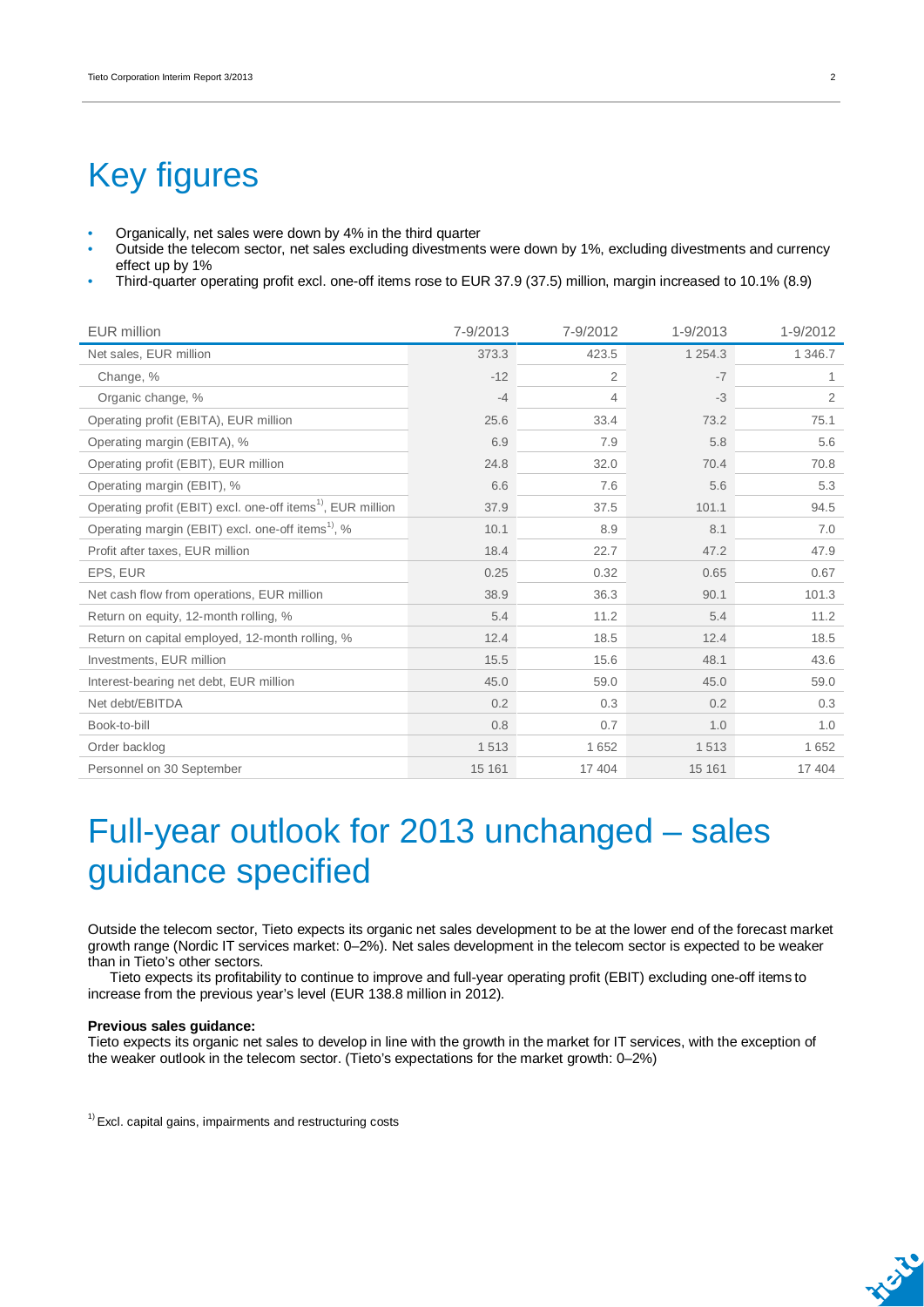## CEO's comment

#### Comment regarding the interim report by Kimmo Alkio, President and CEO:

"We are pleased to see that our focus and drive for efficiency resulted in continued profitability improvement in our underlying business, while we continued to see challenges in the telecom sector volume development. Additionally, customer satisfaction and quality especially in continuous services show improving trends.

The IT industry is in the midst of rapid changes. New technologies, such as cloud services, coupled with customer requirements to increase efficiency, accelerate modernization of old IT systems. In line with this development, demand is increasingly focusing on standardized and less labour-intensive solutions, defining new industry norms for efficiency in the whole IT services sector. Accordingly, we have to take further actions to strengthen the competitiveness of our operations. With the actions initiated during this year, we aim to achieve annual savings of over EUR 50 million.

We continue to renew our services and competences in order to seek new business opportunities both in IT services and Product Development Services. Through selective forward-looking investments we will be better positioned to meet continuously changing customer needs and drive future growth."

### Market development

No major changes were seen in the IT services market in the third quarter. The Nordic IT services market continues to experience a healthy level of interest in IT development projects, but decision-making cycles have remained long. The outsourcing market has also remained active.

The market for projects to transform ICT infrastructure into more standardized cloud solutions is active. There are ample longer-term opportunities for the renewal of old legacy systems and transformation into new platforms combining traditional IT with scalable and flexible IT environments. These developments provide both business benefits and cost savings. The focus is currently also on mobility, business intelligence and enterprise content management as well as new "as a service" delivery models. Areas like mobility and cloud services are expected to see double-digit growth rates while the market for traditional IT services is likely to decline.

As a result of the weak macroeconomic environment, customers are using their IT budgets prudently. Additionally, competition has intensified during 2013 and some vendors are actively seeking to strengthen their market position with relatively aggressive pricing. As the IT services market has remained stagnant, Tieto expects the Nordic IT services market to grow by 0–2% in 2013, with IT outsourcing as the main source of growth.

Tieto is able to provide the full stack of integration and operations management services complemented with its own products. As a result of this total service offering coupled with strong offshore capability and continued improvements in cost structure, the company is highly competitive in its target markets.

### Pockets of growth

- Mobility is a core driver of the IT landscape as it changes the way enterprises interact with customers, partners and suppliers, and empower their workforce with access to information and services. The growth trend is expected to further accelerate, as mobility is gradually becoming an integrated component in traditional IT projects. Tieto is continuing to execute its Enterprise Mobility Solution Framework, combining the company's capabilities, solutions and partnerships to deliver a full service life cycle and best-of-breed technology stack. During the third quarter, Tieto closed new consulting assignments with clients such as a major construction company and continued working on a project with a large customer in the financial sector.
- Cloud: Customers are increasingly transferring their operations into scalable and flexible cloud environments, which on the other hand will reduce volumes in traditional IT. As a full IT services partner, Tieto transforms its customers' existing traditional IT systems and business processes into cloud-based environments. New business models open up good business opportunities in all of Tieto's service lines. The company's "as a service" based industry solutions for the healthcare and financial services sector as well as cloud capacity services have experienced healthy growth. In the system integration business, Tieto is seeing new integration opportunities, e.g. moving front-end solutions to the cloud. Currently, Tieto's cloud related sales including all service lines continue to grow at a healthy rate and account for a few percentage points of the company's net sales. In Managed Services, around 20% of Tieto's server capacity will have been or will be in the process of being transferred to a cloud environment by the end of 2013. Scalability related to the 1-to-many service model enabled by the cloud and better server capacity utilization support good profitability for cloud services. Additionally, the higher level of automation increases operational efficiency.
- Big data is expected to be one of the fastest growing areas of IT services in the mid-long term. It is utilized to process, analyze and visualize massive amounts of data, such as information on customer behaviour or log data from telecom networks, making it possible for example to solve new kinds of complex business problems or establish revenue streams based on data-intensive digital services. Big data currently represents around 1% of the

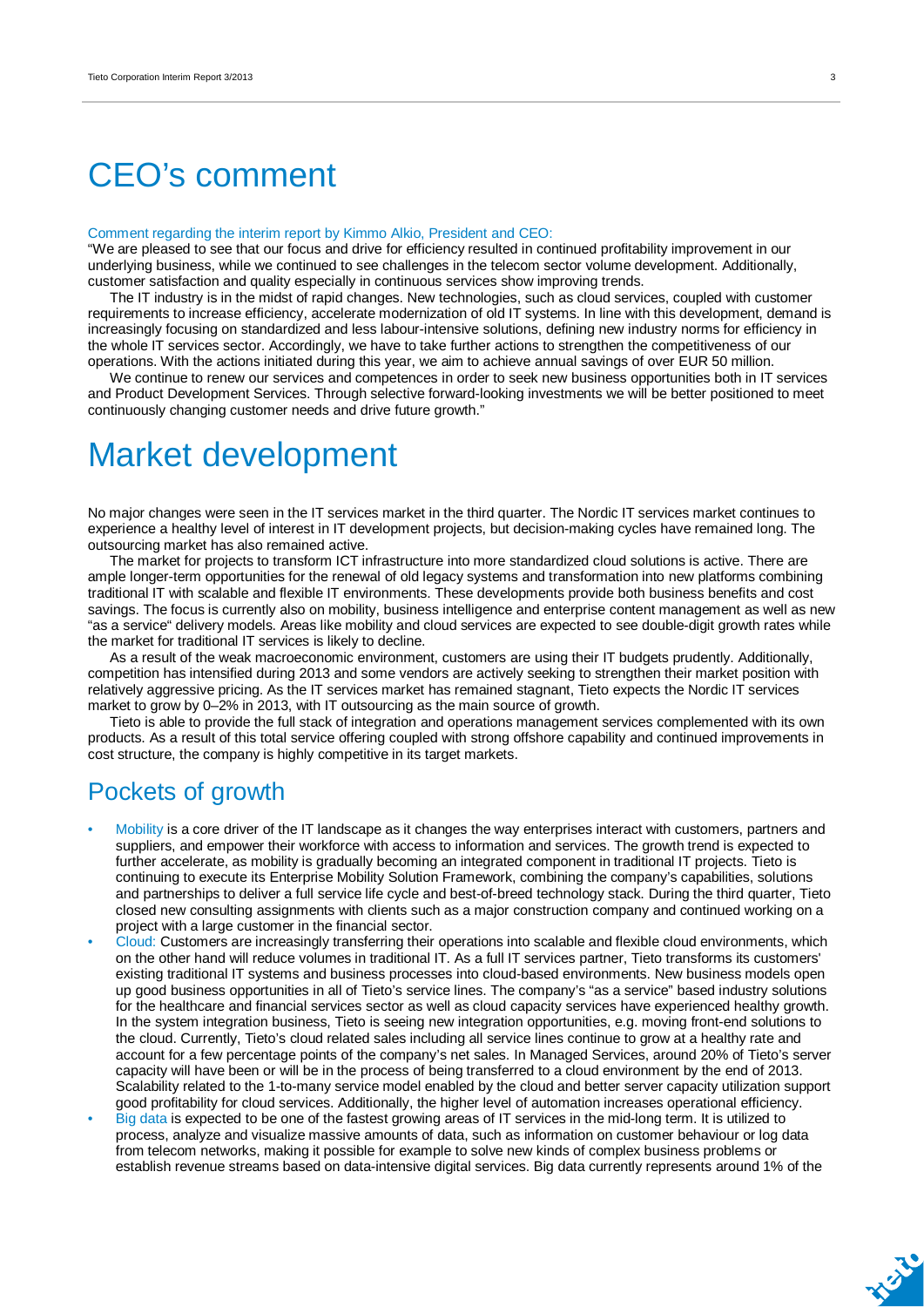IT services market and the share is expected to grow to around 5% by 2016. Tieto has a full stack offering portfolio for big data services including Tieto Fast Track to Big Data and Tieto Big Data Platform as a Service. Tieto also runs a programme to further develop new services, including industry-specific big data solutions for selected industries. In order to speed up the big data transformation, Tieto is leading the Data-to-Intelligence programme launched by DIGILE, the Strategic Centre for Science, Technology and Innovation in the Field of ICT in Finland. The programme involves public and private participation to develop new data-intensive services that improve productivity.

• Social features are standard in most digital consumer services, and are increasingly being integrated in work environments as well. As a result, organizations are able to rapidly gather new information, insights and intelligence from the external environment, making them more responsive and adaptive to change. Unified Communications and Collaboration (UCC) continues to be a growth area for Tieto. In 2013, Tieto rounded out its existing service offering with Google Apps, a public cloud-based productivity suite, as an addition to equivalent technologies from Microsoft and IBM. Demand has increased especially in Enterprise Voice and support for UCC on a private cloud hosted by Tieto (Tieto Productivity Cloud).

### Industry sector drivers

Additionally, industry-specific drivers affect the IT service market:

- In the **finance** sector, cost pressure and regulatory changes drive IT transformation programmes and the market is active. Customer investments are primarily focused on front-end services for consumers, mobility and business intelligence.
- In the **public** sector, reduced central government spending and prolonged decision-making have impacted the IT services market in Finland. In Sweden, efficiency and cost cutting continue to be key drivers and the operations management and outsourcing market is growing.
- In the **healthcare** sector, the activity level has remained good in Finland and Sweden, partly due to increasing regulation and national programmes to enhance information sharing. There is also healthy demand for eServices and mobile solutions in the sector.
- In the **manufacturing** sector, the demand for IT services has remained weak and cost savings comprise an important driver for initiating new IT projects.
- In the **energy** utilities sector, some companies are pushing back investments. The market for advanced metering infrastructure in Norway is picking up and procurement processes have been started again. The **oil & gas** market has remained active.
- The drop in both ad- and subscription-based revenue in the **media** sector has had a negative impact on IT investments.
- In the **telecom** sector, telecom operators are under pressure and have launched extensive cost reduction programmes. However, customers' initiatives to improve efficiency open up new transformation opportunities.
- In the market for **telecom product development**, both devices customers and communications infrastructure customers are experiencing many changes, including business re-organizations and intensified competition, which is partly due to new types of players entering the market. This has resulted in reduced R&D spending and greater competition for the remaining external R&D spend. Longer term, the demand for new technologies to handle the traffic from a growing number of connected devices will continue to increase, as will the appetite for a diverse range of end-user devices.

## Company strategy

On 1 January 2013, Tieto's new operating model took effect and the new Leadership Team became fully operational. By strengthening its industry-driven structure and service offerings as well as the transparency of its business practices, the company is well positioned to increase its profitability and drive long-term growth.

The company's key targets include geographical focus and improved profitability. The company has implemented several divestments in 2012 and 2013. The reducing impact of divested businesses on 2013 sales compared with the previous year amounts to around EUR 90 million. The impact on 2014 sales is accordingly around EUR 50 million. Tieto will continue to monitor its businesses with the long-term target of increasing scalability and efficiency within the company.

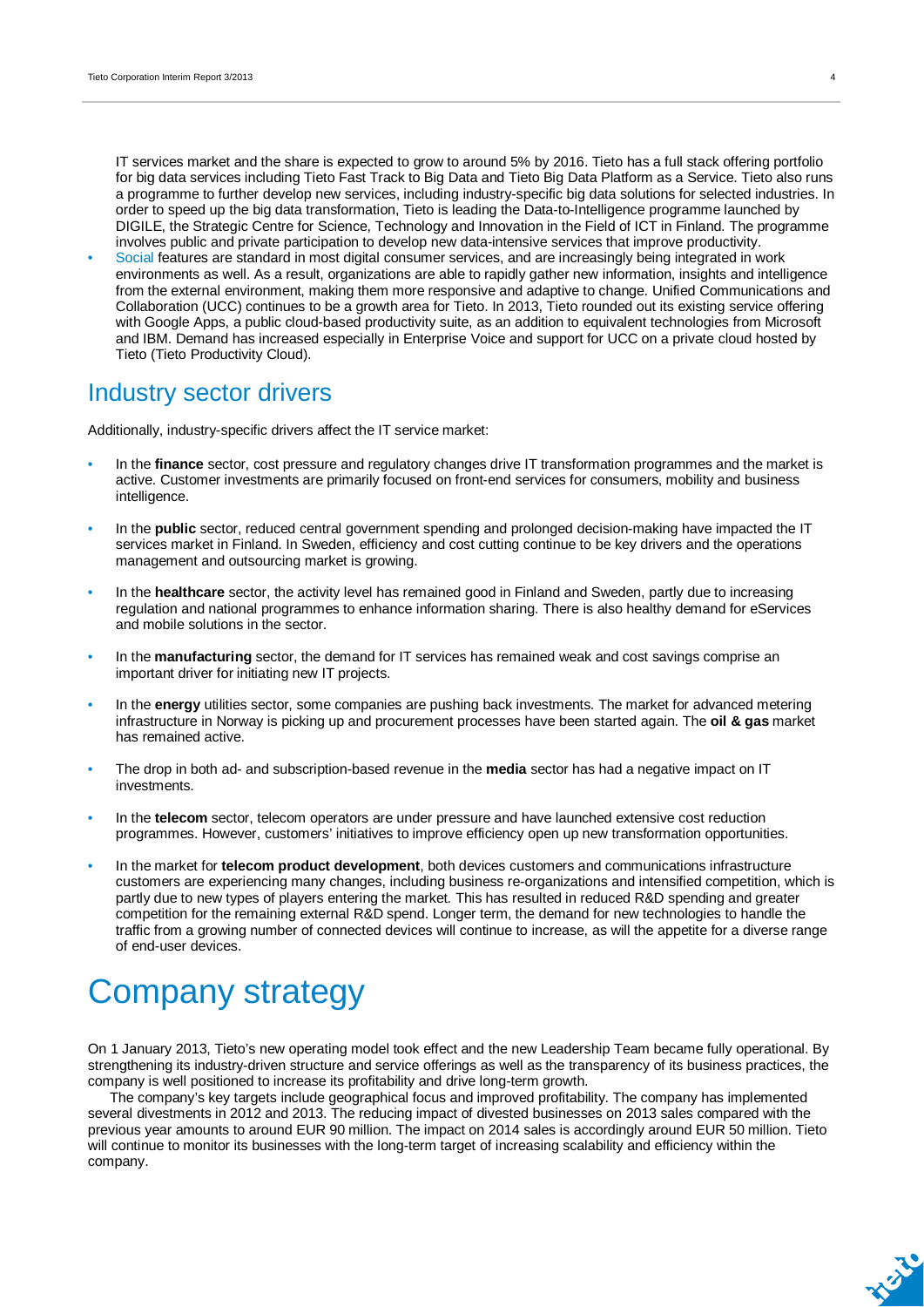Consulting and System Integration (CSI) practices such as enterprise content management, transformation consulting and enterprise mobility have been another development area for the company. However, both the softness of the IT market and some internal inefficiency have called for additional measures. Tieto is actively pursuing a programme to standardize its service offerings in line with today's market needs as well as carrying out additional initiatives to strengthen key competences such as project and programme management and transformation capabilities.

In September, Tieto acquired Canvisa Consulting, one of the leading Swedish consultancy companies in business and IT development within the financial services sector. The acquisition will strengthen Tieto's capability to support customers in the financial services sector in their transformation. In September, Tieto announced leadership changes in the Consulting and System Integration business to accelerate its transformation towards being the strategic IT services partner for its customers.

### Streamlining of the company

The programme to create a competitive cost structure, launched in March 2012, was concluded in the second quarter of 2013. The programme had a positive impact of around EUR 45 million on the company's operating profit in the ninemonth period and the full-year effect will amount to some EUR 60 million in 2013. As the comparison figure for the fourthquarter operating profit in 2012 included a positive effect of around EUR 15 million, this programme is not expected to provide any significant improvement in the fourth-quarter operating profit.

New technologies and standardization drive industry changes and change in customer behaviour towards less labour-intensive solutions as well as new pricing and service models. Additionally, Tieto continues to experience overcapacity due to the longer-term decline in the telecom sector. To stay on par with the industry norms and to improve price competitiveness, Tieto will continue to focus on improving efficiency.

In May, Tieto started personnel negotiations in the CSI service line with the target of reducing up to 300 positions. In August, the company started personnel negotiations in Managed Services and Product Development Services, aiming to reduce up to 270 positions. In October, Tieto announced initiatives to reduce the number of positions by up to an additional 770 globally.

With the actions initiated in 2013, Tieto's objective is to reduce up to 1 340 positions, of which around 500 in CSI, 300 in Managed Services, 400 in Product Development Services and the rest mainly in industry groups and support functions. Of the redundancies, around 70% will be implemented in Finland and Sweden, around 5% in other onshore countries and around 25% in offshore countries.

The company's target is to achieve annualized savings of over EUR 50 million, of which around EUR 8 million are anticipated to affect operating profit for 2013, mainly in the fourth quarter. The full effect is expected to materialize as of the second quarter of 2014. Tieto currently estimates that it will book some EUR 45 million in one-off costs related to the streamlining actions initiated in 2013 in its results for this year. Earlier the company estimated that the restructuring costs would amount to about half of the 2012 level (EUR 57 million in 2012). In the nine-month period in 2013, Tieto booked EUR 24.1 (38.6) million in restructuring costs. Additionally, Tieto booked an impairment loss of EUR 8.0 million related to the divestment of its local German and Dutch businesses in the second-quarter results and a capital gain of EUR 1.4 million related to Fidenta divestment in the third-quarter results.

## Financial performance in July–September

Third-quarter net sales were down by 12% and amounted to EUR 373.3 (423.5) million. Divestments had a negative impact of EUR 36 million. Organically, net sales declined by 4%. The company's sales in the telecom sector is dependent on a few large customers. Their decisions to cut spending resulted in the 12% drop in the sector in the third quarter which trend will continue in the near term. Outside the telecom sector, Tieto's sales were organically down by 1%. Overall, sales development reflects cautiousness in starting new projects and lower prices in contract renewals. Currency fluctuations had a negative impact of EUR 7 million on sales.

Third-quarter operating profit (EBIT) amounted to EUR 24.8 (32.0) million, representing a margin of 6.6% (7.6). Operating profit included restructuring costs of EUR 14.5 million and a capital gain of EUR 1.4 million related to the Fidenta divestment. Operating profit excl. one-off items<sup>1)</sup> stood at EUR 37.9 (37.5) million, or 10.1% (8.9) of net sales. The cost savings programmes had a positive effect of around EUR 12 million on operating profit compared with the third quarter of 2012. However, this was offset by the negative volume and price development as well as salary inflation. Personnel costs excl. restructuring costs were down by around 16%, or EUR 37 million, of which two thirds are attributable to the divestments. Salary inflation had a negative effect of close to EUR 7 million on operating profit. Currency changes did not have any significant impact on operating profit.

Depreciation and amortization amounted to EUR 19.2 (21.8) million. Net financial expenses stood at EUR 1.8 (0.5) million in the third quarter. Net interest expenses were EUR 1.9 (1.3) million and net gains from foreign exchange transactions EUR 0.3 (0.9) million. Other financial income and expenses amounted to EUR -0.2 (-0.1) million.

Third-quarter earnings per share (EPS) totalled EUR 0.25 (0.32). Earnings per share excluding one-off items<sup>1)</sup> and the non-recurring taxes related to the divestment amounted to EUR 0.38 (0.38).

 $<sup>1</sup>$  Excl. capital gains, impairments and restructuring costs</sup>

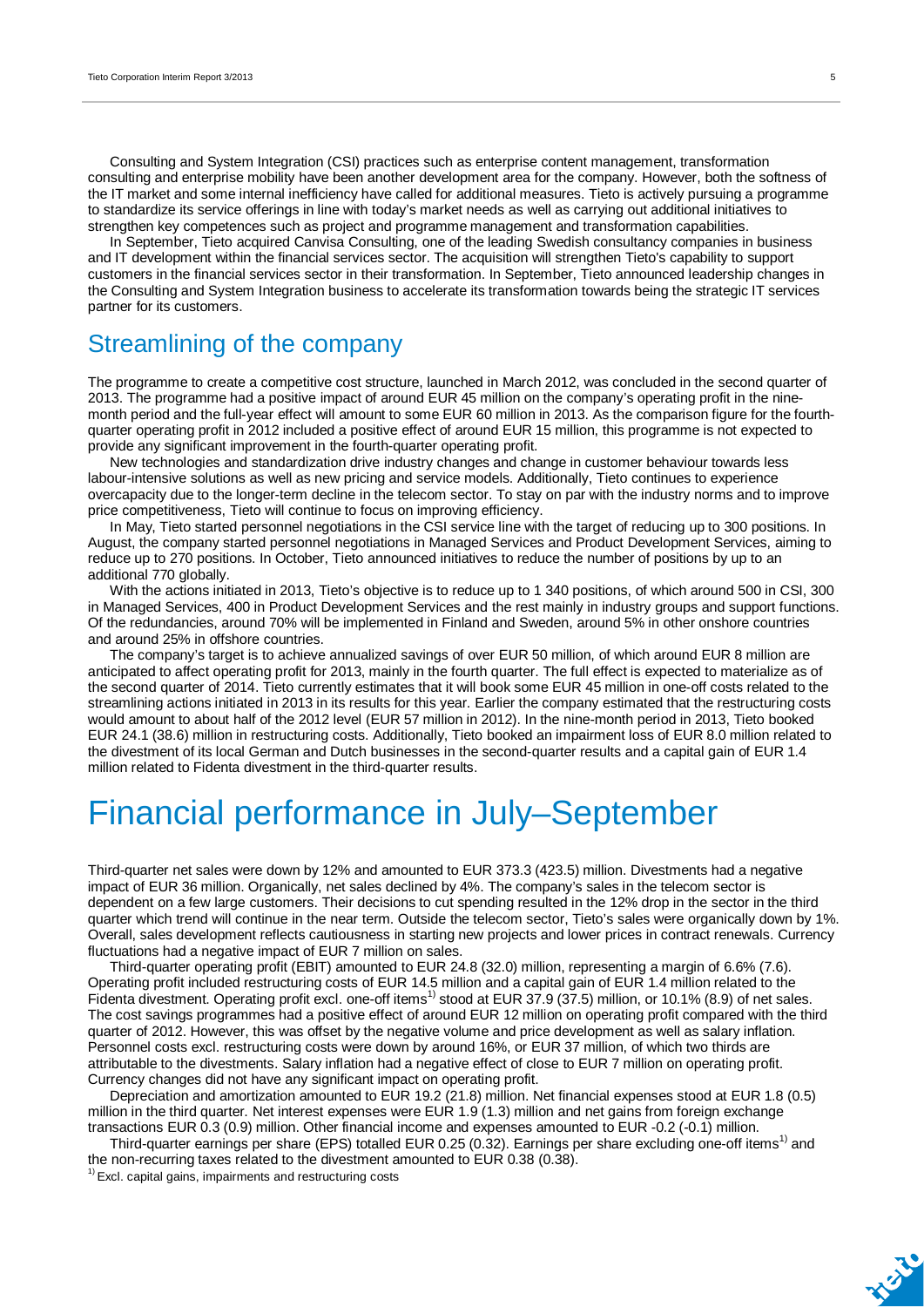The comparison figures for 2012 sales and operating margin have changed from the figures published earlier due to some fine-tuning of the operating model that took effect on 1 January 2013. New comparison figures have been published on Tieto's website.

### Financial performance by service line

| <b>EUR million</b>                         | Customer<br>sales<br>7-9/2013 | Customer<br>sales<br>7-9/2012 | Change, % | Operating<br>profit<br>7-9/2013 | Operating<br>profit<br>7-9/2012 |
|--------------------------------------------|-------------------------------|-------------------------------|-----------|---------------------------------|---------------------------------|
| <b>Managed Services</b>                    | 120                           | 125                           | $-4$      | 3.6                             | 7.5                             |
| Consulting and System Integration          | 92                            | 109                           | $-15$     | 4.0                             | 13.0                            |
| <b>Industry Products</b>                   | 101                           | 115                           | $-12$     | 20.7                            | 13.0                            |
| <b>Product Development Services</b>        | 60                            | 75                            | $-19$     | 3.0                             | 0.4                             |
| Support Functions and Global<br>Management |                               |                               |           | $-6.6$                          | $-1.8$                          |
| Total                                      | 373                           | 424                           | $-12$     | 24.8                            | 32.0                            |

### Operating margin by service line

| $\frac{0}{0}$                       | Operating<br>margin<br>$7 - 9/2013$ | Operating<br>margin<br>7-9/2012 | Operating<br>margin excl.<br>one-off items <sup>1)</sup><br>7-9/2013 | Operating<br>margin excl.<br>one-off items <sup>1)</sup><br>7-9/2012 |
|-------------------------------------|-------------------------------------|---------------------------------|----------------------------------------------------------------------|----------------------------------------------------------------------|
| <b>Managed Services</b>             | 3.0                                 | 6.0                             | 4.9                                                                  | 7.5                                                                  |
| Consulting and System Integration   | 4.4                                 | 11.9                            | 10.5                                                                 | 12.4                                                                 |
| <b>Industry Products</b>            | 20.5                                | 11.3                            | 20.7                                                                 | 12.3                                                                 |
| <b>Product Development Services</b> | 5.0                                 | 0.6                             | 7.9                                                                  | 2.2                                                                  |
| Total                               | 6.6                                 | 7.6                             | 10.1                                                                 | 8.9                                                                  |

<sup>1)</sup> Excl. capital gains, impairments and restructuring costs

For a comprehensive set of service line and industry group figures, see the tables section.

Tieto's third-quarter sales were affected by several divestments implemented during 2012 and 2013. The table below includes customer sales adjusted for divestments.

### Sales adjusted for divestments by service line

| <b>EUR million</b>                      | Customer sales<br>7-9/2013 | Customer sales adj.<br>for divestments<br>7-9/2012 | Change, % |
|-----------------------------------------|----------------------------|----------------------------------------------------|-----------|
|                                         |                            |                                                    |           |
| <b>Managed Services</b>                 | 120                        | 124                                                | $-4$      |
| Consulting and System Integration       | 92                         | 93                                                 | $-1$      |
| <b>Industry Products</b>                | 101                        | 105                                                | $-4$      |
| <b>Product Development Services</b>     | 60                         | 66                                                 | -9        |
| Support Functions and Global Management |                            |                                                    |           |
| <b>Total</b>                            | 373                        | 388                                                | -4        |

The following divestments affected third-quarter sales: business operations in Italy and Spain, local businesses in Germany and the Netherlands, and the discontinued operations of Fidenta.

In Managed Services, the market for projects to transform ICT infrastructure to cloud-based environments remained active in the third quarter. Based on the signings for Tieto's cloud-based offerings launched at the turn of the year, cloudrelated sales rose to EUR 6 million, representing 5% of net sales. The Financial Services and the Public, Healthcare and Welfare industry groups enjoyed the strongest growth. Higher volumes did not fully translate into profits due to lower unit

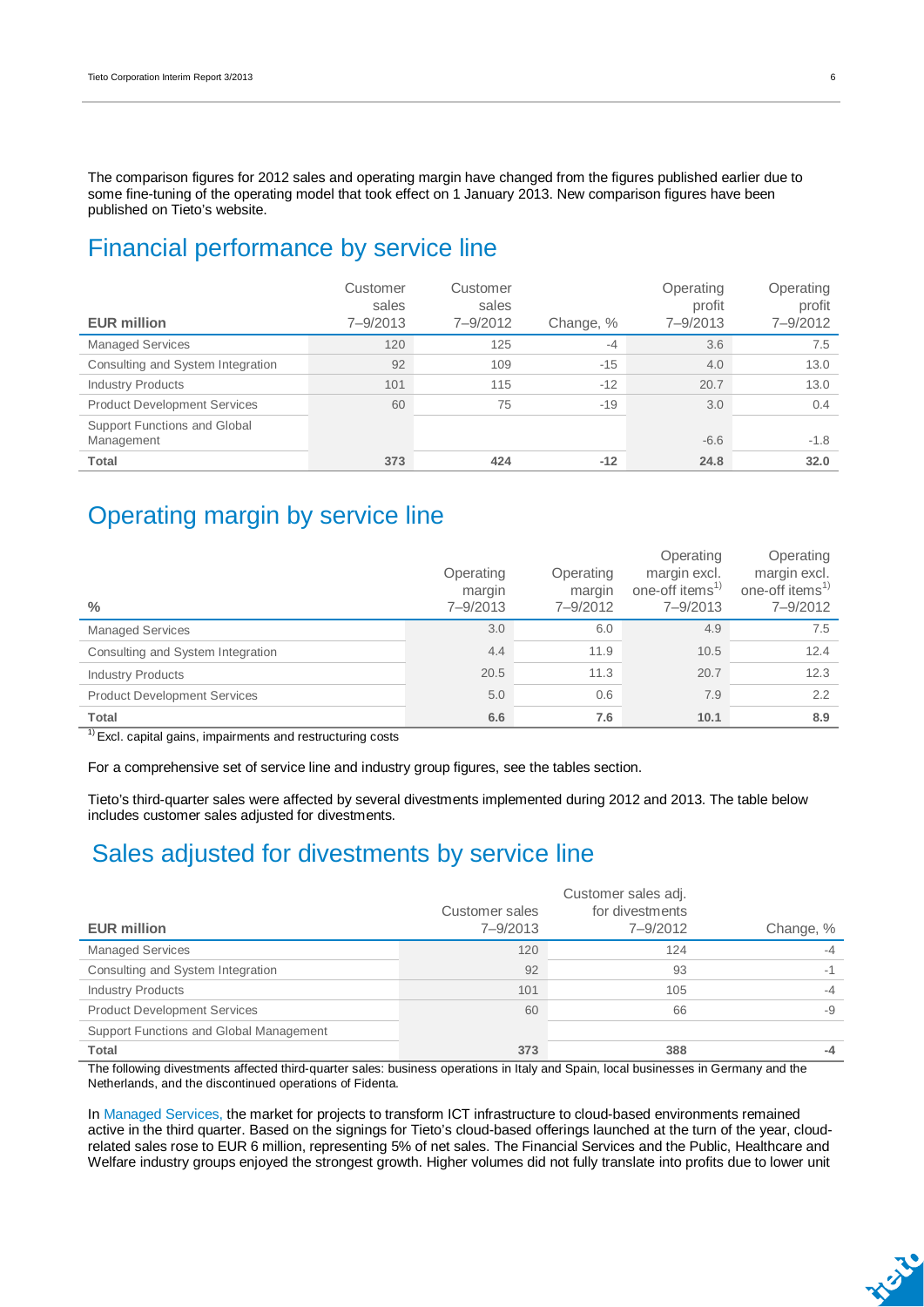prices resulting from intense competition. The comparison figures for sales in 2012 included close to EUR 4 million in non-recurring income.

In Consulting and System Integration, the telecom sector remained challenging while the financial and public sectors saw improved volumes. There was also improved demand for consulting related to cloud services and business transformation. Due to the sales decline of services with healthy margins in the telecom sector, the profitability of the underlying business weakened compared with the previous year although it has improved during the current year. Actions to improve profitability are ongoing.

In Industry Products, the sales decline of the underlying business was attributable mainly to currency changes and the development in the public sector in Finland. There was increased demand for Tieto's offerings, especially in the maintenance area. Demand for oil & gas products has also remained healthy. Due to the divestments executed, higher operational efficiency as well as growth of offerings providing healthy margins, the strong profitability trend continued.

In Product Development Services (PDS), sales were down as customers' cost savings pressures resulted in reduced R&D spending as well as in some cases insourcing. PDS has adjusted its operations during the past quarters and thirdquarter profitability improved due to recent cost reductions. PDS anticipates that short-term fluctuations in demand will continue while planned cost reductions are expected to take place late in the fourth quarter and early 2014.

### Customer sales by industry group

| EUR million                         | Customer sales<br>7-9/2013 | Customer sales<br>7-9/2012 | Change, % |
|-------------------------------------|----------------------------|----------------------------|-----------|
| <b>Financial Services</b>           | 84                         | 85                         |           |
| Manufacturing, Retail and Logistics | 70                         | 78                         | $-10$     |
| Public, Healthcare and Welfare      | 96                         | 100                        | -4        |
| Telecom, Media and Energy           | 63                         | 86                         | $-26$     |
| <b>Product Development Services</b> | 60                         | 75                         | $-19$     |
| Total                               | 373                        | 424                        | $-12$     |

### Sales adjusted for divestments by industry group

| <b>EUR million</b>                  | Customer sales<br>7-9/2013 | Customer sales adj.<br>for divestments<br>7-9/2012 | Change, % |
|-------------------------------------|----------------------------|----------------------------------------------------|-----------|
|                                     |                            |                                                    |           |
| <b>Financial Services</b>           | 84                         | 78                                                 |           |
| Manufacturing, Retail and Logistics | 70                         | 77                                                 | -9        |
| Public, Healthcare and Welfare      | 96                         | 95                                                 |           |
| Telecom, Media and Energy           | 63                         | 71                                                 | $-12$     |
| <b>Product Development Services</b> | 60                         | 66                                                 | -9        |
| Total                               | 373                        | 388                                                | -4        |

The following divestments affected third-quarter sales: business operations in Italy and Spain, local businesses in Germany and the Netherlands, and the discontinued operations of Fidenta.

The Financial Services sector continued to offer ample IT transformation project opportunities and there is healthy demand for industry-specific solutions, particularly in the Cards and Payments areas. Industry-specific solutions provided good growth and margins, although sales of ICT infrastructure services were impacted by strong price competition and the ongoing transformation programmes. Fidenta, Tieto's joint venture with Nordea, was divested on 1 July. Some of the related business will continue within Tieto.

In Manufacturing, Retail and Logistics, sales to the retail sector continued to slide, partly due to lower prices in some large contracts. The comparison figure for sales in 2012 included around EUR 3 million in non-recurring income. In the manufacturing sector, sales excluding divestments and non-recurring income of EUR 3 million were flat.

In Public, Healthcare and Welfare, reduced central government spending and prolonged decision-making resulted in a sales decline in the Finnish public sector, whereas in Sweden, sales excl. currency effect to the public sector remained at

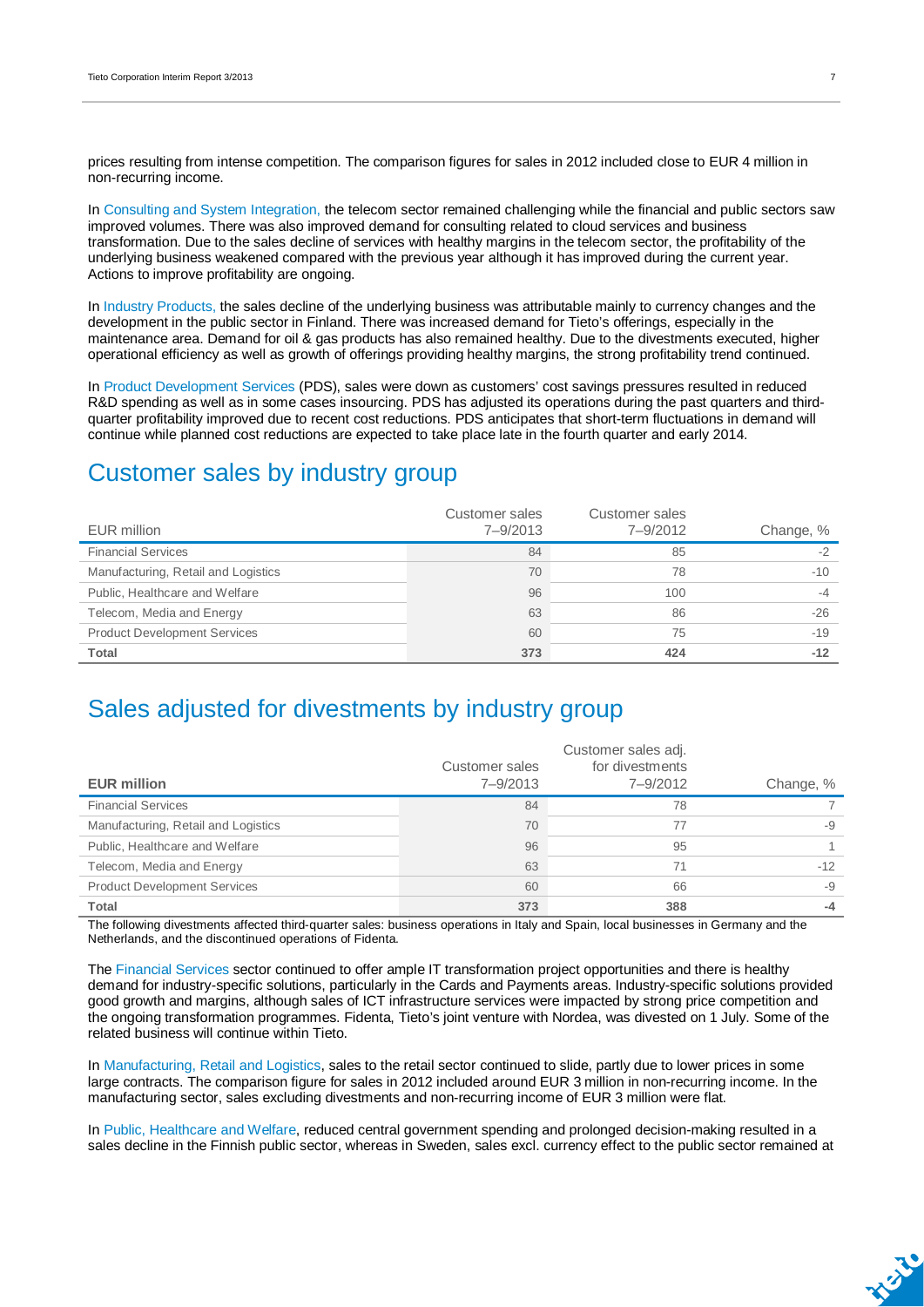the previous year's level. Activity level in the healthcare sector in Sweden and Finland has remained good partly due to national programmes.

In Telecom, Media and Energy all segments saw negative development, except for oil and gas. In the telecom segment, the decline was mainly attributable to lower volumes in consulting and system integration services for the telecom operator segment. Tieto's product for hydrocarbon accounting, developed for oil and gas companies, continued to experience healthy growth.

## Financial performance in January–September

Nine-month net sales were down by 7% and amounted to EUR 1 254.3 (1 346.7) million. The divestments had a negative impact of EUR 57 million. Organically, net sales declined by 3%. This was driven mainly by the drop in the telecom sector. Outside the telecom sector, sales development was organically flat. This development was also reflected as a sales decline in Consulting and System Integration. Currency fluctuations had a positive impact of EUR 5 million on sales.

Nine-month operating profit (EBIT) amounted to EUR 70.4 (70.8) million, representing a margin of 5.6% (5.3). Operating profit includes restructuring costs of EUR 24.1 million, an impairment loss of EUR 8.0 million related to the divestment of the German and Dutch operations and a capital gain of EUR 1.4 million related to the Fidenta divestment. Operating profit excl. one-off items<sup>1)</sup> stood at EUR 101.1 (94.5) million, or 8.1% (7.0) of net sales. Personnel costs excl. restructuring costs were down by around EUR 74 million. Currency changes had a positive impact of EUR 2 million on operating profit.

Depreciation and amortization amounted to EUR 61.2 (63.5) million. Net financial expenses stood at EUR 5.0 (5.1) million in the nine-month period. Net interest expenses were EUR 4.8 (4.8) million and net gains from foreign exchange transactions EUR 0.6 (0.3) million. Other financial income and expenses amounted to EUR -0.8 (-0.6) million.

Nine-month earnings per share (EPS) totalled EUR 0.65 (0.67). Earnings per share excluding one-off items<sup>1)</sup> and the non-recurring taxes related to the divestment amounted to EUR 1.00 (0.89).

The comparison figures for 2012 sales and operating margin have changed from the figures published earlier due to some fine-tuning of the operating model that took effect on 1 January 2013. New comparison figures have been published on Tieto's website.

### Financial performance by service line

| <b>EUR million</b>                         | Customer<br>sales<br>$1 - 9/2013$ | Customer<br>sales<br>$1 - 9/2012$ | Change, % | Operating<br>profit<br>$1 - 9/2013$ | Operating<br>profit<br>$1 - 9/2012$ |
|--------------------------------------------|-----------------------------------|-----------------------------------|-----------|-------------------------------------|-------------------------------------|
| <b>Managed Services</b>                    | 373                               | 357                               | 4         | 10.1                                | 1.3                                 |
| Consulting and System Integration          | 308                               | 370                               | $-17$     | 10.6                                | 29.5                                |
| <b>Industry Products</b>                   | 348                               | 372                               | $-6$      | 54.9                                | 53.8                                |
| <b>Product Development Services</b>        | 225                               | 248                               | $-9$      | 9.7                                 | $-0.9$                              |
| Support Functions and Global<br>Management |                                   |                                   |           | $-14.9$                             | $-12.8$                             |
| Total                                      | 1 2 5 4                           | 1 3 4 7                           | $-7$      | 70.4                                | 70.8                                |

 $1)$  Excl. capital gains, impairments and restructuring costs

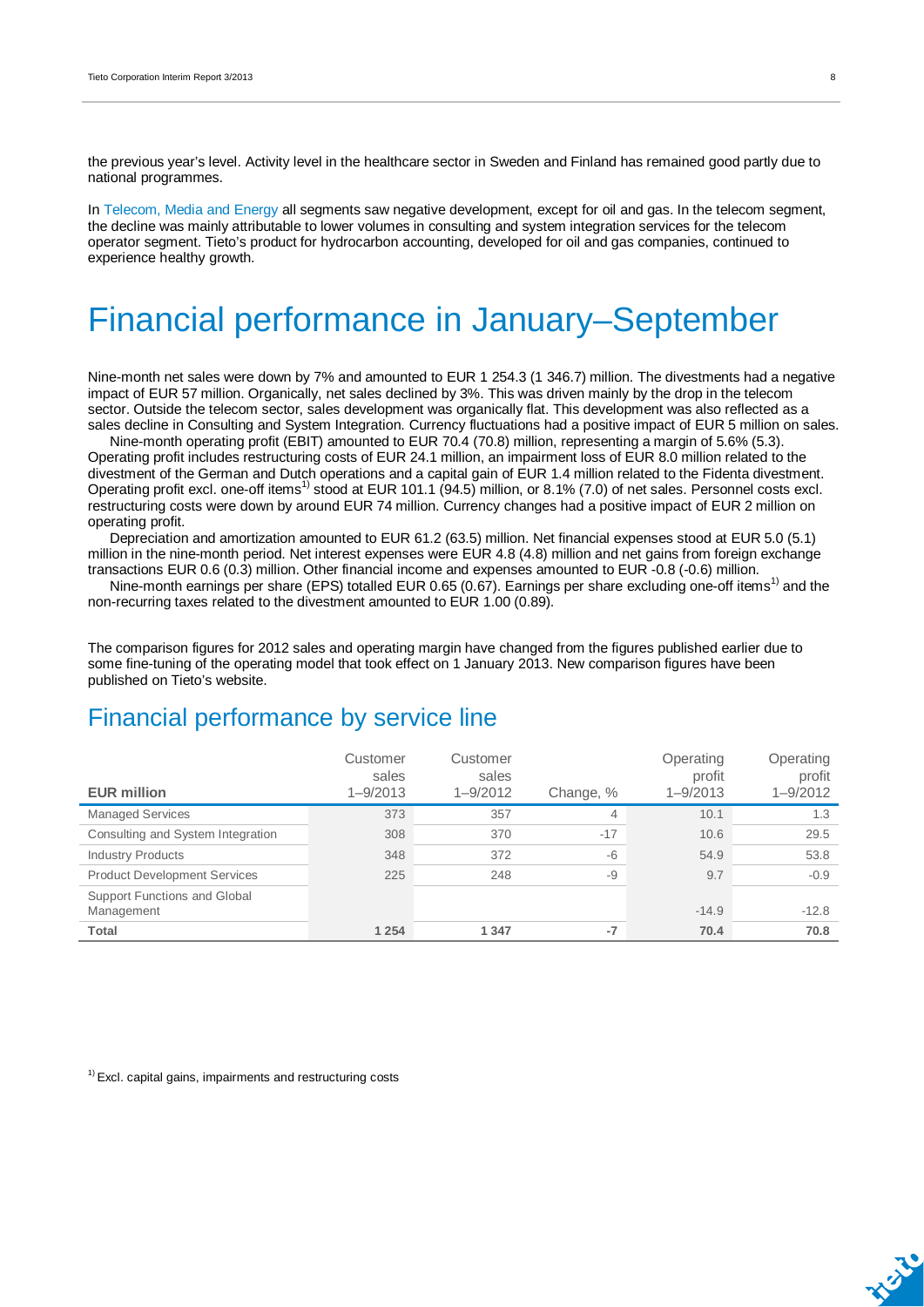### Operating margin by service line

| $\frac{0}{0}$                       | Operating<br>margin<br>$1 - 9/2013$ | Operating<br>margin<br>$1 - 9/2012$ | Operating<br>margin excl.<br>one-off items <sup>1)</sup><br>$1 - 9/2013$ | Operating<br>margin excl.<br>one-off items <sup>1)</sup><br>$1 - 9/2012$ |
|-------------------------------------|-------------------------------------|-------------------------------------|--------------------------------------------------------------------------|--------------------------------------------------------------------------|
| <b>Managed Services</b>             | 2.7                                 | 0.4                                 | 3.3                                                                      | 4.0                                                                      |
| Consulting and System Integration   | 3.4                                 | 8.0                                 | 7.9                                                                      | 10.2                                                                     |
| <b>Industry Products</b>            | 15.8                                | 14.5                                | 16.2                                                                     | 11.8                                                                     |
| <b>Product Development Services</b> | 4.3                                 | $-0.4$                              | 7.4                                                                      | 3.0                                                                      |
| <b>Total</b>                        | 5.6                                 | 5.3                                 | 8.1                                                                      | 7.0                                                                      |

 $1)$  Excl. capital gains, impairments and restructuring costs

### Customer sales by industry group

| EUR million                         | Customer sales<br>$1 - 9/2013$ | Customer sales<br>$1 - 9/2012$ | Change, % |
|-------------------------------------|--------------------------------|--------------------------------|-----------|
| <b>Financial Services</b>           | 274                            | 274                            | 0         |
| Manufacturing, Retail and Logistics | 224                            | 237                            | $-5$      |
| Public, Healthcare and Welfare      | 319                            | 313                            | っ         |
| Telecom, Media and Energy           | 211                            | 275                            | $-23$     |
| <b>Product Development Services</b> | 225                            | 248                            | -9        |
| Total                               | 1 2 5 4                        | 1 3 4 7                        | $-7$      |

## Cash flow, financing and investments

Third-quarter net cash flow from operations, including the decrease of EUR 4.5 (increase14.3) million in net working capital, amounted to EUR 38.9 million (36.3).

Nine-month net cash flow from operations amounted to EUR 90.1 million (101.3).

Tax payments were EUR 16.7 million (in 2012: EUR 3.0 million due to a refund of EUR 15.9 million in Finland) in the nine-month period.

Payments for acquisitions totalled EUR 1.7 million (0.5) in the nine-month period. The divestment of the German and Dutch operations had a negative impact of EUR 21.9 million on the nine-month cash flow from investing activities.

Nine-month capital expenditure totalled EUR 48.1 (43.6) million, of which paid EUR 40.7 million (39.7). The equity ratio was 46.6% (47.9). Gearing decreased to 8.8% (10.8). Net debt totalled EUR 45.0 (59.0) million,

including EUR 203.7 million in interest-bearing debt, EUR 5.0 million in finance lease liabilities, EUR 6.9 million in finance lease receivables, EUR 2.0 million in other interest-bearing receivables and EUR 154.8 million in cash and cash equivalents.

In May, Tieto issued a senior unsecured bond of EUR 100 million. The six-year bond matures in May 2019 and it carries a coupon of fixed annual interest of 2.875%. The proceeds from the bond offering will be used to refinance the existing bond of EUR 100 million maturing in December 2013, currently visible in short-term debt. Interest-bearing longterm loans amounted to EUR 99.5 million.

Interest-bearing short-term loans amounted to EUR 104.2 million. Other short-term interest-bearing loans of EUR 4.2 million were mainly related to an agreement for mainframe and software financing. The syndicated revolving credit facility of EUR 100 million maturing in May 2016 was not in use and there were no commercial papers issued under the EUR 250 million commercial paper programme at the end of September.

## Order backlog

Tieto fine-tuned its order intake measurement earlier this year. Tieto is reporting Total Contract Value (TCV) for the contracts signed during the quarter. Part of the contracts included are replacements of existing agreements, typically

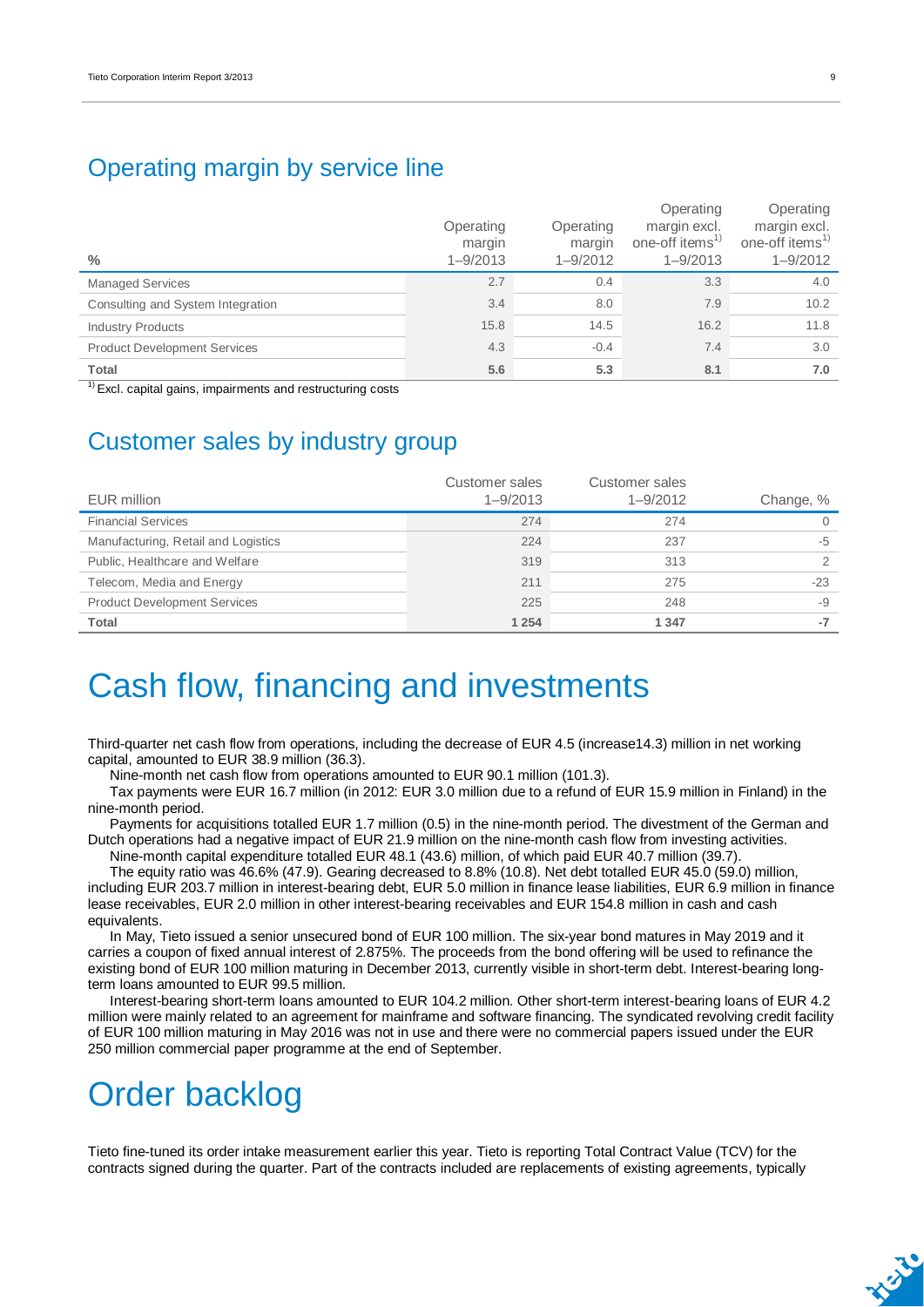related to transformation cases for current customers with long existing contracts and with no incremental impact on the order backlog.

The third-quarter TCV was affected by prolonged decision-making and some delayed agreement closings. TCV amounted to EUR 293 (307) million, comprising only new deals. Third-quarter book-to-bill stood at 0.8 (0.7).

In May, Tieto concluded a major framework agreement with Hansel Ltd. with an anticipated value of about EUR 200– 240 million, which is not included in the TCV.

TCV for the deals signed during the nine-month period amounted to EUR 1 186 (1 280) million. Nine-month book-tobill stood at 1.0 (1.0).

The order backlog comprises services ordered with binding contracts. At the end of the period, the backlog amounted to EUR 1 513 (1 652) million. The comparison figure includes EUR 63 million in order backlog for the divested businesses. In total, 22% (23) of the backlog is expected to be invoiced during 2013.

## Business transactions in January–September

On 4 February, Tieto agreed on a divestment of the majority of its operations in Germany and the Netherlands. The divested business operations, including around 900 employees in total, were transferred to the new owner on 30 June. Net sales of the divested businesses amounted to around EUR 44 million in July–December 2012 and to EUR 37 million in January–June 2013. The German businesses were loss-making in 2012. Tieto booked EUR 8.0 million in impairment losses related to the divestment in the second-quarter results. Additionally, due to the transactions, second-quarter taxes rose by EUR 2.3 million. The negative cash flow effect was EUR 21.9 million of which EUR 19.5 million materialized during the second quarter and EUR 2.4 million during the third quarter.

During the second quarter, Tieto and Nordea agreed to discontinue the operations of Fidenta, their joint venture, as from 1 July. Fidenta was owned by Tieto (80%) and Nordea (20%), and Nordea acquired Tieto's 80% stake of the shares on 1 July. In 2012, Fidenta's net sales amounted to around EUR 30 million of which Tieto's share has been reported under the Financial Services industry group and Industry Products service line. Tieto booked a capital gain of EUR 1.4 million related to the agreement. All 154 employees of the company transferred to either Nordea (129 employees) or Tieto (25 employees) on 1 July and part of the services previously delivered by Fidenta were transferred to Tieto. In 2012, Tieto and Nordea signed a framework agreement for using Tieto's IT service offshore centre. This agreement also covers part of the work transferred from Fidenta.

In September, Tieto acquired Canvisa Consulting, one of the leading Swedish consultancy companies in business and IT development within the financial services sector. In the financial year May 2012-April 2013, Canvisa's net sales amounted to SEK 68.6 million (EUR 8.2 million). Canvisa's number of personnel was 37.

### Major agreements in January–September

### Financial Services

In April, Automatia Pankkiautomaatit Oy renewed its service agreement with Tieto for the next five years. The agreement covers ICT infrastructure services, including production, development and test environments as well as customer support services.

In April, Tieto and SEB concluded a three-year agreement on application and operations management services in order to help the customer achieve effective sub-custody operations.

In May, OP-Pohjola and Ilmarinen signed an extensive service agreement with Tieto. The agreement is a continuation of the service agreement concluded in 2008. In addition to the enhancement of operating services, the agreement also covers OP-Pohjola's and Ilmarinen's infrastructure services. The new agreement term is three years and it includes a two-year option.

In May, Tieto and Bank of America Merrill Lynch signed an agreement for implementing key components from the Deposit and Liquidity Management and Payments software portfolio. Tieto will be working in partnership with the bank to provide innovative products and services to the Global Treasury clients of Bank of America Merrill Lynch.

### Manufacturing, Retail and Logistics

In January, Swedish pharmaceutical company Apoteket AB extended its contract with Tieto for operation, application management and workstation solutions. The three-year contract has an option of a further two years. The order value amounts to approximately EUR 43 million during the three years.

In January, Tieto and Kesko signed a four-year continuation agreement on the supply of IT services. Tieto will continue as the supplier of Kesko Group's infrastructure services, such as capacity, workstation and integration services.

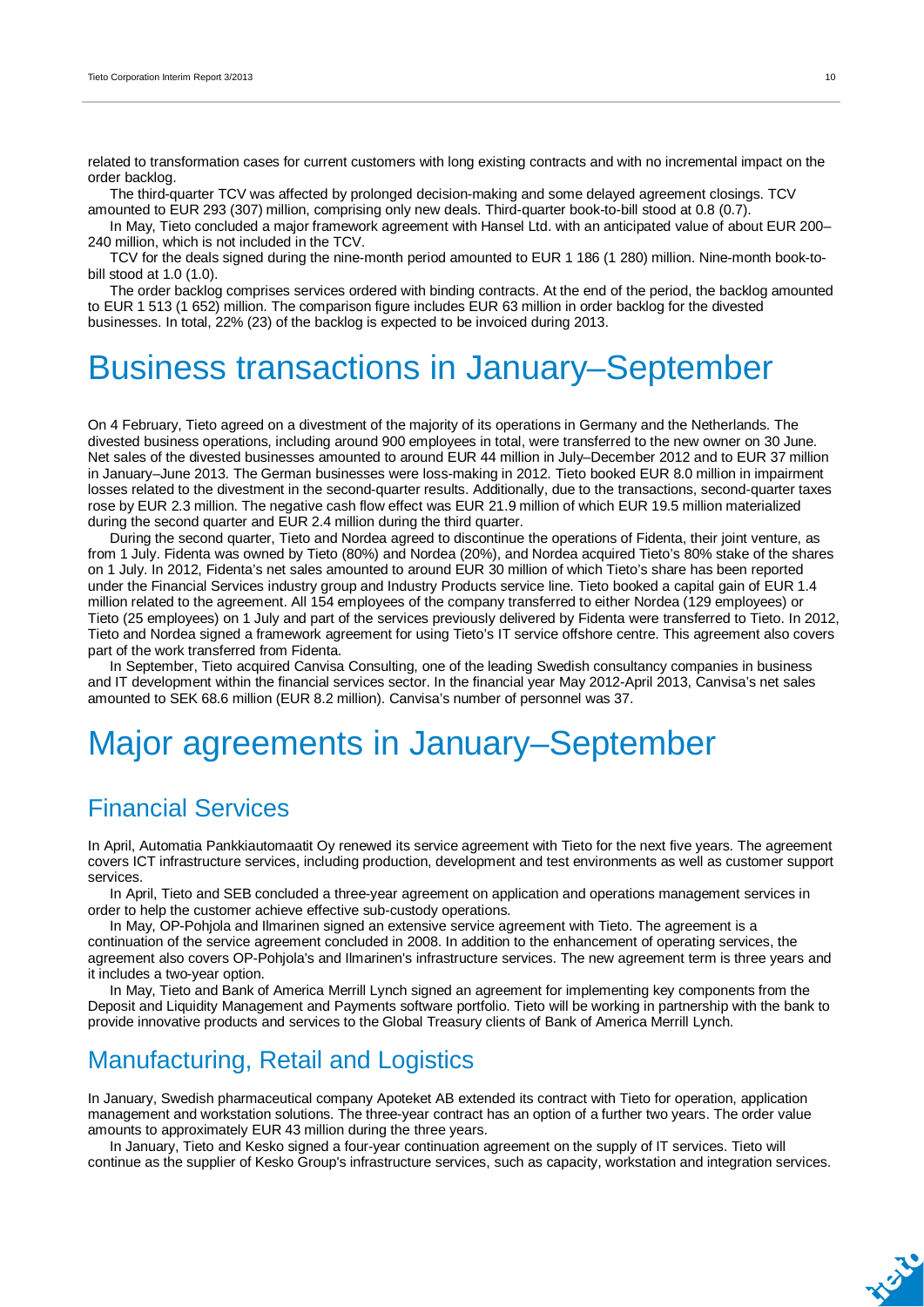In addition, Tieto and Kesko have agreed to expand their cooperation on SAP services, including the development of Kesko Group's SAP services and the maintenance of the main system supporting Anttila's business operations.

In June, Tieto and Volvohandelns Utvecklings AB (VU) agreed that Tieto will take over the delivery of IT infrastructure and end user services of VU. The order value is estimated at EUR 10 million during a three-year period. The transition started in September 2013, and the transaction is scheduled for 1 November 2013.

In June, Borregaard chose Tieto to modernize its ICT environment through a five-year agreement. Borregaard will use Tieto's advanced private cloud solutions that utilize leading SAP and Microsoft technology, ensuring increased flexibility and reduced costs.

In June, Tieto and Onninen concluded a three-year agreement on capacity and workstations services.

In June, Tieto and SOK Corporation concluded an agreement on support, maintenance and development services for SOK's SAP system for non-food procurement. The agreement term is 3.5 years and the order value is EUR 16 million. In September, Tieto and Stora Enso agreed on building a new ERP system for Stora Enso Wood Supply Finland. The

agreement covers project management and the ramp-up of the services, including business and technical architecture, applications and system environment, migration and business transition. The project will be finalized in three years.

### Public, Healthcare and Welfare

In May, Hansel Ltd, the central procurement unit of the Finnish Government, selected Tieto as its framework agreement supplier of data centre and capacity services. The agreement runs for six years and begins during summer 2013. The total value of the agreement amounts to about EUR 200–240 million.

In July, the Swedish county council Landstinget Västernorrland chose Tieto as its supplier of a wide range of IT services, including hosting and monitoring of applications, servers and communications network as well as local support for users. The delivery will be done in collaboration with Konica Minolta | Koneo. Tieto is the contractor and has overall responsibility for the entire delivery. The agreement is for five years with an option for a further two years and the total value is worth around SEK 300 million, of which Tieto's share is more than SEK 200 million.

In September, Tieto made a framework agreement with Skatteverket, the Swedish Tax Agency, It concerns the provision of consultancy services, which are part of Tieto's offering within Consulting and System Integration. The framework agreement covers 10 different suppliers and has an estimated total value of SEK 150 million. The agreement runs for one year.

In the second quarter, the County Council of Norrbotten together with Region Halland, chose Tieto as a supplier of maintenance and support as well as further development and modernization of the customer's VAS healthcare information system. The agreement, finalized in the third quarter, is for four years with an option for a further four years and the total value of the agreement for the eight-year period is around SEK 248 million. Only the binding contractual value of EUR 7 million is included in Tieto's order backlog on 30 September.

### Telecom, Media and Energy

In March, Tieto renewed its agreement with TeliaSonera for mainframe production and application operations. The contract is valid until autumn 2016. The order value during the period amounts to approximately EUR 25 million.

In May, Latvenergo, the largest power supply company in the Baltic States, selected Tieto as system integrator for the implementation of Oracle Customer Care and Billing (CC&B). The new system will support Latvenergo in acquiring new customers and provide the highest possible level of customer service. The project will be finalized during 2014.

### Personnel

The number of full-time employees amounted to 15 161 (17 404) at the end of September. At the end of September, the number of full-time employees in the global delivery centres totalled 6 522 (7 078), or 43.0% (40.7) of all personnel. In Product Development Services, the offshore rate was 59.4% (58.6). In IT services, the offshore rate continued to rise and stood at 38.4% (34.0) at the end of September.

During the nine-month period, the number of full-time employees decreased by a net amount of close to 1 400. In addition to around 400 job cuts, divestments decreased the number of employees by close to 1 000 and net recruitments were more than 100 negative. On the other hand, new outsourcing deals added some 100 employees.

The 12-month rolling employee turnover stood at 9.5% (10.4) at the end of September. The average number of fulltime employees was 15 887 (17 873) in the nine-month period.

Salary inflation is expected to be around 3% on average. In offshore countries, salary inflation is clearly above the average. Markets like India may see double-digit salary hikes.

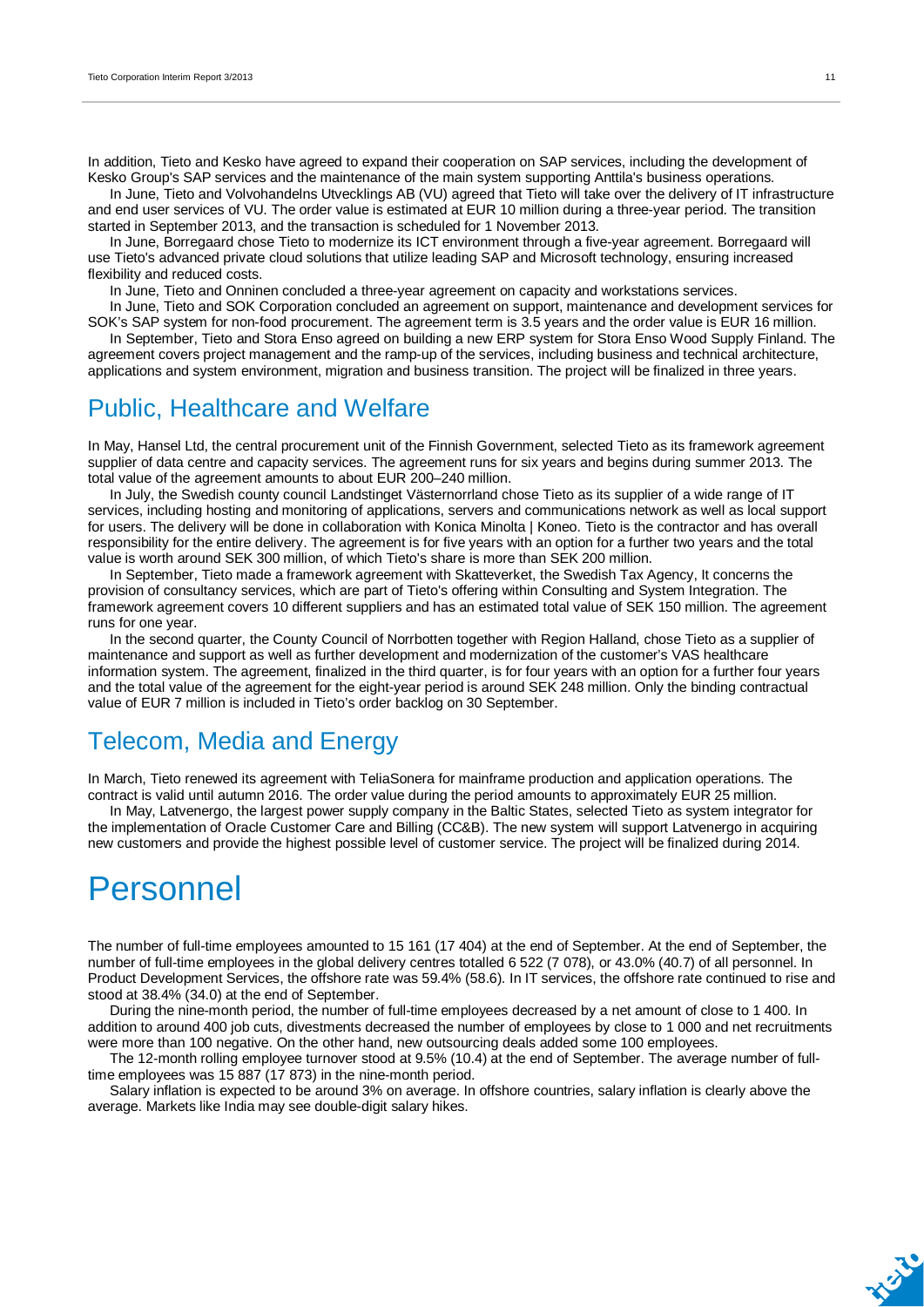## Shareholders' Nomination Board

The largest shareholders were determined on the basis of the shareholdings registered in the Finnish and Swedish bookentry systems on 31 August 2013. The shareholders nominated the following members to the Shareholders' Nomination Board:

Lars Förberg, Managing Partner, Cevian Capital AG, Kari Järvinen, Managing Director, Solidium Oy, Lauri Vaittinen, Chief Securities Officer, Etera Mutual Pension Insurance Company, Timo Ritakallio, Deputy CEO, Ilmarinen Mutual Pension Insurance Company, and Markku Pohjola, Chairman of the Board of Directors, Tieto Corporation.

### **Management**

In September, Tieto announced changes in the Leadership Team. Satu Kiiskinen, previously Head of Public, Healthcare and Welfare, was appointed as Head of Consulting and System Integration. In addition to his role as Head of Manufacturing, Retail and Logistics, Ari Järvelä was appointed as acting Head of Public, Healthcare and Welfare until the successor for Satu Kiiskinen has been appointed. These changes took effect on 30 September 2013.

Henrik Sund, member of Tieto Leadership Team and Head of Consulting and System Integration, decided to pursue new opportunities outside Tieto as of 30 September 2013.

## Shares and share-based incentives

Tieto's share price rose by 2% during January–September.

At the end of September, the number of shares was 73 113 167 and the share capital amounted to EUR 76 555 412.00. The number of shares in the company's or its subsidiaries' possession totalled 553 700, representing 0.8% of the total number of shares and voting rights. The number of outstanding shares, excluding the treasury shares, was 72 559 467. There have not been any changes in the number of shares in the company's possession during 2013.

## Events after the period

On 14 October, Tieto announced a new cost-efficiency programme. The company aims to reduce up to 770 positions globally, of which up to 455 in its service lines (up to 240 in Managed Services and up to 215 in Consulting and System Integration), up to 205 in Product Development Services and up to 110 in its industry groups and support functions.

With the actions initiated in 2013, including personnel negotiations started in May and August, Tieto aims at annualized savings of over EUR 50 million. Tieto currently estimates that it will book some EUR 45 million in restructuring costs related to the actions initiated in 2013 in its results for this year. Earlier, the company estimated that the restructuring costs would amount to about half of the 2012 level (EUR 57 million in 2012).

## Near-term risks and uncertainties

The slowdown of European economies might lead to a downturn in the IT services market as well. As Tieto's top 10 customers account for 34% of its net sales, the company's development is relatively sensitive to changes in the demand from large customers.

In the telecom sector, demand is weak due to budget cuts made by some of Tieto's key customers. The challenging business environment in this area might have a negative impact on the company going forward. The company has initiated new efficiency measures in October to adjust its resources to demand.

The ongoing organizational changes and restructuring within the company might create uncertainty among the company's personnel and pose risks related to the company's performance.

As is typical of the industry, the large size of individual deals may have a strong effect on growth, and price pressure might lead to weak profitability. Additionally, new technologies, such as cloud computing, drive customer demand

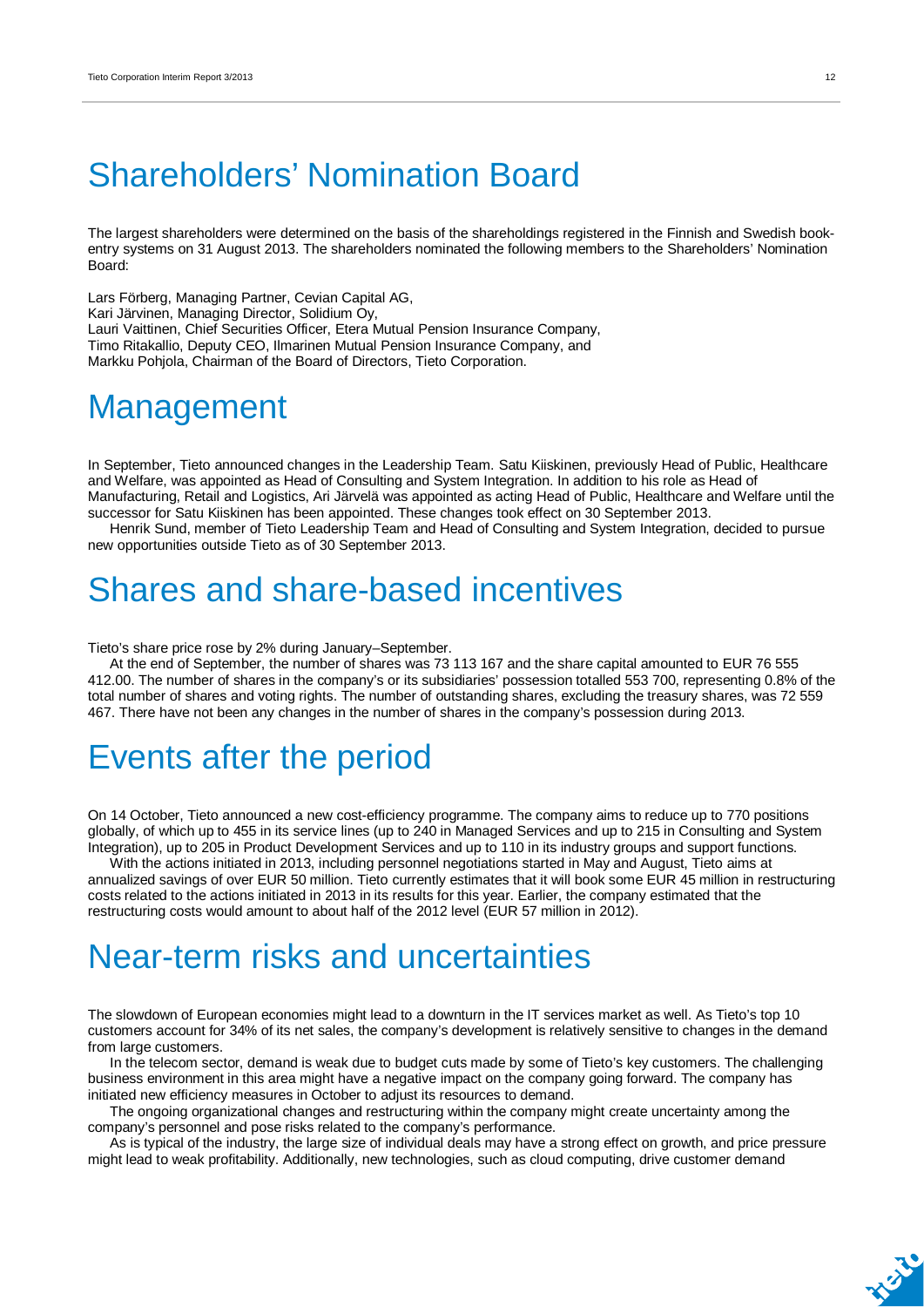towards standardized and less labour intensive solutions. All these changes might result in the need for continuous restructuring.

Typical risks faced by the IT service industry involve the quality of deliveries, related project overruns and additional technology licence fees. Transitions to offshore delivery centres as well as the ongoing organizational change pose risks of project losses and penalties.

## Full-year outlook for 2013 unchanged – sales guidance specified

Outside the telecom sector, Tieto expects its organic net sales development to be at the lower end of the forecast market growth range (Nordic IT services market: 0–2%). Net sales development in the telecom sector is expected to be weaker than in Tieto's other sectors.

Tieto expects its profitability to continue to improve and full-year operating profit (EBIT) excluding one-off items to increase from the previous year's level (EUR 138.8 million in 2012).

#### **Previous sales guidance:**

Tieto expects its organic net sales to develop in line with the growth in the market for IT services, with the exception of the weaker outlook in the telecom sector. (Tieto's expectations for the market growth: 0–2%)

The figures in this report are unaudited.

### Financial calendar 2014

| 6 February 2014 | Interim report 4/2013 and financial statements bulletin for 2013 (8.00 am EET) |
|-----------------|--------------------------------------------------------------------------------|
| Week 8/2014     | Annual Report 2013 on Tieto's website                                          |
| 20 March 2014   | Annual General Meeting                                                         |
| 25 April        | Interim report $1/2014$ (8.00 am EET)                                          |
| 18 July         | Interim report $2/2014$ (8.00 am EET)                                          |
| 23 October      | Interim report $3/2014$ (8.00 am EET)                                          |

## IFRS change affecting 2014 reporting

Tieto will adopt the new standard IFRS 11, 'Joint arrangements' as of 1 January 2014 (for more information, see Tieto's Financial Statement 2012, Accounting policies). Joint ventures will no longer be proportionally consolidated in the company's income statement and balance sheet. Instead, the results will be reported as one line above EBIT.

Tieto will provide restated comparison figures for 2013 during the first quarter of 2014. According to the current estimation based on the nine-month results, the change will have a negative impact of around 4% on Tieto's net sales. The change will mainly affect the Managed Services (around 3% negative) and Industry Products (around 12% negative) service lines. Of industry groups, the change will mainly affect Financials Services (around 11% negative) and Public, Healthcare and Welfare (around 6% negative).

EBIT will be affected by the amount corresponding to Tieto's share of joint ventures' financial items and taxes, and there might be a slightly positive impact, if any, on EBIT margin. The company's net profit for the period will not be affected.

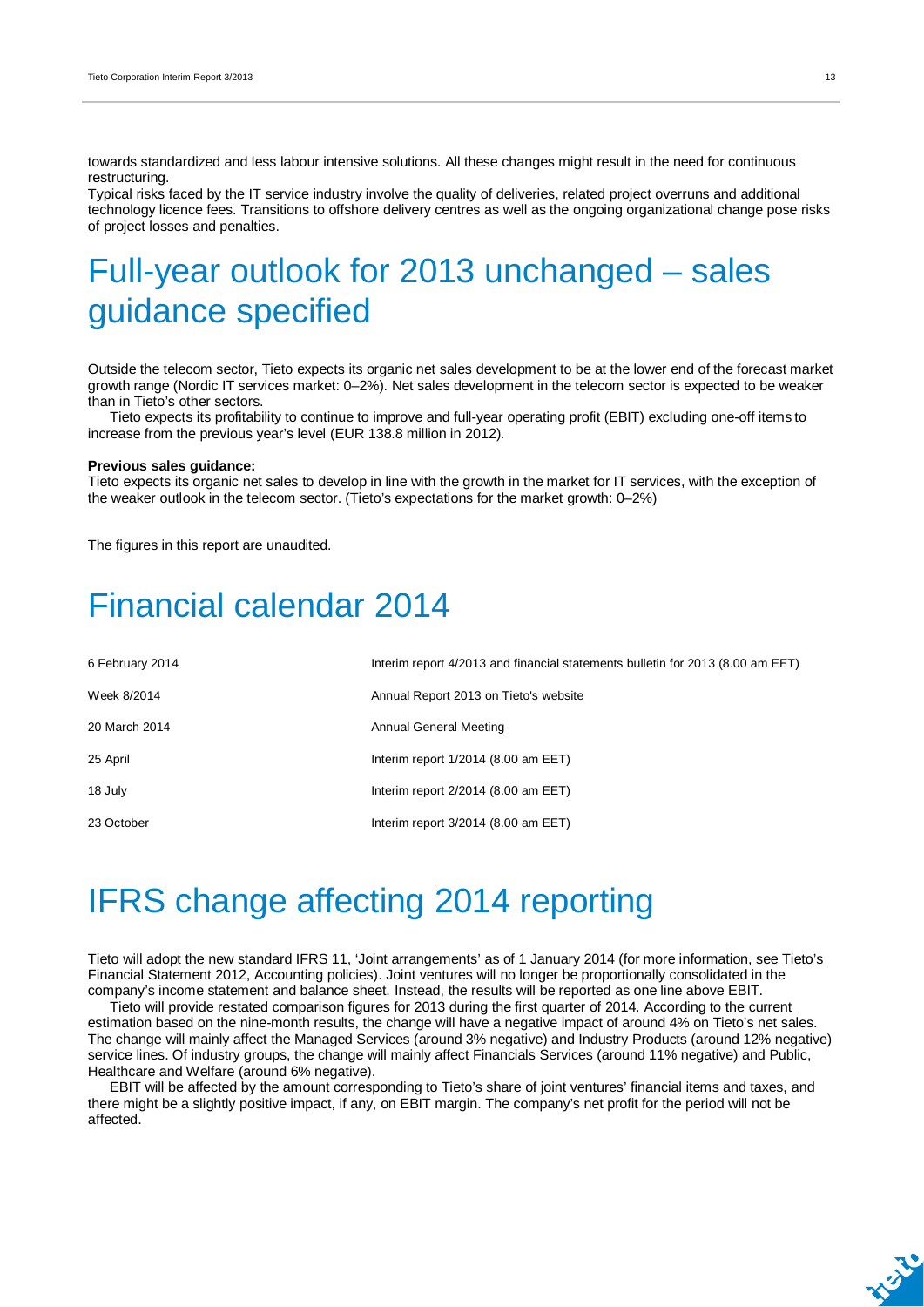## Accounting policies in 2013

The interim report has been prepared in accordance with International Accounting Standard (IAS) 34, Interim Financial Reporting, as adopted by the EU. The accounting policies adopted are consistent with those used in the annual financial statements for the year ended on 31 December 2012. The accounting policies, standards, interpretations and amendments taken into use in 2013 are described in the annual financial statements.

The IAS 19 (Amendment), 'Employee benefits' eliminates the corridor approach and calculates finance costs on a net funding basis. All actuarial profits and losses must be accounted for immediately in other comprehensive income. The balance sheet for 2012 is restated correspondingly by increasing, at the end of December 2012, the net pension liability by EUR 39 million, increasing the net deferred tax asset by EUR 7 million and decreasing the equity by EUR 32 million. The restated operating profit (EBIT) increased in Steering Functions and Global Management by EUR 1.7 million as the interest part of the pension costs for defined benefit plans is regrouped to financial items. The restatement does not impact the net profit.

Other IFRS changes do not currently have any material impact on the Group's financial statements.

The new operating model taken into use in 2013 is steered based on project performance and direct costs are linked to deliveries in services lines, which constitute the main operating segments. In the follow-up of the customer projects, the project is considered as loss-making when the total direct costs exceed the total expected revenue and a provision corresponding to the uncovered direct costs is immediately recognized. In previous years the provision has been calculated at a full cost rate. The impact of the changes is not considered to be material.

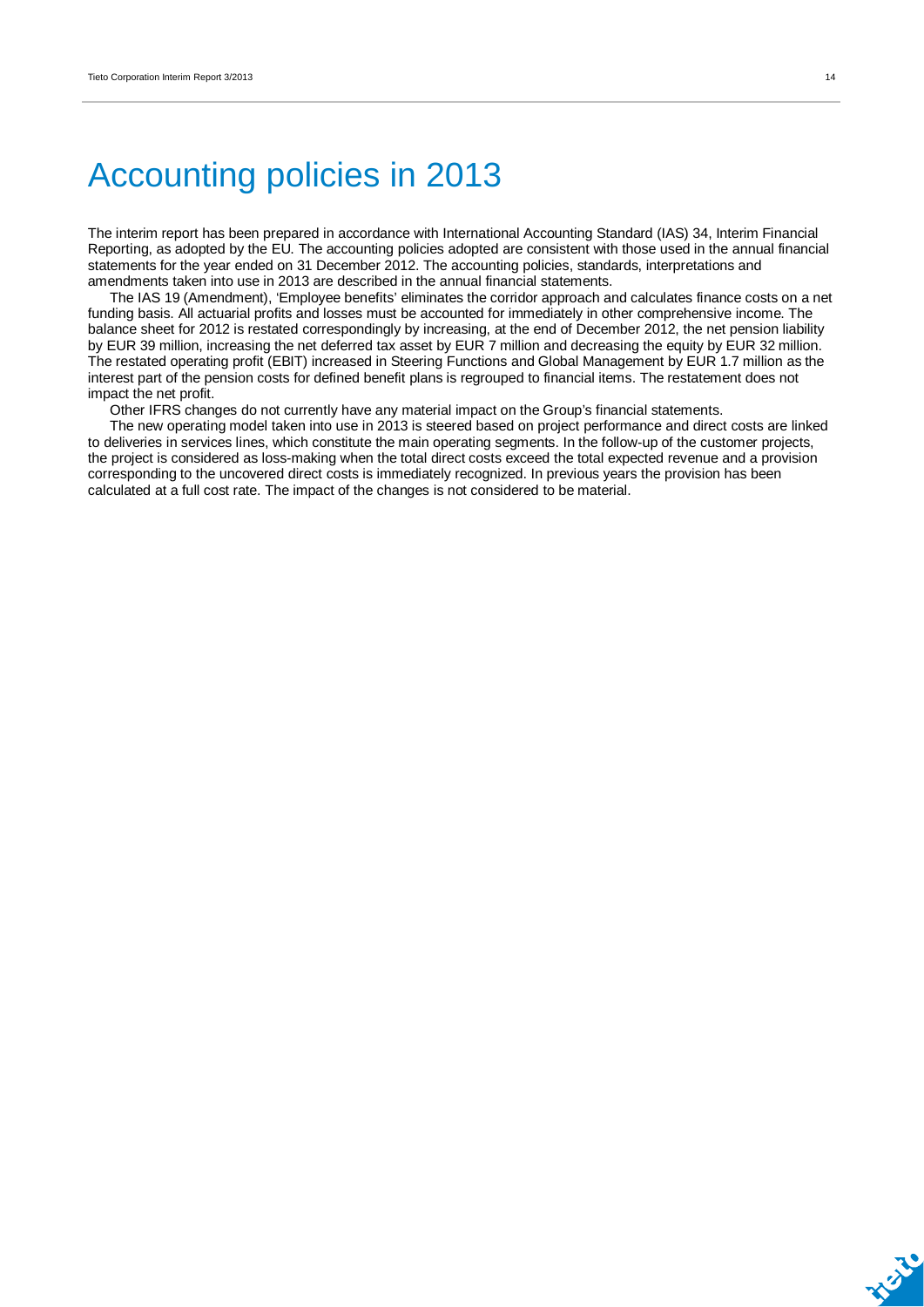### Key figures

|                                                 | 2013<br>$7 - 9$ | 2012<br>$7 - 9$ | 2013<br>$4 - 6$ | 2013<br>$1 - 3$ | 2013<br>$1 - 9$ | 2012<br>$1 - 9$ | 2012<br>$1 - 12$ |
|-------------------------------------------------|-----------------|-----------------|-----------------|-----------------|-----------------|-----------------|------------------|
|                                                 |                 |                 |                 |                 |                 |                 |                  |
| Earnings per share, EUR                         |                 |                 |                 |                 |                 |                 |                  |
| <b>Basic</b>                                    | 0.25            | 0.32            | 0.10            | 0.30            | 0.65            | 0.67            | 0.41             |
| <b>Diluted</b>                                  | 0.25            | 0.32            | 0.10            | 0.30            | 0.65            | 0.67            | 0.41             |
| Equity per share, EUR                           | 7.08            | 7.62            | 6.67            | 6.79            | 7.08            | 7.62            | 7.30             |
|                                                 |                 |                 |                 |                 |                 |                 |                  |
| Return on equity, 12-month rolling, %           | 5.4             | 11.2            | 6.6             | 3.7             | 5.4             | 11.2            | 5.5              |
| Return on capital employed, 12-month rolling, % | 12.4            | 18.5            | 13.9            | 11.7            | 12.4            | 18.5            | 13.2             |
| Equity ratio, %                                 | 46.6            | 47.9            | 43.7            | 42.8            | 46.6            | 47.9            | 46.9             |
| Interest-bearing net debt, EUR million          | 45.0            | 59.0            | 71.5            | 6.9             | 45.0            | 59.0            | 23.9             |
| Gearing, %                                      | 8.8             | 10.8            | 14.8            | 1.4             | 8.8             | 10.8            | 4.5              |
| Investments, EUR million                        | 15.5            | 15.6            | 15.3            | 17.3            | 48.1            | 43.6            | 62.9             |

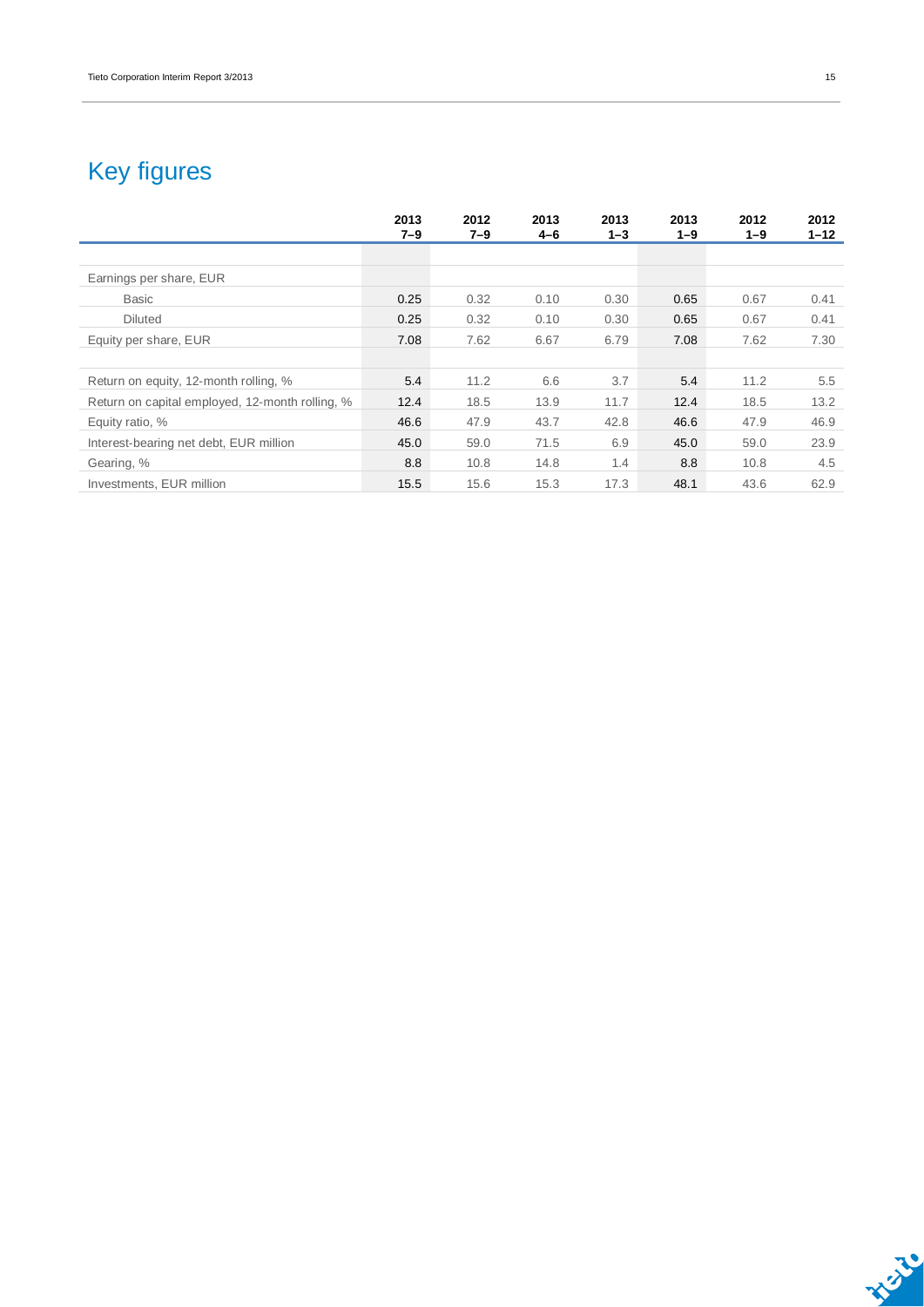### Number of shares

|                                           | 2013       | 2013       | 2013       | 2013       | 2012       | 2012       |
|-------------------------------------------|------------|------------|------------|------------|------------|------------|
|                                           | $7 - 9$    | $4 - 6$    | $1 - 3$    | $1 - 9$    | $1 - 9$    | $1 - 12$   |
|                                           |            |            |            |            |            |            |
| Outstanding shares, end of period         |            |            |            |            |            |            |
| <b>Basic</b>                              | 72 559 467 | 72 559 467 | 71 938 859 | 72 559 467 | 71 784 293 | 71 823 513 |
| <b>Diluted</b>                            | 72 805 191 | 72 812 692 | 72 542 945 | 72 830 857 | 71 968 113 | 72 532 449 |
|                                           |            |            |            |            |            |            |
| Outstanding shares, average               |            |            |            |            |            |            |
| <b>Basic</b>                              | 72 559 467 | 72 382 826 | 71 917 071 | 72 288 808 | 71 615 584 | 71 659 278 |
| <b>Diluted</b>                            | 72 821 137 | 72 682 478 | 72 562 559 | 72 603 683 | 71 922 177 | 72 009 960 |
|                                           |            |            |            |            |            |            |
| Company's possession of its own<br>shares |            |            |            |            |            |            |
| End of period                             | 553 700    | 553700     | 553700     | 553 700    | 553 700    | 553700     |
| Average                                   | 553 700    | 553700     | 553700     | 553 700    | 553 700    | 553700     |

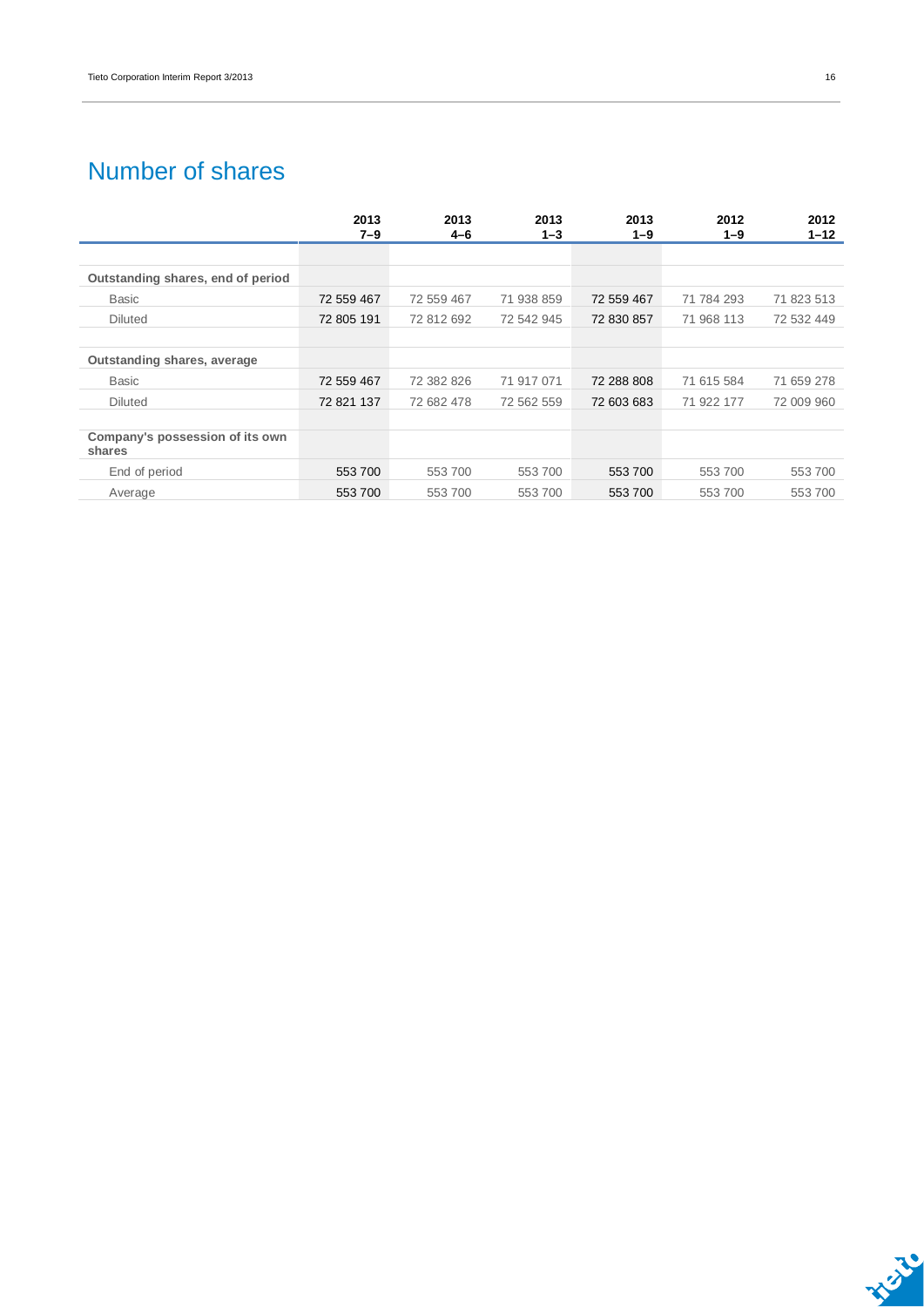### Income statement, EUR million

|                                                                                   | 2013<br>$7 - 9$ | 2012<br>$7 - 9$ | 2013<br>$1 - 9$              | 2012<br>$1 - 9$ | Change<br>%              | 2012<br>$1 - 12$ |
|-----------------------------------------------------------------------------------|-----------------|-----------------|------------------------------|-----------------|--------------------------|------------------|
|                                                                                   |                 |                 |                              |                 |                          |                  |
| Net sales                                                                         | 373.3           | 423.5           | 1 2 5 4 . 3                  | 1 346.7         | -7                       | 1825.3           |
| Other operating income                                                            | 3.3             | 1.8             | 7.2                          | 21.9            | $-67$                    | 27.2             |
| Employee benefit expenses                                                         | 205.9           | 233.9           | 719.7                        | 807.1           | $-11$                    | 1 0 8 9 . 0      |
| Depreciation, amortization and impairment charges                                 | 19.2            | 21.8            | 69.2                         | 64.0            | 8                        | 119.1            |
| Other operating expenses                                                          | 126.7           | 137.6           | 402.2                        | 426.7           | -6                       | 581.4            |
| Operating profit (EBIT)                                                           | 24.8            | 32.0            | 70.4                         | 70.8            | $-1$                     | 63.0             |
| Interest and other financial income                                               | 1.4             | 2.5             | 4.0                          | 7.9             | $-49$                    | 9.6              |
| Interest and other financial expenses                                             | $-3.5$          | $-3.9$          | $-9.6$                       | $-13.3$         | $-28$                    | $-16.4$          |
| Net exchange gains/losses                                                         | 0.3             | 0.9             | 0.6                          | 0.3             | $\overline{\phantom{a}}$ | 0.5              |
| Profit before taxes                                                               | 23.0            | 31.5            | 65.4                         | 65.7            | $\mathbf{0}$             | 56.7             |
| Income taxes                                                                      | $-4.6$          | $-8.8$          | $-18.2$                      | $-17.8$         | 2                        | $-27.3$          |
| Net profit for the period                                                         | 18.4            | 22.7            | 47.2                         | 47.9            | $-1$                     | 29.4             |
|                                                                                   |                 |                 |                              |                 |                          |                  |
| Net profit for the period attributable to                                         |                 |                 |                              |                 |                          |                  |
| Shareholders of the Parent company                                                | 18.4            | 22.7            | 47.2                         | 47.9            | -1                       | 29.4             |
| Non-controlling interest                                                          | 0.0             | 0.0             | 0.0                          | 0.0             | $\overline{\phantom{a}}$ | 0.0              |
|                                                                                   | 18.4            | 22.7            | 47.2                         | 47.9            | -1                       | 29.4             |
|                                                                                   |                 |                 |                              |                 |                          |                  |
| Earnings per share attributable to the shareholders<br>of the Parent company, EUR |                 |                 |                              |                 |                          |                  |
| <b>Basic</b>                                                                      | 0.25            | 0.32            | 0.65                         | 0.67            | -3                       | 0.41             |
| <b>Diluted</b>                                                                    | 0.25            | 0.32            | 0.65                         | 0.67            | -3                       | 0.41             |
|                                                                                   |                 |                 |                              |                 |                          |                  |
| Statement of comprehensive income, EUR million                                    |                 |                 |                              |                 |                          |                  |
| Net profit for the period                                                         | 18.4            | 22.7            | 47.2                         | 47.9            | $-1$                     | 29.4             |
| Items that may be reclassified subsequently to profit or loss                     |                 |                 |                              |                 |                          |                  |
| <b>Translation differences</b>                                                    | $-3.6$          | 0.9             | $-15.3$                      | 3.4             | $\frac{1}{2}$            | 0.6              |
| Translation difference from net investment in<br>subsidiaries (net of tax)        | $\blacksquare$  | 6.6             | $\qquad \qquad \blacksquare$ | 9.3             | L.                       | 6.9              |
| Cash flow hedges (net of tax)                                                     | 0.9             | 1.5             | $-0.2$                       | 2.3             | ä,                       | 1.9              |
| Items that will not be reclassified subsequently to profit or<br>loss             |                 |                 |                              |                 |                          |                  |
| Actuarial gain/loss on post employment benefit<br>obligations (net of tax)        | 13.6            | $-0.5$          | 10.2                         | $-13.2$         | $-177$                   | $-13.9$          |
| Total comprehensive income                                                        | 29.3            | 31.2            | 41.9                         | 49.7            | $-16$                    | 24.9             |
|                                                                                   |                 |                 |                              |                 |                          |                  |
| Total comprehensive income attributable to                                        |                 |                 |                              |                 |                          |                  |
| Shareholders of the Parent company                                                | 29.3            | 31.2            | 41.9                         | 49.7            | $-16$                    | 24.9             |
| Non-controlling interest                                                          | 0.0             | 0.0             | 0.0                          | 0.0             |                          | 0.0              |
|                                                                                   | 29.3            | 31.2            | 41.9                         | 49.7            | -16                      | 24.9             |

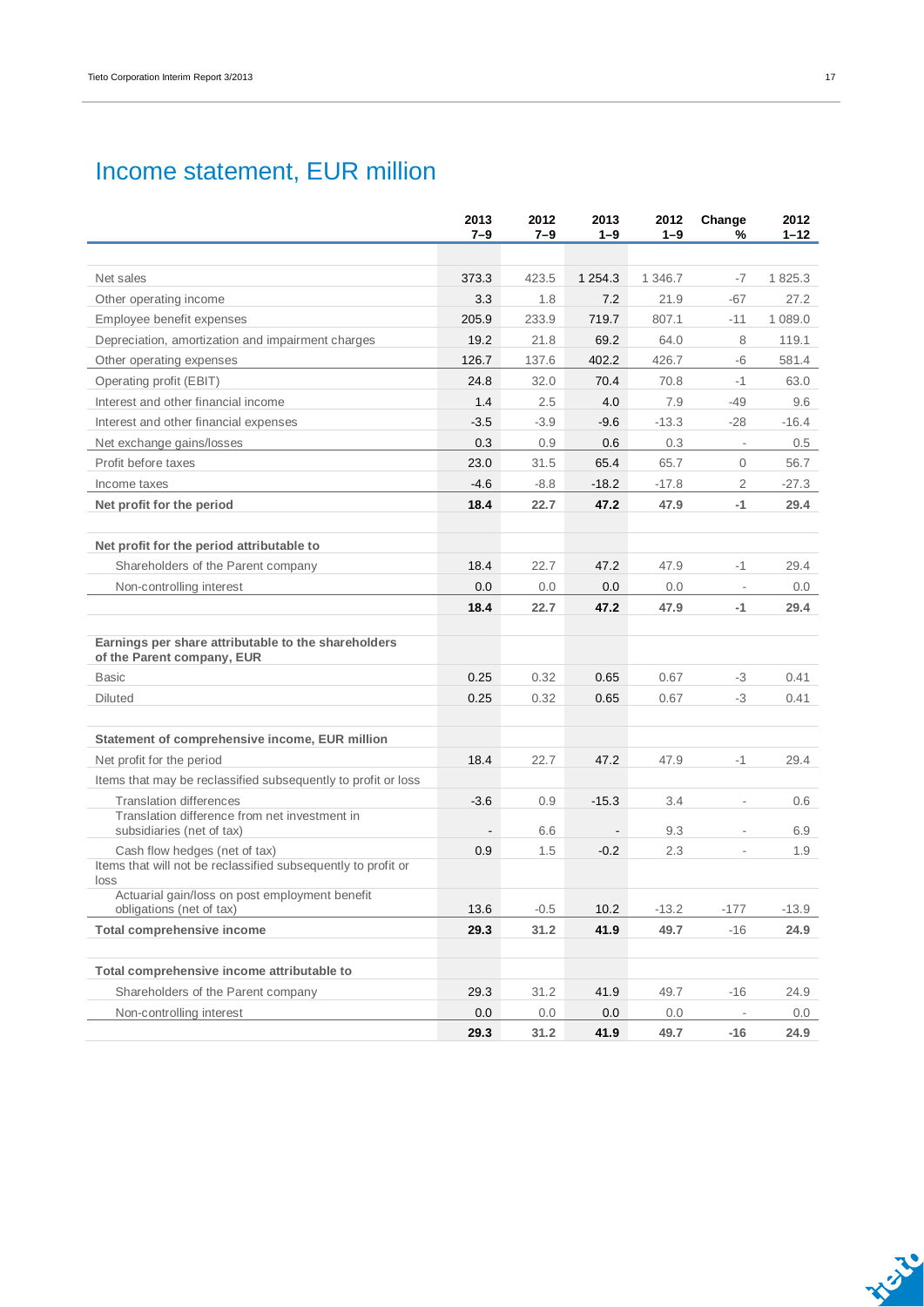### Balance sheet, EUR million

|                                                        | 2013<br>30 Sep | 2012<br>30 Sep           | Change<br>%  | 2012<br>31 Dec |
|--------------------------------------------------------|----------------|--------------------------|--------------|----------------|
|                                                        |                |                          |              |                |
| Goodwill                                               | 387.0          | 423.3                    | -9           | 391.6          |
| Other intangible assets                                | 40.5           | 61.8                     | $-34$        | 55.5           |
| Property, plant and equipment                          | 96.8           | 99.7                     | -3           | 99.3           |
| Deferred tax assets                                    | 29.1           | 52.3                     | $-44$        | 30.4           |
| Finance lease receivables                              | 3.7            | 5.8                      | $-36$        | 5.5            |
| Other interest-bearing receivables                     | 1.6            |                          | L,           | 0.9            |
| Available-for-sale financial assets                    | 0.7            | 0.7                      | $\mathbf{0}$ | 0.8            |
| Total non-current assets                               | 559.4          | 643.6                    | $-13$        | 584.0          |
|                                                        |                |                          |              |                |
| Trade and other receivables                            | 425.3          | 480.1                    | $-11$        | 456.2          |
| Pension benefit assets                                 | 10.5           | $\overline{\phantom{a}}$ |              |                |
| Finance lease receivables                              | 3.2            | 2.7                      | 19           | 2.8            |
| Other interest-bearing receivables                     | 0.4            |                          |              | 1.1            |
| Current income tax receivables                         | 8.8            | 9.7                      | -9           | 4.0            |
| Cash and cash equivalents                              | 154.8          | 55.9                     | 177          | 86.7           |
| Total current assets                                   | 603.0          | 548.4                    | 10           | 550.8          |
|                                                        |                |                          |              |                |
| Assets classified as held for sale                     | 2.0            | 18.5                     |              | 44.8           |
| <b>Total assets</b>                                    | 1 1 64.4       | 1 210.5                  | -4           | 1 179.6        |
|                                                        |                |                          |              |                |
| Share capital, share issue premiums and other reserves | 123.1          | 117.5                    | 5            | 117.3          |
| Share issue based on stock options                     |                |                          |              | 1.2            |
| Retained earnings                                      | 390.2          | 429.7                    | -9           | 405.8          |
| Parent shareholders' equity                            | 513.3          | 547.2                    | $-6$         | 524.3          |
| Non-controlling interest                               | 0.2            | 0.1                      | 100          | 0.2            |
| Total equity                                           | 513.5          | 547.3                    | -6           | 524.5          |
|                                                        |                |                          |              |                |
| Loans                                                  | 101.0          | 107.2                    | $-6$         | 4.0            |
| Deferred tax liabilities                               | 27.9           | 39.0                     | $-28$        | 25.3           |
| Provisions                                             | 6.4            | 5.2                      | 23           | 6.0            |
| Pension obligations                                    | 21.3           | 52.3                     | $-59$        | 28.0           |
| Other non-current liabilities                          | 3.3            | 4.5                      | $-27$        | 4.1            |
| Total non-current liabilities                          | 159.9          | 208.2                    | $-23$        | 67.4           |
|                                                        |                |                          |              |                |
| Trade and other payables                               | 341.4          | 371.5                    | -8           | 377.5          |
| Current income tax liabilities                         | 9.2            | 15.7                     | $-41$        | 5.1            |
| Provisions                                             | 32.5           | 38.2                     | $-15$        | 32.8           |
| Loans                                                  | 107.7          | 16.1                     | 569          | 116.8          |
| <b>Total current liabilities</b>                       | 490.8          | 441.5                    | 11           | 532.2          |
| Liabilities classified as held for sale                | 0.2            | 13.5                     |              | 55.5           |
|                                                        |                |                          |              |                |
| <b>Total equity and liabilities</b>                    | 1 1 64.4       | 1 210.5                  | -4           | 1 179.6        |

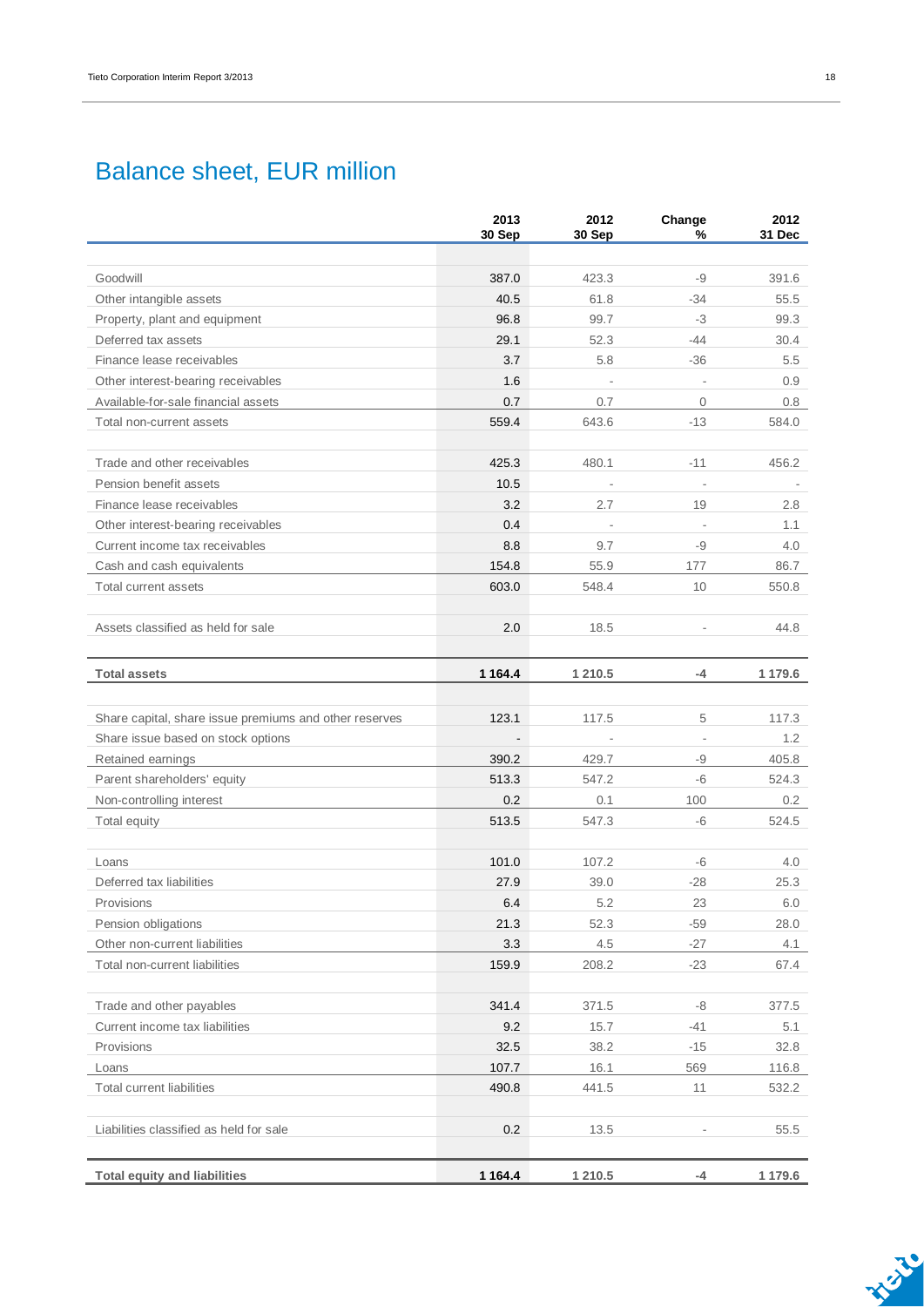|                                                             | 2013<br>30 Sep | 2012<br>30 Sep | Change<br>% | 2013<br>30 Jun | 2013<br>31 Mar | 2012<br>31 Dec |
|-------------------------------------------------------------|----------------|----------------|-------------|----------------|----------------|----------------|
|                                                             |                |                |             |                |                |                |
| Accounts receivable                                         | 301.8          | 339.5          | $-11$       | 341.9          | 345.5          | 340.6          |
| Other working capital receivables                           | 109.8          | 124.1          | $-12$       | 104.8          | 118.3          | 103.5          |
| Working capital receivables included in assets              | 411.6          | 463.6          | $-11$       | 446.7          | 463.8          | 444.1          |
|                                                             |                |                |             |                |                |                |
| Accounts payable                                            | 71.2           | 75.7           | $-6$        | 71.5           | 79.7           | 86.6           |
| Personnel related accruals                                  | 127.8          | 141.2          | $-9$        | 156.1          | 174.9          | 157.3          |
| Other working capital liabilities                           | 174.9          | 192.2          | -9          | 179.3          | 189.3          | 173.5          |
| Working capital liabilities included in current liabilities | 373.9          | 409.1          | -9          | 406.9          | 443.9          | 417.4          |
|                                                             |                |                |             |                |                |                |
| Net working capital in the balance sheet                    | 37.7           | 54.5           | $-31$       | 39.8           | 19.9           | 26.7           |

### Net working capital in the balance sheet, EUR million

Working capital receivables EUR 0.2 million (36.5) and working capital liabilities EUR 0.2 million (32.9) are classified as held for sale at the end of September 2013 (December 2012).

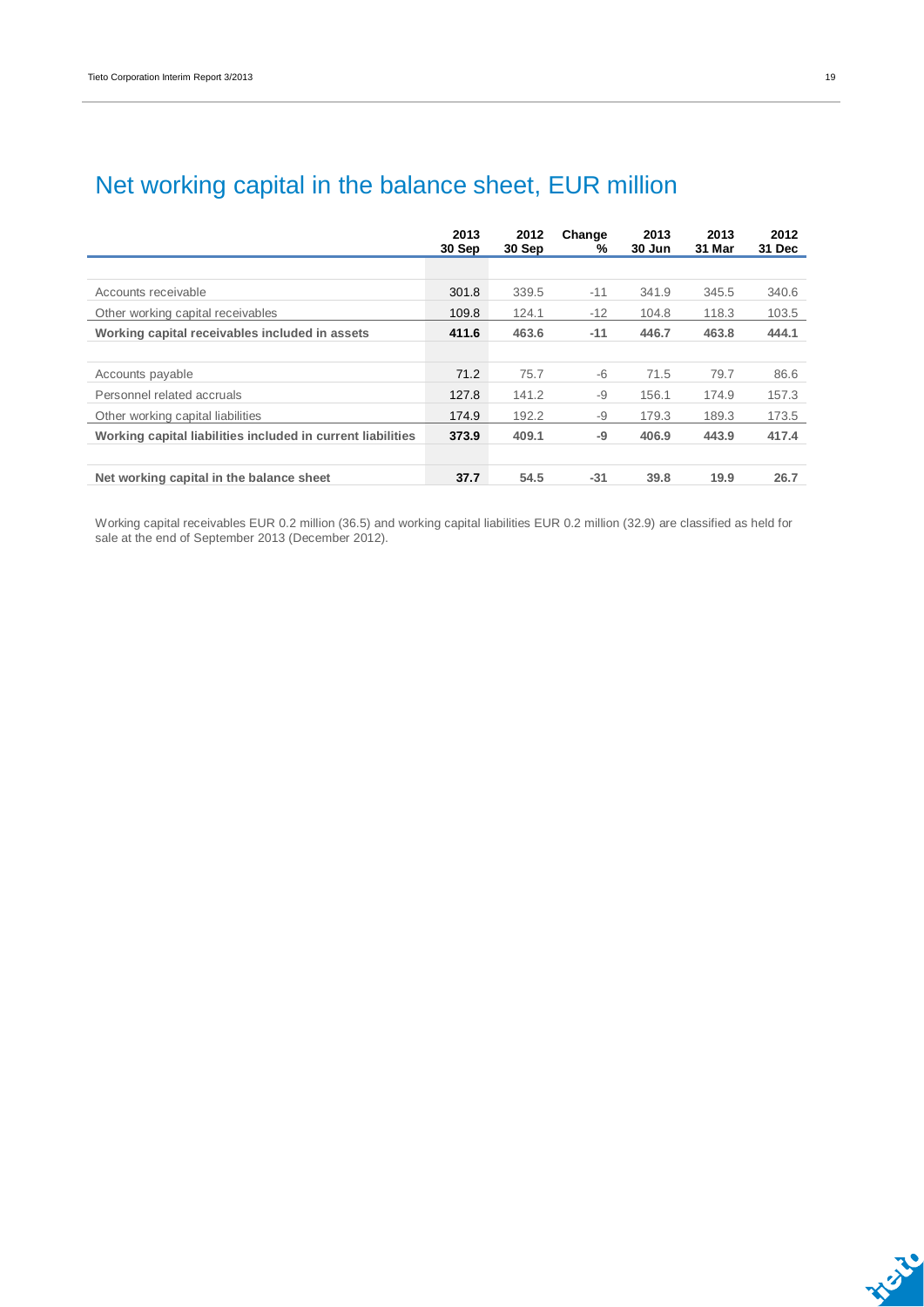### Cash flow, EUR million

|                                                                                 | 2013<br>$7 - 9$          | 2012<br>$7 - 9$          | 2013<br>4–6              | 2013<br>$1 - 3$          | 2013<br>$1 - 9$ | 2012<br>$1 - 9$ | 2012<br>$1 - 12$ |
|---------------------------------------------------------------------------------|--------------------------|--------------------------|--------------------------|--------------------------|-----------------|-----------------|------------------|
|                                                                                 |                          |                          |                          |                          |                 |                 |                  |
| Cash flow from operations                                                       |                          |                          |                          |                          |                 |                 |                  |
| Net profit                                                                      | 18.4                     | 22.7                     | 7.4                      | 21.4                     | 47.2            | 47.9            | 29.4             |
| Adjustments                                                                     |                          |                          |                          |                          |                 |                 |                  |
| Depreciation, amortization and impairment charges                               | 19.2                     | 21.8                     | 28.8                     | 21.2                     | 69.2            | 64.0            | 119.1            |
| Share-based payments                                                            | 0.1                      | 0.2                      | 0.1                      | 0.4                      | 0.6             | 1.6             | 1.9              |
| Profit/loss on sale of fixed assets and shares                                  | $-1.3$                   | 0.0                      | 0.0                      | 0.1                      | $-1.2$          | $-15.4$         | $-14.4$          |
| Other adjustments                                                               | $-0.3$                   | 1.1                      | $-4.9$                   | $-1.8$                   | $-7.0$          | $-0.5$          | $-3.3$           |
| Net financial expenses                                                          | 1.8                      | 0.5                      | 1.7                      | 1.5                      | 5.0             | 5.1             | 6.3              |
| Income taxes                                                                    | 4.6                      | 8.8                      | 6.4                      | 7.2                      | 18.2            | 17.8            | 27.3             |
| Change in net working capital                                                   | 4.5                      | $-14.3$                  | $-22.5$                  | $-1.1$                   | $-19.1$         | $-15.5$         | 11.5             |
| Cash generated from operations                                                  | 47.0                     | 40.8                     | 17.0                     | 48.9                     | 112.9           | 105.0           | 177.8            |
| Net financial expenses paid                                                     | $-1.1$                   | 0.2                      | $-2.0$                   | $-3.0$                   | $-6.1$          | $-0.7$          | $-5.2$           |
| Income taxes paid                                                               | $-7.0$                   | $-4.7$                   | $-5.0$                   | $-4.7$                   | $-16.7$         | $-3.0$          | $-10.7$          |
| Net cash flow from operations                                                   | 38.9                     | 36.3                     | 10.0                     | 41.2                     | 90.1            | 101.3           | 161.9            |
| Cash flow from investing activities                                             |                          |                          |                          |                          |                 |                 |                  |
| Acquisition of Group companies and business operations,<br>net of cash acquired | $-1.7$                   | $-0.1$                   | $\overline{\phantom{a}}$ | $-0,0$                   | $-1.7$          | $-0.5$          | $-0.5$           |
| Capital expenditures                                                            | $-11.7$                  | $-12.1$                  | $-15.7$                  | $-13.3$                  | $-40.7$         | $-39.7$         | $-59.1$          |
| Disposal of Group companies and business operations,<br>net of cash disposed    | 2.2                      | 0.0                      | $-19.5$                  | $-0,0$                   | $-17.3$         | 19.2            | 18.7             |
| Sales of fixed assets                                                           | 0.3                      | 0.1                      | 0.0                      | 0.0                      | 0.3             | 0.3             | $-0.3$           |
| Change in Ioan receivables                                                      | 0.3                      | $-3.7$                   | 1.4                      | $-0.4$                   | 1.3             | $-3.2$          | $-5.1$           |
| Net cash used in investing activities                                           | $-10.6$                  | $-15.8$                  | $-33.8$                  | $-13.7$                  | $-58.1$         | $-23.9$         | $-46.3$          |
| Cash flow from financing activities                                             |                          |                          |                          |                          |                 |                 |                  |
| Dividends paid                                                                  | $\overline{\phantom{a}}$ | $\overline{\phantom{a}}$ | $-59.7$                  | $\overline{\phantom{a}}$ | $-59.7$         | $-53.7$         | $-53.7$          |
| Exercise of stock options                                                       | 0.0                      | 0.6                      | 5.7                      | 1.2                      | 6.9             | 2.4             | 2.8              |
| Payments of finance lease liabilities                                           | $-1.1$                   | $-2.6$                   | $-0.6$                   | $-2.8$                   | $-4.5$          | $-3.7$          | $-4.3$           |
| Change in interest-bearing liabilities                                          | $-3.4$                   | $-53.3$                  | 95.9                     | $-3.6$                   | 88.9            | $-60.2$         | $-62.7$          |
| Net cash used in financing activities                                           | $-4.5$                   | $-55.3$                  | 41.3                     | $-5.2$                   | 31.6            | $-115.2$        | $-117.9$         |
| Change in cash and cash equivalents                                             | 23.8                     | $-34.8$                  | 17.5                     | 22.3                     | 63.6            | $-37.8$         | $-2.3$           |
| Cash and cash equivalents at the beginning of period                            | 132.3                    | 91.1                     | 100.3                    | 86.7                     | 86.7            | 95.8            | 95.8             |
| Foreign exchange differences                                                    | 0.3                      | $-0.7$                   | 2.2                      | 2.0                      | 4.5             | $-1.0$          | $-2.2$           |
| Assets classified as held for sale                                              | $-1.6$                   | 0.3                      | 12.3                     | $-10.7$                  | $\blacksquare$  | $-1.1$          | $-4.6$           |
| Change in cash and cash equivalents                                             | 23.8                     | $-34.8$                  | 17.5                     | 22.3                     | 63.6            | $-37.8$         | $-2.3$           |
| Cash and cash equivalents at the end of period                                  | 154.8                    | 55.9                     | 132.3                    | 100.3                    | 154.8           | 55.9            | 86.7             |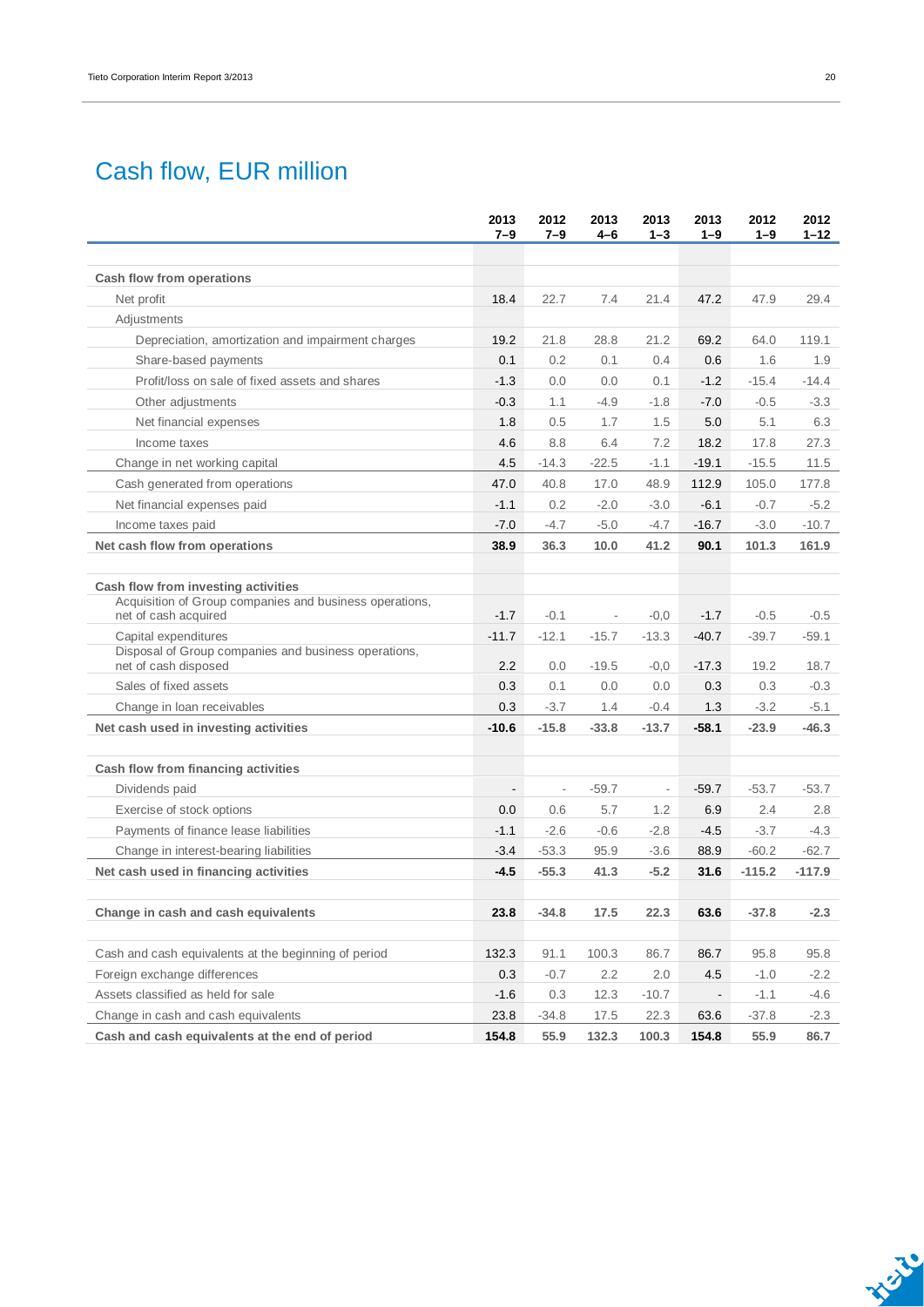## Statement of changes in shareholders' equity, EUR million

|                                                                                                           |                       |                                                                       |               |                                      |                             |                                                                        |                                |         | Non-<br>control-<br>ling<br>inte- | Total   |
|-----------------------------------------------------------------------------------------------------------|-----------------------|-----------------------------------------------------------------------|---------------|--------------------------------------|-----------------------------|------------------------------------------------------------------------|--------------------------------|---------|-----------------------------------|---------|
|                                                                                                           |                       |                                                                       |               |                                      | Parent shareholders' equity |                                                                        |                                |         | rest                              | equity  |
|                                                                                                           | Share<br>capi-<br>tal | Share<br>issue<br>premi-<br>ums<br>and<br>other<br>re-<br>ser-<br>ves | Own<br>shares | Trans-<br>lation<br>differ-<br>ences | Cash<br>flow<br>hedges      | In-<br>vest-<br>ed<br>unre-<br>strict-<br>ed<br>equity<br>re-<br>serve | Re-<br>tained<br>earn-<br>ings | Total   |                                   |         |
| At 31 Dec 2011                                                                                            | 75.8                  | 39.0                                                                  | $-11.6$       | 19.6                                 | $-1.8$                      | 0.6                                                                    | 425.1                          | 546.7   | 0.2                               | 546.9   |
| Comprehensive<br>income                                                                                   |                       |                                                                       |               |                                      |                             |                                                                        |                                |         |                                   |         |
| Net profit for the period<br>Other comprehensive<br>income                                                |                       |                                                                       |               |                                      |                             |                                                                        | 47.9                           | 47.9    | 0.0                               | 47.9    |
| Actuarial loss on post<br>employment benefit<br>obligations (net of tax)<br><b>Translation difference</b> |                       |                                                                       |               |                                      |                             |                                                                        | $-13.2$                        | $-13.2$ |                                   | $-13.2$ |
| from net investment in<br>subsidiaries (net of tax)                                                       |                       |                                                                       |               |                                      |                             |                                                                        | 9.3                            | 9.3     |                                   | 9.3     |
| <b>Translation difference</b><br>Cash flow hedges                                                         |                       | 1.8                                                                   |               | 23.3                                 |                             |                                                                        | $-21.7$                        | 3.4     |                                   | 3.4     |
| (net of tax)                                                                                              |                       |                                                                       |               |                                      | 2.3                         |                                                                        |                                | 2.3     |                                   | 2.3     |
| <b>Total comprehensive</b><br>income                                                                      |                       | 1.8                                                                   |               | 23.3                                 | 2.3                         |                                                                        | 22.3                           | 49.7    | 0.0                               | 49.7    |
| <b>Transactions with</b><br>owners                                                                        |                       |                                                                       |               |                                      |                             |                                                                        |                                |         |                                   |         |
| Share-based payments<br>recognized against<br>equity                                                      |                       |                                                                       |               |                                      |                             |                                                                        | 2.0                            | 2.0     |                                   | 2.0     |
| Dividend                                                                                                  |                       |                                                                       |               |                                      |                             |                                                                        | $-53.6$                        | $-53.6$ |                                   | $-53.6$ |
| Share subscriptions<br>based on                                                                           |                       |                                                                       |               |                                      |                             |                                                                        |                                |         |                                   |         |
| stock options                                                                                             | 0.1                   | 0.8                                                                   |               |                                      |                             | 1.5                                                                    |                                | 2.4     |                                   | 2.4     |
| Non-controlling interest                                                                                  |                       |                                                                       |               |                                      |                             |                                                                        |                                |         | $-0.1$                            | $-0.1$  |
| <b>Total transactions</b><br>with owners                                                                  | 0.1                   | 0.8                                                                   |               |                                      |                             | 1.5                                                                    | $-51.6$                        | $-49.2$ | $-0.1$                            | $-49.3$ |
|                                                                                                           |                       |                                                                       |               |                                      |                             |                                                                        |                                |         |                                   |         |
| At 30 Sep 2012                                                                                            | 75.9                  | 41.6                                                                  | $-11.6$       | 42.9                                 | 0.5                         | 2.1                                                                    | 395.8                          | 547.2   | 0.1                               | 547.3   |

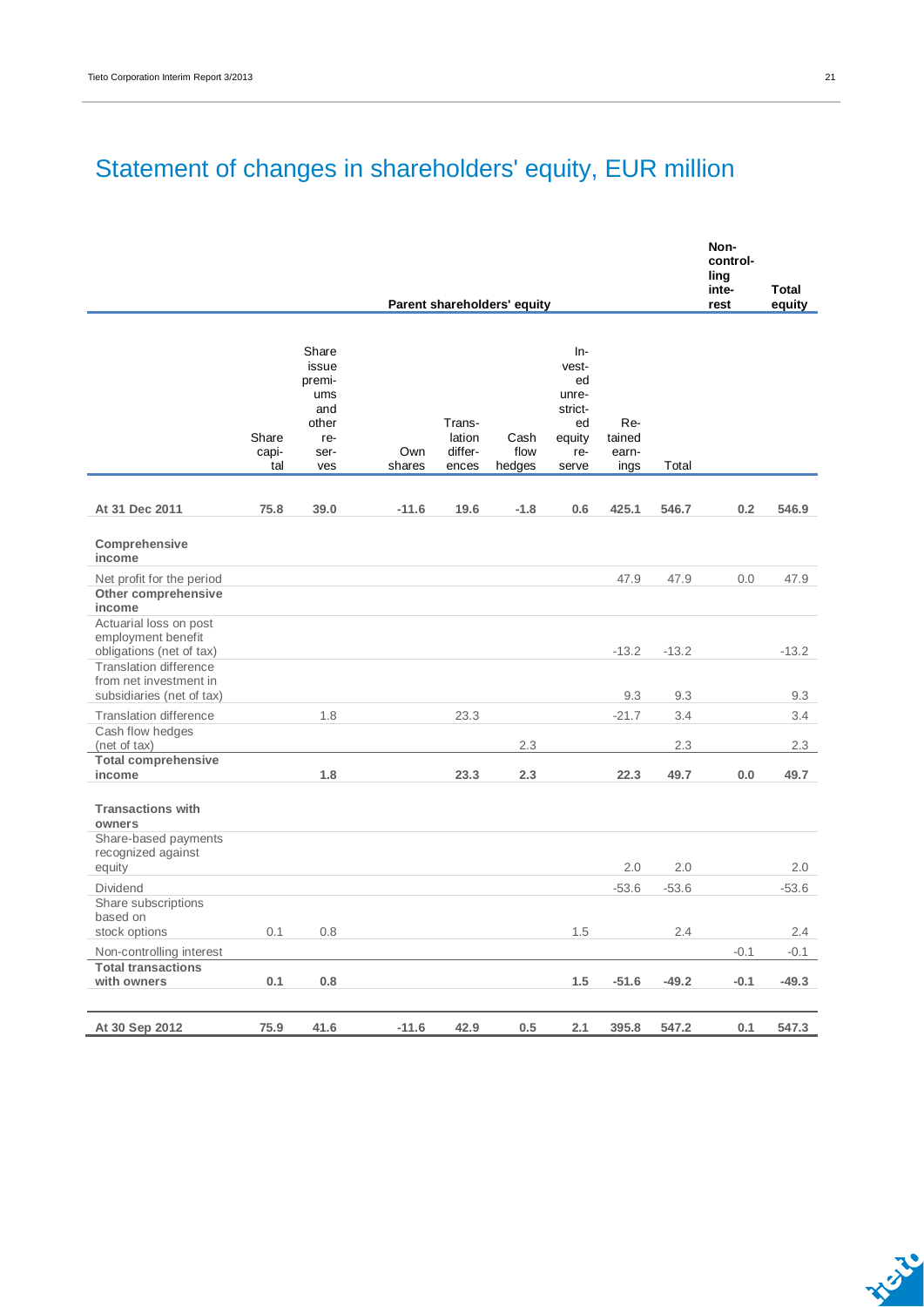|                                                                                      |                       |                                                                       |                                                        |               |                                      | Parent shareholders' equity |                                                                          |                                |                   | control-<br>ling<br>inte-<br>rest | <b>Total</b><br>equity |
|--------------------------------------------------------------------------------------|-----------------------|-----------------------------------------------------------------------|--------------------------------------------------------|---------------|--------------------------------------|-----------------------------|--------------------------------------------------------------------------|--------------------------------|-------------------|-----------------------------------|------------------------|
|                                                                                      | Share<br>capi-<br>tal | Share<br>issue<br>premi-<br>ums<br>and<br>other<br>re-<br>ser-<br>ves | Share<br>issue<br>based<br>on<br>stock<br>op-<br>tions | Own<br>shares | Trans-<br>lation<br>differ-<br>ences | Cash<br>flow<br>hedges      | $In-$<br>vest-<br>ed<br>unre-<br>strict-<br>ed<br>equity<br>re-<br>serve | Re-<br>tained<br>earn-<br>ings | Total             |                                   |                        |
| At 31 Dec 2012                                                                       | 75.9                  | 41.4                                                                  | 1.2                                                    | $-11.6$       | 8.4                                  | 0.1                         | 2.2                                                                      | 406.7                          | 524.3             | 0.2                               | 524.5                  |
| Comprehensive<br>income                                                              |                       |                                                                       |                                                        |               |                                      |                             |                                                                          |                                |                   |                                   |                        |
| Net profit for the period<br>Other comprehensive<br>income<br>Actuarial gain on post |                       |                                                                       |                                                        |               |                                      |                             |                                                                          | 47.2                           | 47.2              | 0.0                               | 47.2                   |
| employment benefit<br>obligations (net of tax)                                       |                       |                                                                       |                                                        |               |                                      |                             |                                                                          | 10.2                           | 10.2              |                                   | 10.2                   |
| <b>Translation difference</b><br>Cash flow hedges<br>(net of tax)                    |                       | $-0.4$                                                                |                                                        |               | $-23.8$                              | $-0.2$                      |                                                                          | 8.9                            | $-15.3$<br>$-0.2$ |                                   | $-15.3$<br>$-0.2$      |
| <b>Total comprehensive</b><br>income                                                 |                       | $-0.4$                                                                |                                                        |               | $-23.8$                              | $-0.2$                      |                                                                          | 66.3                           | 41.9              | 0.0                               | 41.9                   |
| <b>Transactions with</b><br>owners                                                   |                       |                                                                       |                                                        |               |                                      |                             |                                                                          |                                |                   |                                   |                        |
| Share-based payments<br>recognized against<br>equity                                 |                       |                                                                       |                                                        |               |                                      |                             |                                                                          | 1.0                            | 1.0               |                                   | 1.0                    |
| <b>Dividend</b>                                                                      |                       |                                                                       |                                                        |               |                                      |                             |                                                                          | $-59.7$                        | $-59.7$           |                                   | $-59.7$                |
| Share subscriptions<br>based on<br>stock options                                     | 0.6                   | 5.6                                                                   | $-1.2$                                                 |               |                                      |                             | 0.8                                                                      |                                | 5.8               |                                   | 5.8                    |
| Non-controlling interest                                                             |                       |                                                                       |                                                        |               |                                      |                             |                                                                          |                                |                   |                                   | 0.0                    |
| <b>Total transactions</b><br>with owners                                             | 0.6                   | 5.6                                                                   | $-1.2$                                                 |               |                                      |                             | 0.8                                                                      | $-58.7$                        | $-52.9$           | 0.0                               | $-52.9$                |
| At 30 Sep 2013                                                                       | 76.5                  | 46.6                                                                  | 0.0                                                    | $-11.6$       | $-15.4$                              | $-0.1$                      | 3.0                                                                      | 414.3                          | 513.3             | 0.2                               | 513.5                  |

**Non-**

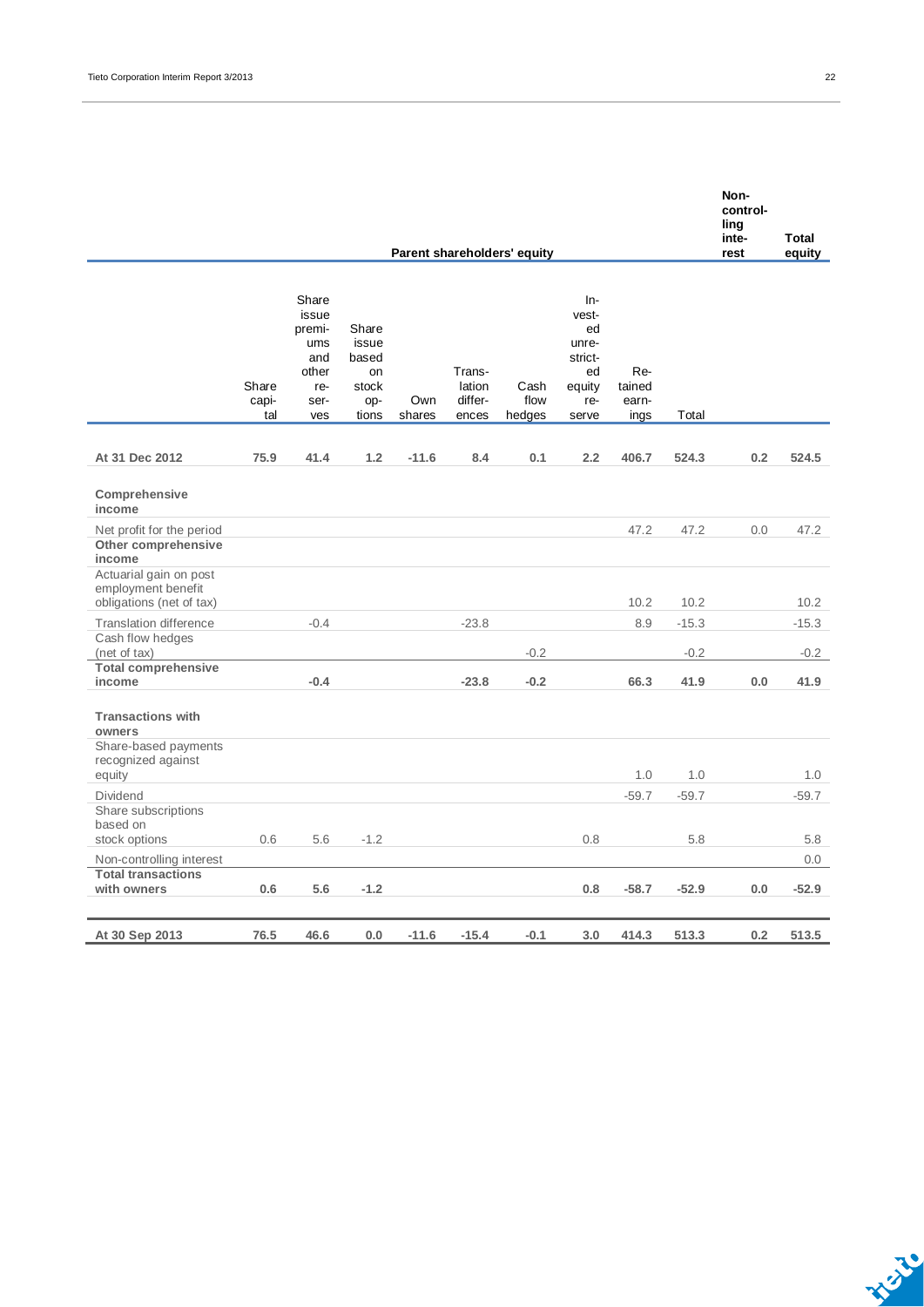### Segment information

#### **Customer sales by service line, EUR million**

|                                     | 2013    | 2012 | Change | 2013    | 2012    | Change | 2012     |
|-------------------------------------|---------|------|--------|---------|---------|--------|----------|
|                                     | $7 - 9$ | 7–9  | %      | $1 - 9$ | 1–9     | %      | $1 - 12$ |
|                                     |         |      |        |         |         |        |          |
| <b>Managed Services</b>             | 120     | 125  | -4     | 373     | 357     | 4      | 484      |
| Consulting and System Integration   | 92      | 109  | $-15$  | 308     | 370     | $-17$  | 500      |
| <b>Industry Products</b>            | 101     | 115  | $-12$  | 348     | 372     | -6     | 510      |
| <b>Product Development Services</b> | 60      | 75   | $-19$  | 225     | 248     | -9     | 331      |
| Group total                         | 373     | 424  | $-12$  | 1 2 5 4 | 1 3 4 7 | -7     | 1825     |

No internal sales occur between service lines as in the management accounting, revenue and costs are booked directly to the respective customer projects in the service lines.

The comparison figures 2012 sales and operating margin have changed from the figures published earlier due to some fine tuning of the operating model that took effect on 1 January 2013.

#### **Customer sales by country, EUR million**

|             | 2013    | Change | Share | 2012    | Share | 2012     |
|-------------|---------|--------|-------|---------|-------|----------|
|             | $1 - 9$ | %      | %     | $1 - 9$ | %     | $1 - 12$ |
|             |         |        |       |         |       |          |
| Finland     | 592     | $-3$   | 47    | 608     | 45    | 830      |
| Sweden      | 409     | $-3$   | 33    | 424     | 31    | 580      |
| Other       | 253     | $-20$  | 20    | 315     | 23    | 415      |
| Group total | 1 2 5 4 | -7     | 100   | 1 3 4 7 | 100   | 1825     |

#### **Customer sales by industry group, EUR million**

|                                     | 2013    | 2012    | Change | 2013    | 2012    | Change | 2012     |
|-------------------------------------|---------|---------|--------|---------|---------|--------|----------|
|                                     | $7 - 9$ | $7 - 9$ | %      | $1 - 9$ | $1 - 9$ | %      | $1 - 12$ |
|                                     |         |         |        |         |         |        |          |
| <b>Financial Services</b>           | 84      | 85      | $-2$   | 274     | 274     | 0      | 368      |
| Manufacturing, Retail and Logistics | 70      | 78      | $-10$  | 224     | 237     | $-5$   | 322      |
| Public, Healthcare and Welfare      | 96      | 100     | $-4$   | 319     | 313     | 2      | 439      |
| Telecom, Media and Energy           | 63      | 86      | $-26$  | 211     | 275     | $-23$  | 364      |
| <b>Product Development Services</b> | 60      | 75      | $-19$  | 225     | 248     | -9     | 331      |
| Group total                         | 373     | 424     | $-12$  | 1 2 5 4 | 1 3 4 7 | -7     | 1825     |

Customer sales to the telecom sector were EUR 97 (135) during July–September and EUR 343 (423) million during January-September.

Revenues derived from any single external customer during January–September 2013 or 2012 did not exceed the 10% level of the total net sales of the Group.

The comparison figures 2012 sales and operating margin have changed from the figures published earlier due to some fine tuning of the operating model that took effect on 1 January 2013.

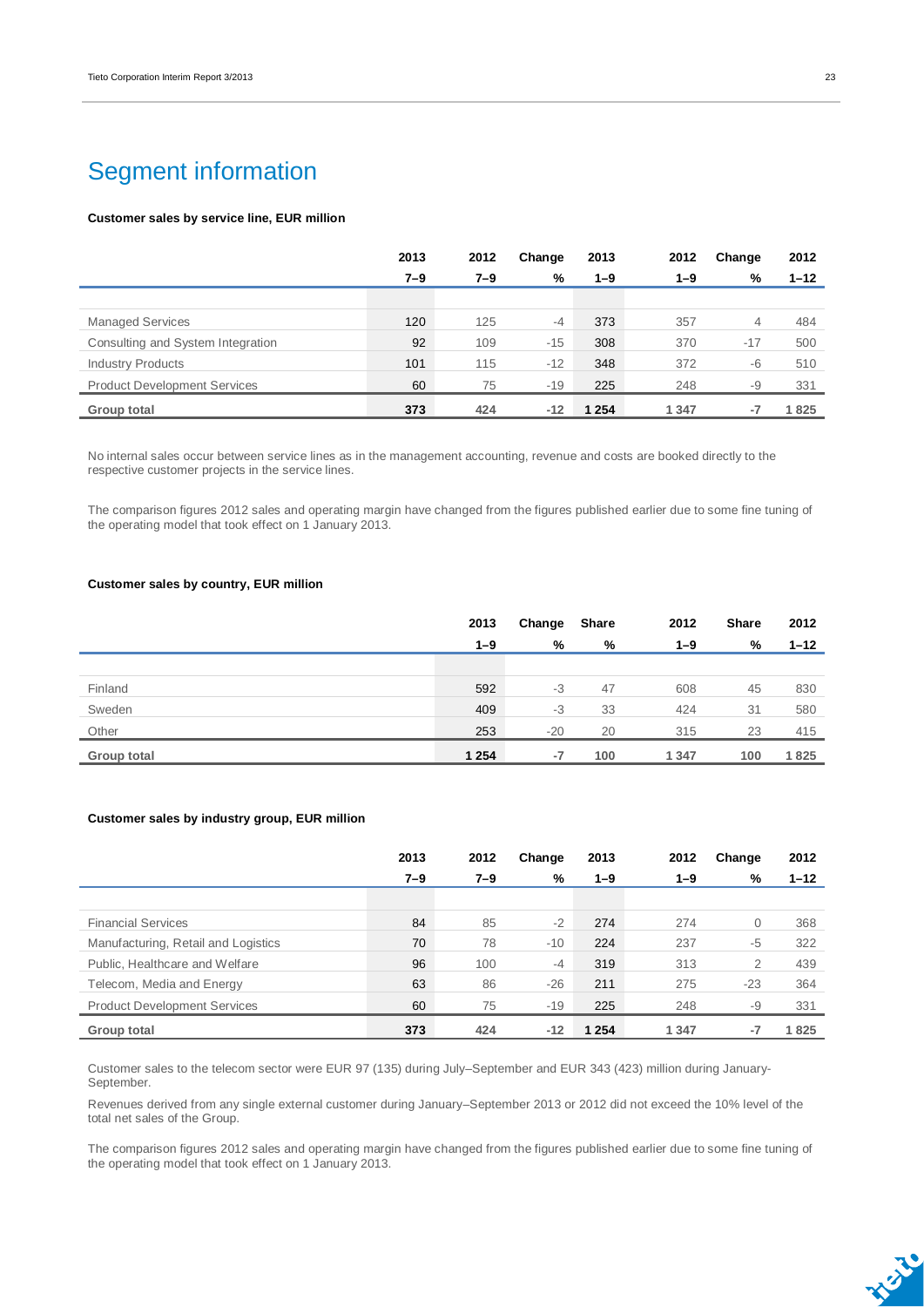#### **Operating profit (EBIT) by service line, EUR million**

|                                         | 2013   | 2012    | Change   | 2013    | 2012    | Change    | 2012     |
|-----------------------------------------|--------|---------|----------|---------|---------|-----------|----------|
|                                         | 7–9    | $7 - 9$ | %        | $1 - 9$ | $1 - 9$ | %         | $1 - 12$ |
|                                         |        |         |          |         |         |           |          |
| <b>Managed Services</b>                 | 3.6    | 7.5     | $-51.1$  | 10.1    | 1.3     | 700.5     | 6.4      |
| Consulting and System Integration       | 4.0    | 13.0    | $-69.0$  | 10.6    | 29.5    | $-64.0$   | 34.0     |
| <b>Industry Products</b>                | 20.7   | 13.0    | 59.3     | 54.9    | 53.8    | 2.0       | 65.2     |
| <b>Product Development Services</b>     | 3.0    | 0.4     | 610.4    | 9.7     | $-0.9$  | $-1151.6$ | $-24.9$  |
| Support Functions and Global Management | $-6.6$ | $-1.8$  | $-269.8$ | $-14.9$ | $-12.8$ | $-16.2$   | $-17.8$  |
| <b>Operating profit (EBIT)</b>          | 24.8   | 32.0    | $-22.8$  | 70.4    | 70.8    | $-0.6$    | 63.0     |

#### **Operating margin (EBIT) by service line, %**

|                                     | 2013    | 2012    | Change | 2013    | 2012    | Change | 2012     |
|-------------------------------------|---------|---------|--------|---------|---------|--------|----------|
|                                     | $7 - 9$ | $7 - 9$ |        | $1 - 9$ | $1 - 9$ |        | $1 - 12$ |
|                                     |         |         |        |         |         |        |          |
| <b>Managed Services</b>             | 3.0     | 6.0     | $-2.9$ | 2.7     | 0.4     | 2.4    | 1.3      |
| Consulting and System Integration   | 4.4     | 11.9    | $-7.6$ | 3.4     | 8.0     | $-4.5$ | 6.8      |
| <b>Industry Products</b>            | 20.5    | 11.3    | 9.2    | 15.8    | 14.5    | 1.3    | 12.8     |
| <b>Product Development Services</b> | 5.0     | 0.6     | 4.4    | 4.3     | $-0.4$  | 4.7    | $-7.5$   |
| <b>Operating margin (EBIT)</b>      | 6.6     | 7.6     | $-0.9$ | 5.6     | 5.3     | 0.4    | 3.4      |

The new operating model taken into use 2013 is steered based on project performance and direct costs are linked to the deliveries in the service lines. The calculation of operating margin percentages is based on only customer sales by service lines as the internal invoicing between the legal entities based on transfer pricing requirements is reported within Support Functions and Global Management.

The comparison figures 2012 sales and operating margin have changed from the figures published earlier due to some fine tuning of the operating model that took effect on 1 January 2013.

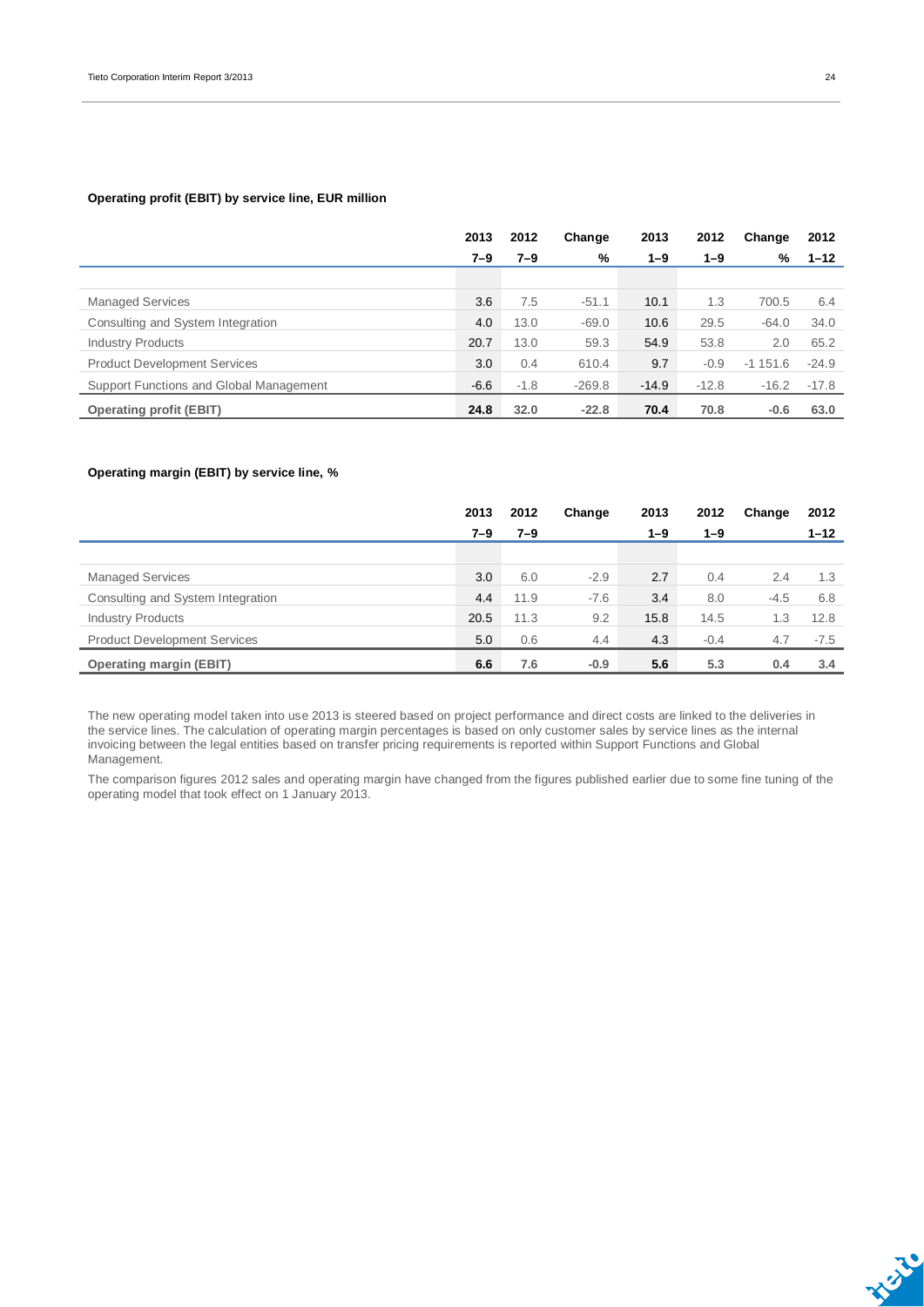#### **Operating profit (EBIT) excl. one-off items by service line, EUR million**

|                                         | 2013    | 2012   | Change   | 2013    | 2012    | Change  | 2012     |
|-----------------------------------------|---------|--------|----------|---------|---------|---------|----------|
|                                         | $7 - 9$ | 7–9    | %        | $1 - 9$ | $1 - 9$ | %       | $1 - 12$ |
|                                         |         |        |          |         |         |         |          |
| <b>Managed Services</b>                 | 5.9     | 9.3    | $-36.7$  | 12.3    | 14.4    | $-14.4$ | 24.3     |
| Consulting and System Integration       | 9.6     | 13.6   | $-28.8$  | 24.3    | 37.6    | $-35.3$ | 56.1     |
| <b>Industry Products</b>                | 20.8    | 14.2   | 46.6     | 56.4    | 43.9    | 28.5    | 62.5     |
| <b>Product Development Services</b>     | 4.8     | 1.6    | 192.0    | 16.8    | 7.4     | 128.2   | 9.7      |
| Support Functions and Global Management | $-3.3$  | $-1.2$ | $-183.9$ | $-8.7$  | $-8.7$  | $-0.5$  | $-13.8$  |
| <b>Operating profit (EBIT)</b>          | 37.9    | 37.5   | 0.9      | 101.1   | 94.5    | 7.0     | 138.8    |

#### **Operating margin (EBIT) excl. one-off items by service line, %**

|                                     | 2013    | 2012    | Change | 2013    | 2012    | Change | 2012     |
|-------------------------------------|---------|---------|--------|---------|---------|--------|----------|
|                                     | $7 - 9$ | $7 - 9$ |        | $1 - 9$ | $1 - 9$ |        | $1 - 12$ |
|                                     |         |         |        |         |         |        |          |
| <b>Managed Services</b>             | 4.9     | 7.5     | $-2.5$ | 3.3     | 4.0     | $-0.7$ | 5.0      |
| Consulting and System Integration   | 10.5    | 12.4    | $-2.0$ | 7.9     | 10.2    | $-2.3$ | 11.2     |
| <b>Industry Products</b>            | 20.7    | 12.3    | 8.3    | 16.2    | 11.8    | 4.4    | 12.3     |
| <b>Product Development Services</b> | 7.9     | 2.2     | 5.7    | 7.4     | 3.0     | 4.5    | 2.9      |
| <b>Operating margin (EBIT)</b>      | 10.1    | 8.9     | 1.3    | 8.1     | 7.0     | 1.0    | 7.6      |

The comparison figures 2012 sales and operating margin have changed from the figures published earlier due to some fine tuning of the operating model that took effect on 1 January 2013.

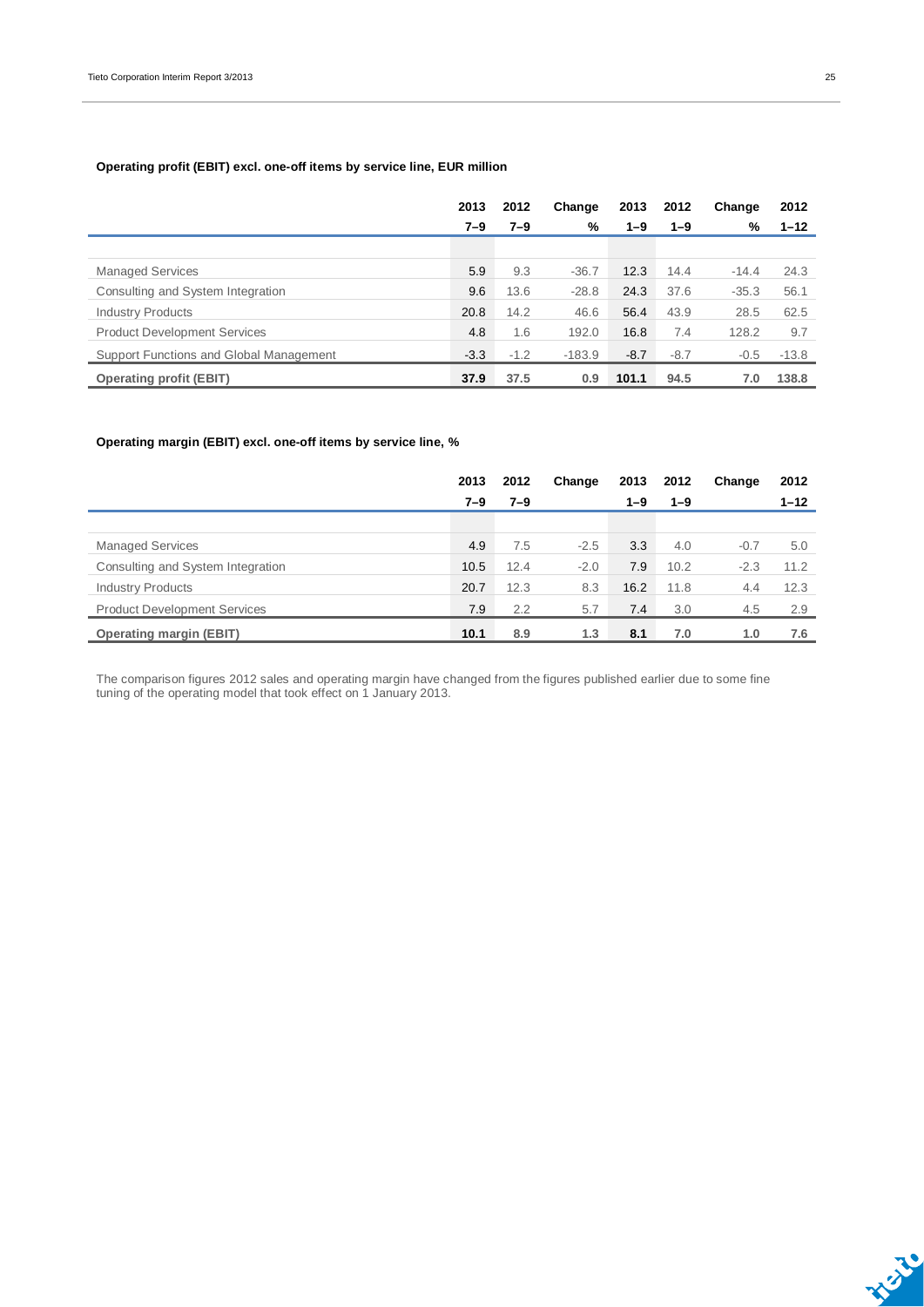#### **Personnel by service line**

|                                         |         | End of period |              |         |          | Average |         |  |  |
|-----------------------------------------|---------|---------------|--------------|---------|----------|---------|---------|--|--|
|                                         | 2013    | Change        | <b>Share</b> | 2012    | 2012     | 2013    | 2012    |  |  |
|                                         | $1 - 9$ | %             | %            | $1 - 9$ | $1 - 12$ | $1 - 9$ | $1 - 9$ |  |  |
|                                         |         |               |              |         |          |         |         |  |  |
| <b>Managed Services</b>                 | 3 2 0 5 | $-4$          | 21           | 3 3 4 0 | 3 2 2 8  | 3 1 7 4 | 3 3 7 9 |  |  |
| Consulting and System Integration       | 4 1 5 2 | $-10$         | 27           | 4596    | 4 1 0 4  | 4 2 3 8 | 4725    |  |  |
| <b>Industry Products</b>                | 3 2 5 3 | -9            | 21           | 3579    | 3550     | 3 4 3 4 | 3624    |  |  |
| <b>Product Development Services</b>     | 3 3 6 0 | $-25$         | 22           | 4 4 8 1 | 4 3 1 0  | 3827    | 4637    |  |  |
| <b>Service Lines total</b>              | 13 970  | $-13$         | 92           | 15 996  | 15 192   | 14 673  | 16 3 65 |  |  |
| <b>Industry Groups</b>                  | 408     | $-36$         | 3            | 640     | 607      | 426     | 698     |  |  |
| Support Functions and Global Management | 782     | 2             | 5            | 768     | 738      | 789     | 811     |  |  |
| Group total                             | 15 161  | $-13$         | 100          | 17 404  | 16 537   | 15 887  | 17873   |  |  |

The number of personnel in Support Functions and Global Management in 2012 and 2013 are not comparable as employees in this function, mainly in marketing and planning, are allocated differently. Additionally, the divestments implemented affect the change. The comparable change for 1–9/2013 is -9%.

#### **Personnel by country**

|                       | End of period |        |              |         |          | Average |         |
|-----------------------|---------------|--------|--------------|---------|----------|---------|---------|
|                       | 2013          | Change | <b>Share</b> | 2012    | 2012     | 2013    | 2012    |
|                       | $1 - 9$       | %      | $\%$         | $1 - 9$ | $1 - 12$ | $1 - 9$ | $1 - 9$ |
|                       |               |        |              |         |          |         |         |
| Finland               | 5 0 4 9       | $-7$   | 33           | 5 4 2 9 | 5 2 6 6  | 5 2 1 5 | 5 5 3 0 |
| Sweden                | 2833          | -8     | 19           | 3 0 7 7 | 2962     | 2835    | 3 1 3 2 |
| <b>Czech Republic</b> | 1935          | 1      | 13           | 1922    | 1918     | 1916    | 1965    |
| India                 | 1564          | 1      | 10           | 1541    | 1523     | 1576    | 1610    |
| China                 | 985           | $-21$  | 6            | 1 2 4 5 | 1 1 8 5  | 1 0 7 1 | 1 3 3 7 |
| Poland                | 775           | $-33$  | 5            | 1 1 6 1 | 1 0 8 4  | 935     | 1 1 8 5 |
| Latvia                | 684           | 9      | 5            | 626     | 638      | 665     | 626     |
| Norway                | 441           | $-2$   | 3            | 450     | 444      | 444     | 458     |
| Philippines           | 210           | 64     | 1            | 128     | 165      | 189     | 68      |
| Lithuania             | 131           | $-14$  | 1            | 152     | 143      | 133     | 148     |
| Germany               | 79            | $-89$  | 1            | 692     | 659      | 390     | 776     |
| Other                 | 475           | $-52$  | 3            | 981     | 552      | 517     | 1 0 3 8 |
| Group total           | 15 161        | $-13$  | 100          | 17 404  | 16 537   | 15 887  | 17873   |
| Onshore countries     | 8639          | $-16$  | 57           | 10 326  | 9658     | 9 1 7 1 | 10 638  |
| Offshore countries    | 6522          | -8     | 43           | 7078    | 6879     | 6716    | 7 2 3 6 |
| Group total           | 15 161        | $-13$  | 100          | 17 404  | 16 537   | 15 887  | 17873   |

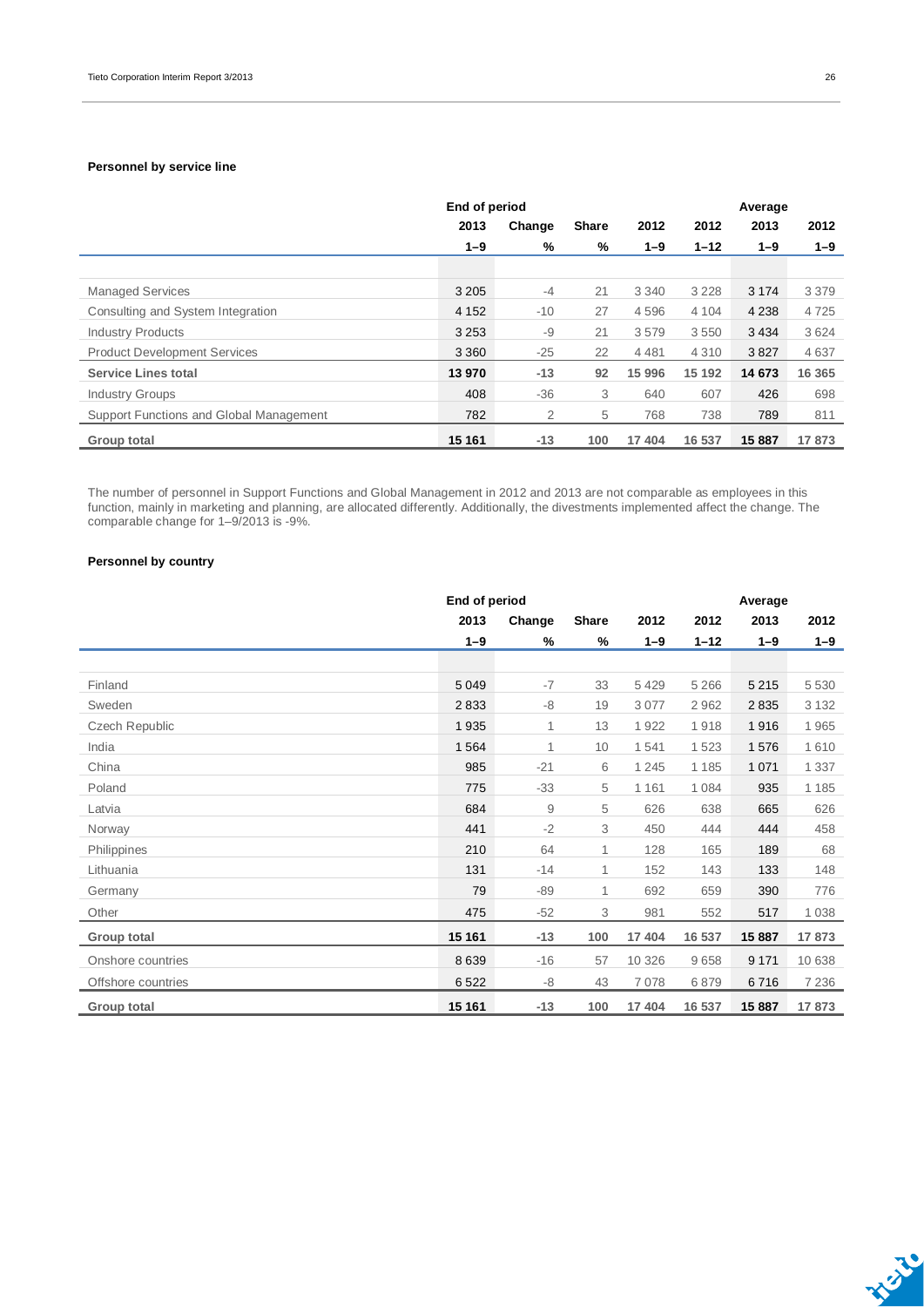#### **Non-current assets by country, EUR million**

|                                                | 2013   | 2012   | Change | 2012   |
|------------------------------------------------|--------|--------|--------|--------|
|                                                | 30 Sep | 30 Sep | %      | 31 Dec |
|                                                |        |        |        |        |
| Finland                                        | 97.5   | 113.3  | $-14$  | 111.3  |
| Sweden                                         | 29.7   | 33.5   | $-11$  | 31.5   |
| Other                                          | 10.0   | 14.8   | $-32$  | 12.0   |
| <b>Total countries</b>                         | 137.3  | 161.6  | $-15$  | 154.8  |
| Non-current assets classified as held for sale | 2.0    | 1.0    | 98     | 44.8   |
| <b>Total non-current assets</b>                | 139.3  | 162.6  | $-14$  | 199.6  |

Goodwill is allocated to the Cash Generating Units, which include several countries and therefore goodwill is not included in the country specific non-current assets shown above.

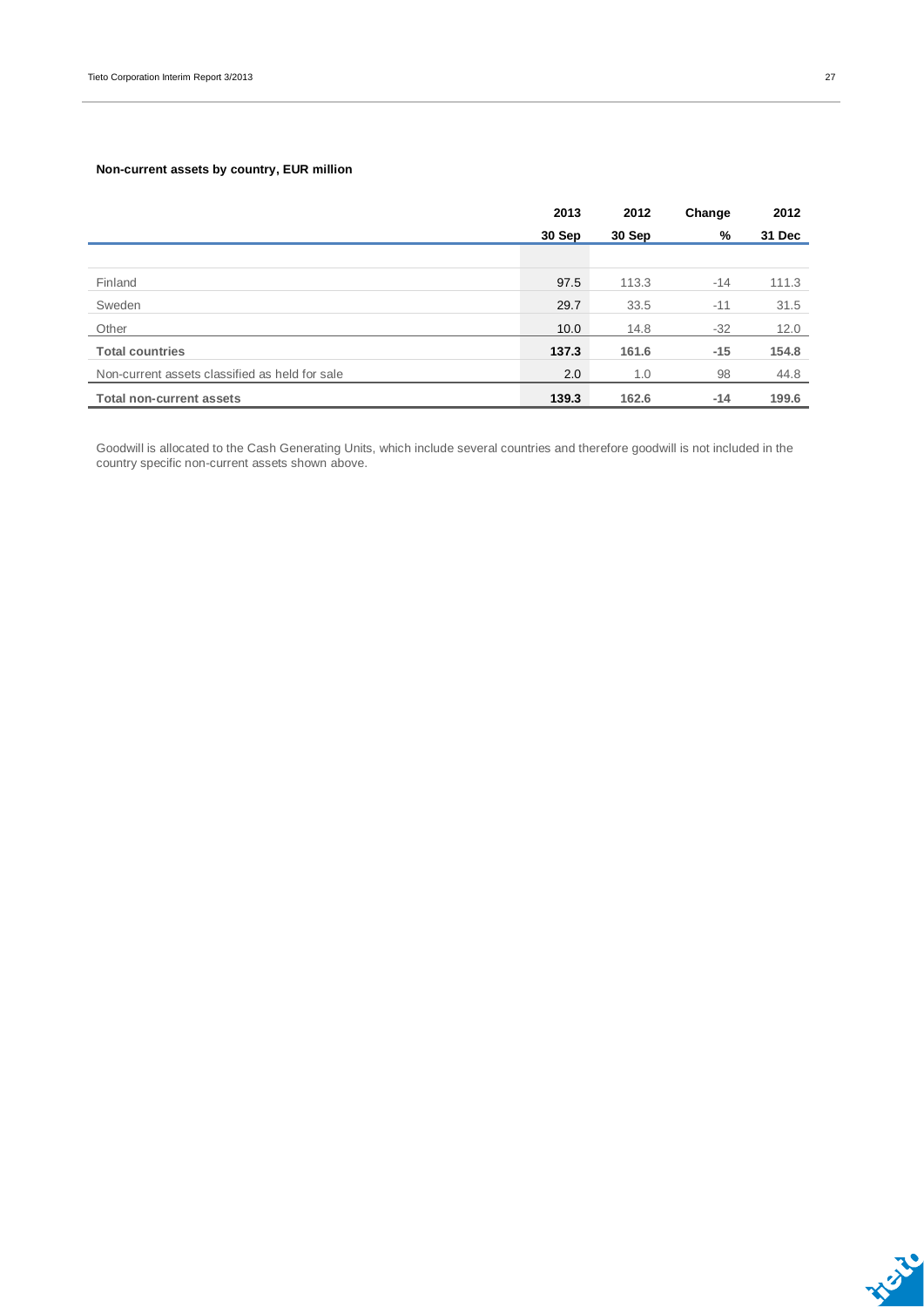#### **Depreciation by service line, EUR million**

|                                         | 2013 | 2012    | Change | 2013    | 2012    | Change | 2012     |
|-----------------------------------------|------|---------|--------|---------|---------|--------|----------|
|                                         | 7–9  | $7 - 9$ | %      | $1 - 9$ | $1 - 9$ | %      | $1 - 12$ |
|                                         |      |         |        |         |         |        |          |
| <b>Managed Services</b>                 | 15.9 | 17.2    | $-7$   | 50.2    | 49.7    |        | 67.0     |
| Consulting and System Integration       | 0.3  | 0.3     | $-16$  | 0.8     | 0.8     |        | 1.0      |
| <b>Industry Products</b>                | 0.1  | 0.3     | $-78$  | 0.6     | 0.8     | $-31$  | 1.1      |
| <b>Product Development Services</b>     | 0.2  | 0.2     | $-34$  | 0.5     | 0.7     | $-22$  | 0.9      |
| Support Functions and Global Management | 2.0  | 2.4     | $-16$  | 6.5     | 7.2     | $-10$  | 9.6      |
| Group total                             | 18.4 | 20.4    | $-151$ | 58.5    | 59.2    | $-62$  | 79.7     |

#### **Amortization on allocated intangible assets from acquisitions by service line, EUR million**

|                                         | 2013 | 2012    | Change                   | 2013    | 2012    | Change                   | 2012     |
|-----------------------------------------|------|---------|--------------------------|---------|---------|--------------------------|----------|
|                                         | 7–9  | $7 - 9$ | %                        | $1 - 9$ | $1 - 9$ | %                        | $1 - 12$ |
|                                         |      |         |                          |         |         |                          |          |
| <b>Managed Services</b>                 | 0.5  | 0.7     | $-29$                    | 1.4     | 2.1     | $-32$                    | 2.6      |
| Consulting and System Integration       | 0.1  | 0.2     | $-25$                    | 0.4     | 0.5     | $-9$                     | 0.6      |
| <b>Industry Products</b>                | 0.2  | 0.3     | $-29$                    | 0.7     | 1.2     | $-45$                    | 1.5      |
| <b>Product Development Services</b>     | 0.1  | 0.2     | $-50$                    | 0.3     | 0.6     | $-50$                    | 0.6      |
| Support Functions and Global Management | 0.0  | 0.0     | $\overline{\phantom{a}}$ | 0.0     | 0.0     | $\overline{\phantom{a}}$ | 0.0      |
| Group total                             | 0.9  | 1.4     | $-32$                    | 2.8     | 4.3     | $-36$                    | 5.3      |

#### **Impairment losses by service line, EUR million**

|                                         | 2013 | 2012    | Change                   | 2013    | 2012    | Change                   | 2012     |
|-----------------------------------------|------|---------|--------------------------|---------|---------|--------------------------|----------|
|                                         | 7–9  | $7 - 9$ | %                        | $1 - 9$ | $1 - 9$ | %                        | $1 - 12$ |
|                                         |      |         |                          |         |         |                          |          |
| <b>Managed Services</b>                 | 0.0  | 0.0     | ۰                        | 0.1     | 0.5     | $-74$                    | 1.0      |
| Consulting and System Integration       | 0.0  | 0.0     | ۰                        | 2.6     | 0.0     | $\overline{\phantom{a}}$ | 11.5     |
| <b>Industry Products</b>                | 0.0  | 0.0     | ٠                        | 1.3     | 0.0     | $\overline{\phantom{a}}$ | 6.5      |
| <b>Product Development Services</b>     | 0.0  | 0.0     | ۰                        | 3.6     | 0.0     | $\overline{\phantom{0}}$ | 15.1     |
| Support Functions and Global Management | 0.0  | 0.0     | ۰                        | 0.4     | 0.0     | $\sim$                   | 0.0      |
| Group total                             | 0.0  | 0.0     | $\overline{\phantom{0}}$ | 8.0     | 0.5     | $\overline{\phantom{0}}$ | 34.1     |

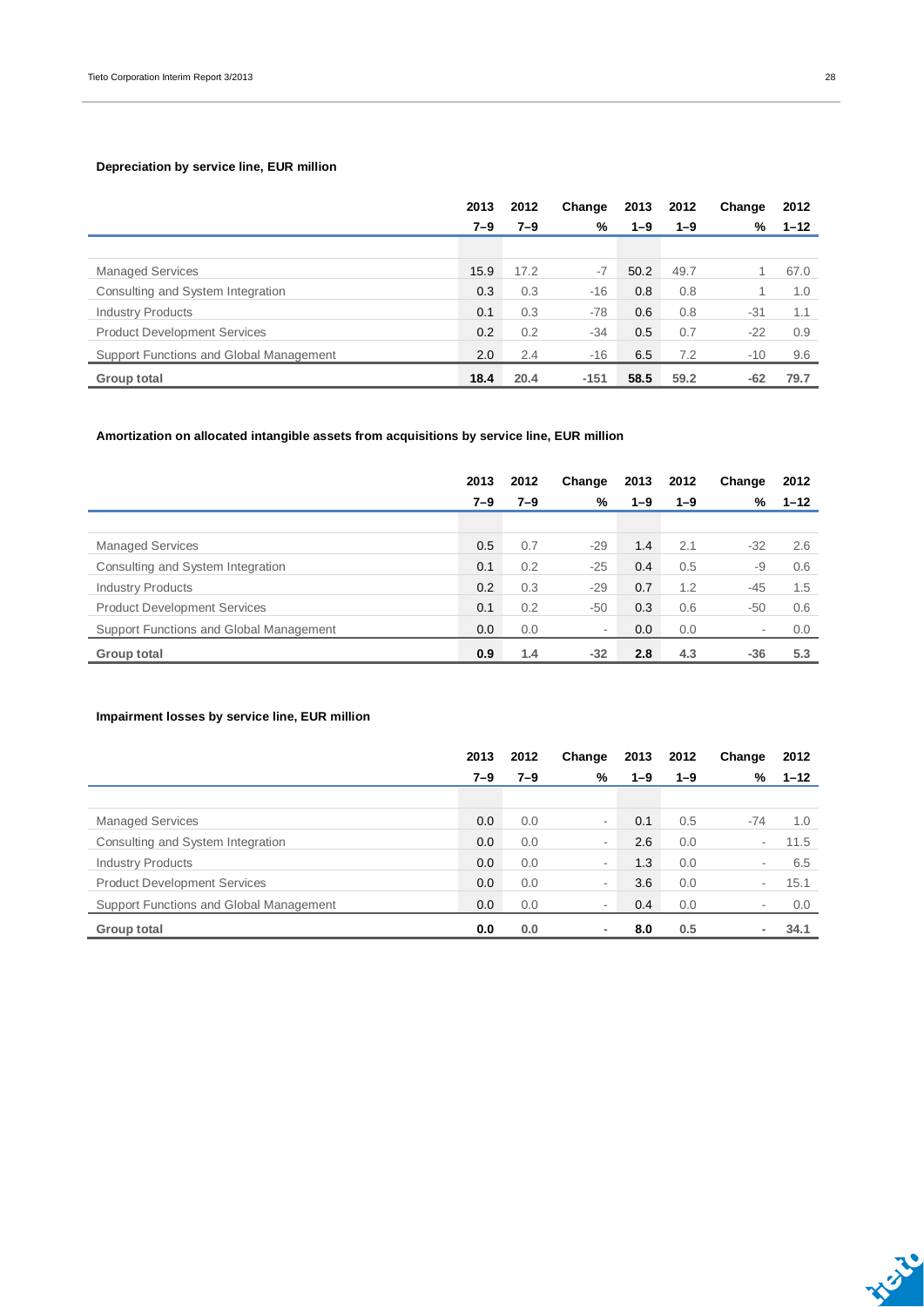### Acquisitions during July-September in 2013

Tieto made the following acquisition during the third quarter in 2013:

\*Canvisa Consulting AB, ownership 100%, effective September 2013

The following table summarizes the consideration paid, the fair value of assets acquired and liabilities assumed at the acquisition date.

#### **Consideration**

### **EUR million** Paid in cash 2.4 Contingent consideration that the continuous continuous continuous continuous continuous continuous continuous continuous continuous continuous continuous continuous continuous continuous continuous continuous continuous c

**Total consideration 3.6**

#### **Recognized amounts of identifiable assets acquired and liabilities assumed**

| <b>EUR million</b>            | <b>Carrying value</b> | Recognized on acquisition |
|-------------------------------|-----------------------|---------------------------|
| Cash and cash equivalents     | 0.6                   | 0.6                       |
| Property, plant and equipment | 0.0                   | 0.0                       |
| Intangible assets             | 0.0                   | 0.4                       |
| <b>Receivables</b>            | 0.7                   | 0.7                       |
| <b>Current liabilities</b>    | $-0.8$                | $-0.8$                    |
| Deferred tax liabilities      | 0.0                   | $-0.1$                    |
| Total net assets              | 0.5                   | 0.9                       |
| Goodwill                      |                       | 2.7                       |
| Total                         |                       | 3.6                       |

Since the date of acquisition, the acquired unit has contributed about EUR 0.4 million to the revenue and EUR 0.0 million to the operating profit of the Group.

If the combinations had taken place at the beginning of the year, the revenue for the Group would have been about EUR 4.5 million and loss about EUR 0.6 million.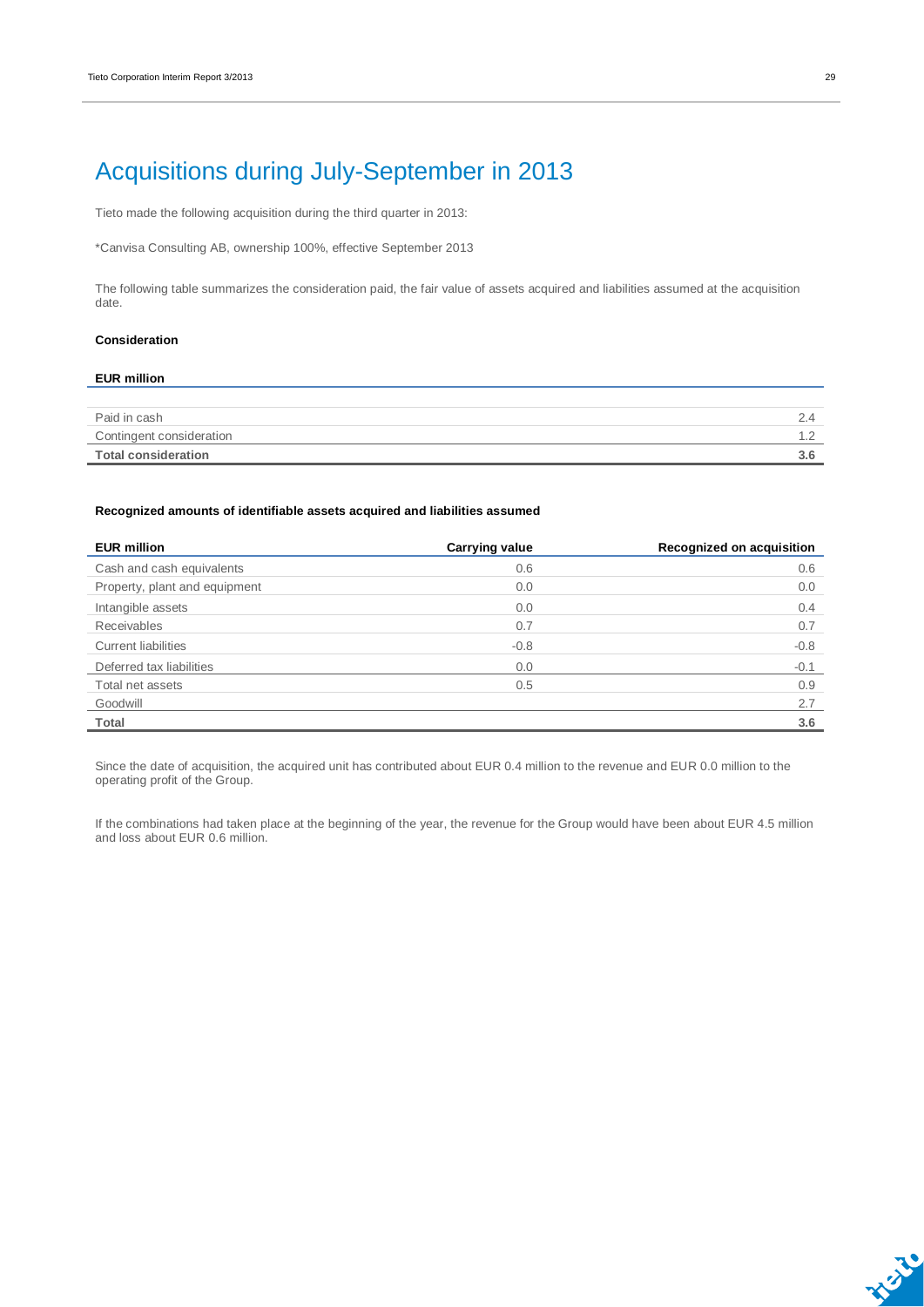|                                               | 30 Sep 2013 | 31 Dec 2012 |
|-----------------------------------------------|-------------|-------------|
|                                               |             |             |
| For Tieto obligations                         |             |             |
| Guarantees                                    |             |             |
| Performance guarantees                        | 45.0        | 42.8        |
| Lease guarantees                              | 10.1        | 10.4        |
| Other                                         | 0.4         | 0.5         |
| Other Tieto obligations                       |             |             |
| Rent commitments due in one year              | 53.8        | 53.6        |
| Rent commitments due in 1-5 years             | 117.8       | 134.2       |
| Rent commitments due after 5 years            | 28.7        | 19.4        |
| Operating lease commitments due in one year   | 5.8         | 7.0         |
| Operating lease commitments due in 1-5 years  | 5.7         | 6.8         |
| Operating lease commitments due after 5 years | 0.0         | 0.0         |
| Other commitments                             | 3.6         | 3.5         |
| On behalf of joint ventures                   |             |             |
| On behalf of others                           |             |             |
| Guarantees                                    | 1.1         |             |

## Commitments and contingencies, EUR million

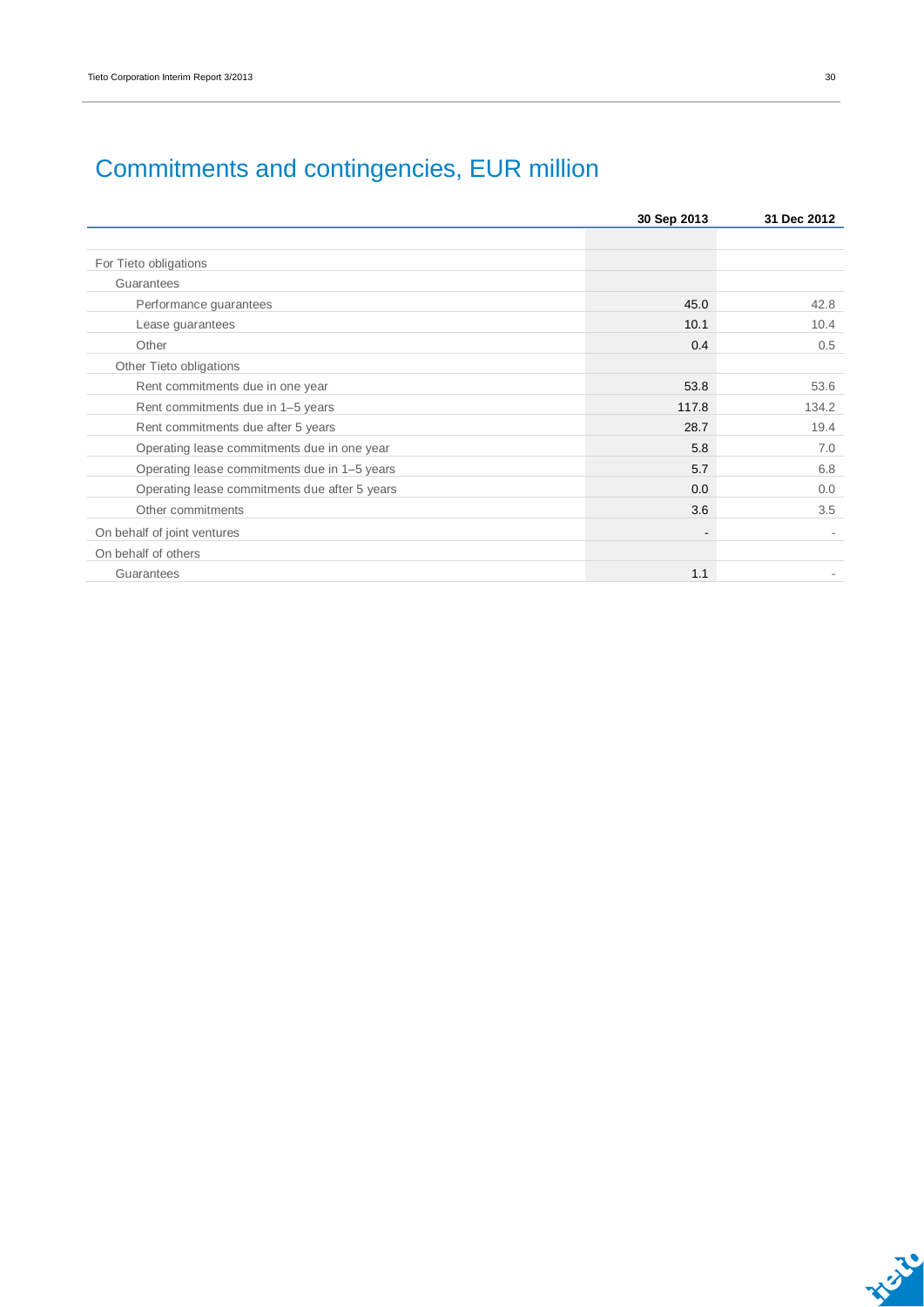### Derivatives, EUR million

#### **Notional amounts of derivatives**

Includes the gross amount of all notional values for contracts that have not yet been settled or closed. The amount of notional value outstanding is not necessarily a measure or indication of market risk, as the exposure of certain contracts may be offset by other contracts.

|                                            | 30 Sep 2013 | 31 Dec 2012 |
|--------------------------------------------|-------------|-------------|
|                                            |             |             |
| Foreign exchange forward contracts         | 202.0       | 250.2       |
| Forward contracts outside hedge accounting | 145.0       | 187.7       |
| Forward contracts within hedge accounting  | 57.0        | 62.6        |
| Electricity price futures contracts        | 1.7         | 2.0         |
| Interest rate swap                         | 200.0       | 200.0       |
| Currency options                           |             |             |

#### **Fair values of derivatives**

#### **The net fair values of derivative financial instruments at the balance sheet date were:**

|                                     | 30 Sep 2013              | 31 Dec 2012 |
|-------------------------------------|--------------------------|-------------|
|                                     |                          |             |
| Foreign exchange forward contracts  | $-1.7$                   | 0.3         |
| Electricity price futures contracts | $-0.1$                   | $-0.3$      |
| Interest rate swaps                 | $-0.2$                   | $-0.2$      |
| Currency options                    | $\overline{\phantom{0}}$ |             |

Derivatives are used for economic hedging purposes only.

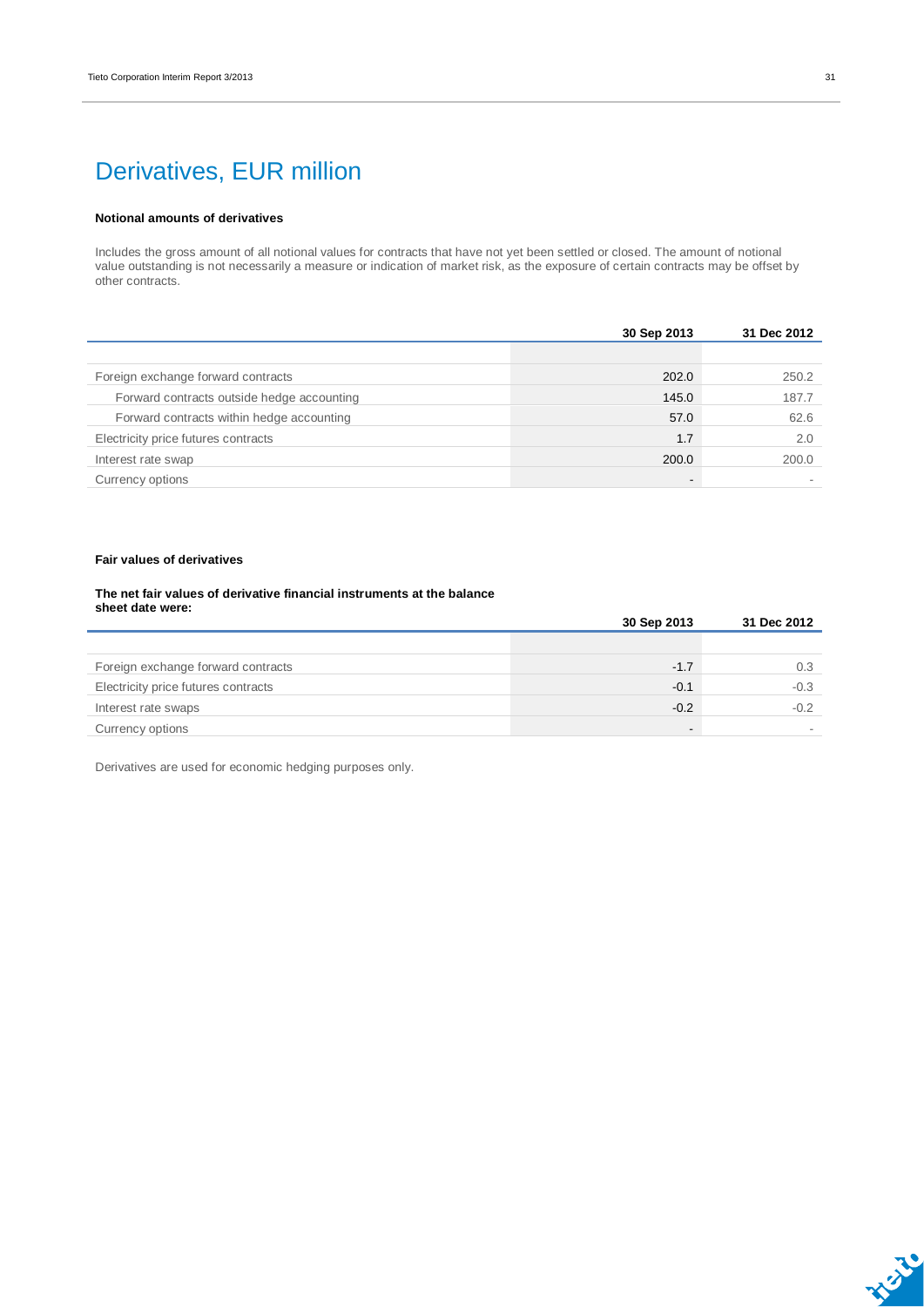| Gross positive fair values of derivatives:             | <b>Positive</b>          | <b>Positive</b> |
|--------------------------------------------------------|--------------------------|-----------------|
|                                                        | 30 Sep 2013              | 31 Dec 2012     |
|                                                        |                          |                 |
| Foreign exchange forward contracts                     | 0.7                      | 1.6             |
| Forward contracts outside hedge accounting             | 0.4                      | 0.6             |
| Forward contracts within hedge accounting <sup>"</sup> | 0.3                      | 1.0             |
| Electricity price futures contracts                    | $\overline{\phantom{a}}$ |                 |
| Interest rate swaps                                    | 3.9                      | 2.4             |
| Currency options                                       | $\overline{\phantom{a}}$ |                 |

| Gross negative fair values of derivatives:             | <b>Negative</b>          | <b>Negative</b> |
|--------------------------------------------------------|--------------------------|-----------------|
|                                                        | 30 Sep 2013              | 31 Dec 2012     |
|                                                        |                          |                 |
| Foreign exchange forward contracts                     | $-2.4$                   | $-1.3$          |
| Forward contracts outside hedge accounting             | $-2.0$                   | $-0.8$          |
| Forward contracts within hedge accounting <sup>*</sup> | $-0.4$                   | $-0.5$          |
| Electricity price futures contracts                    | $-0.1$                   | $-0.3$          |
| Interest rate swaps                                    | $-4.0$                   | $-2.6$          |
| Currency options                                       | $\overline{\phantom{0}}$ |                 |
|                                                        |                          |                 |

| Forward contracts within hedge accounting (net)                              |  |
|------------------------------------------------------------------------------|--|
| The amount recognized in equity                                              |  |
| Net periodic interest rate difference recognized in interest income/expenses |  |

Foreign exchange derivatives' fair values are calculated according to FX and interest rates on the closing date.

Interest rate swaps are valued according to the present value of their cash flows, supported by all relevant market data.

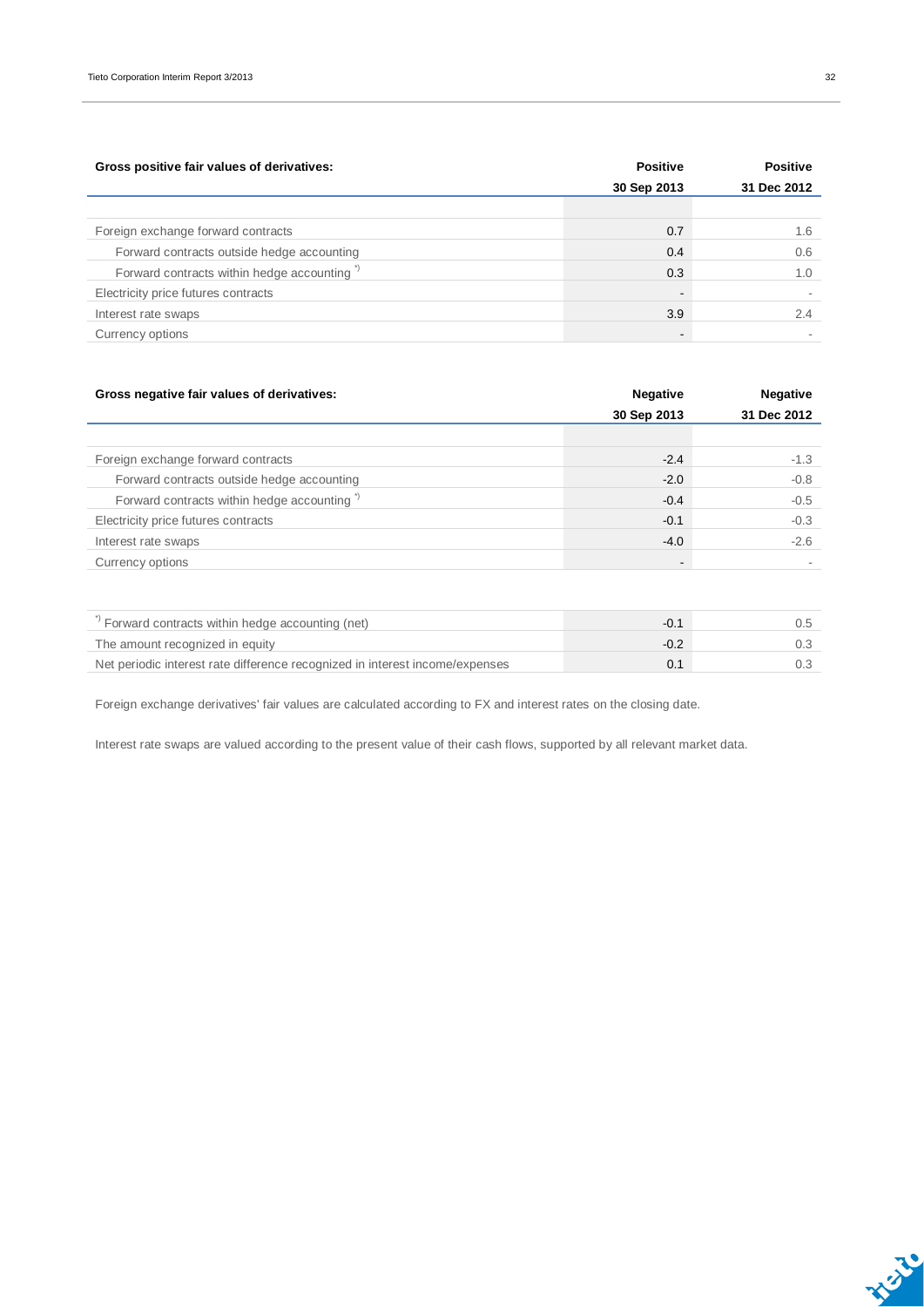#### **Fair value measurement of financial assets and liabilities**

| Level 1 | Level 2 | Level 3 | Total |
|---------|---------|---------|-------|
|         |         |         |       |
|         |         |         |       |
| $\sim$  | 4.5     | ٠       | 4.5   |
| $\sim$  |         | 0.7     | 0.7   |
|         |         |         |       |
| $\sim$  | 6.5     | ٠       | 6.5   |
|         |         |         |       |

| <b>EUR million</b>                                         |         |         |         |       |
|------------------------------------------------------------|---------|---------|---------|-------|
| 31 Dec 2012                                                | Level 1 | Level 2 | Level 3 | Total |
|                                                            |         |         |         |       |
| Financial assets at fair value through profit or loss      |         |         |         |       |
| Derivatives                                                | -       | 4.0     | ٠       | 4.0   |
| Available-for-sale investments                             | $\sim$  | ۰       | 0.7     | 0.7   |
| Financial liabilities at fair value through profit or loss |         |         |         |       |
| Derivatives                                                |         | 4.2     | ٠       | 4.2   |

Available-for-sale investments' fair value measurement is based on their initial value. The fair market value cannot be reliably estimated, due to lack of proper market for the assets.

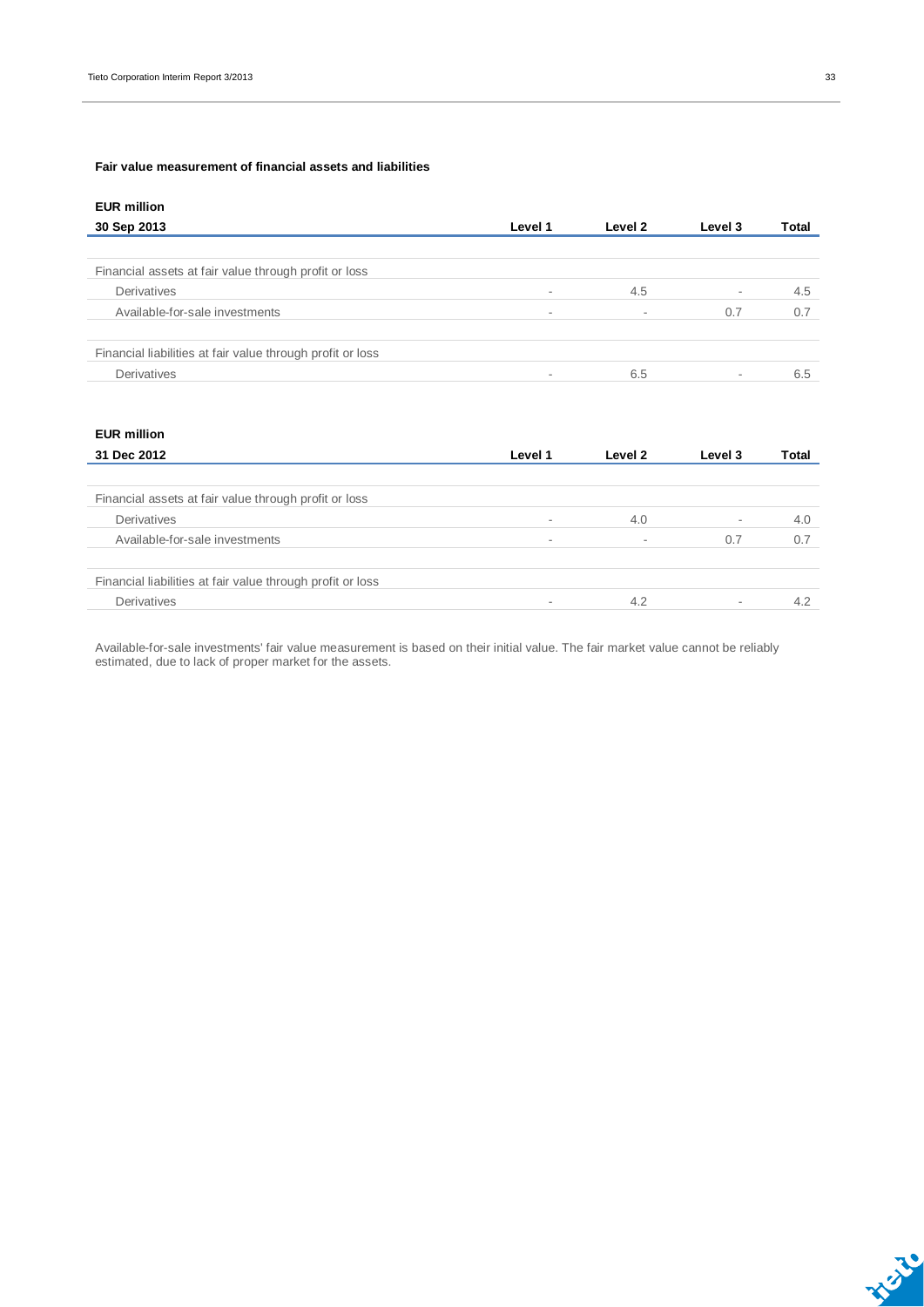### QUARTERLY FIGURES

#### **Key figures**

|                                                 | 2013<br>$7 - 9$ | 2013<br>$4 - 6$ | 2013<br>$1 - 3$ | 2012<br>$10 - 12$ | 2012<br>$7 - 9$ | 2012<br>$4 - 6$ | 2012<br>$1 - 3$ |
|-------------------------------------------------|-----------------|-----------------|-----------------|-------------------|-----------------|-----------------|-----------------|
|                                                 |                 |                 |                 |                   |                 |                 |                 |
| Earnings per share, EUR                         |                 |                 |                 |                   |                 |                 |                 |
| <b>Basic</b>                                    | 0.25            | 0.10            | 0.30            | $-0.26$           | 0.32            | $-0.10$         | 0.45            |
| <b>Diluted</b>                                  | 0.25            | 0.10            | 0.30            | $-0.26$           | 0.32            | $-0.10$         | 0.45            |
| Equity per share, EUR                           | 7.08            | 6.67            | 6.79            | 7.30              | 7.62            | 7.18            | 7.27            |
| Return on equity, 12-month rolling, %           | 5.4             | 6.6             | 3.7             | 5.5               | 11.2            | 11.7            | 15.4            |
| Return on capital employed, 12-month rolling, % | 12.4            | 13.9            | 11.7            | 13.2              | 18.5            | 18.2            | 21.7            |
| Equity ratio, %                                 | 46.6            | 43.7            | 42.8            | 46.9              | 47.9            | 43.4            | 42.4            |
| Interest-bearing net debt, EUR million          | 45.0            | 71.5            | 6.9             | 23.9              | 59.0            | 80.0            | 11.7            |
| Gearing, %                                      | 8.8             | 14.8            | 1.4             | 4.5               | 10.8            | 15.5            | 2.2             |
| Investments, EUR million                        | 15.5            | 15.3            | 17.3            | 19.3              | 15.6            | 13.6            | 14.4            |

#### **Income statement, EUR million**

|                                                   | 2013<br>$7 - 9$ | 2013<br>$4 - 6$ | 2013<br>$1 - 3$ | 2012<br>$10 - 12$ | 2012<br>$7 - 9$ | 2012<br>$4 - 6$ | 2012<br>$1 - 3$ |
|---------------------------------------------------|-----------------|-----------------|-----------------|-------------------|-----------------|-----------------|-----------------|
|                                                   |                 |                 |                 |                   |                 |                 |                 |
| Net sales                                         | 373.3           | 436.2           | 444.8           | 478.6             | 423.5           | 456.1           | 467.1           |
| Other operating income                            | 3.3             | 1.4             | 2.5             | 5.3               | 1.8             | 3.1             | 17.0            |
| Employee benefit expenses                         | 205.9           | 254.6           | 259.2           | 281.9             | 233.9           | 298.9           | 274.3           |
| Depreciation, amortization and impairment charges | 19.2            | 28.8            | 21.2            | 55.1              | 21.8            | 21.0            | 21.2            |
| Other operating expenses                          | 126.7           | 138.7           | 136.8           | 154.7             | 137.6           | 142.6           | 146.5           |
| Operating profit (EBIT)                           | 24.8            | 15.5            | 30.1            | $-7.8$            | 32.0            | $-3.3$          | 42.1            |
| Financial income and expenses                     | $-1.8$          | $-1.7$          | $-1.5$          | $-1.2$            | $-0.5$          | $-2.1$          | $-2.5$          |
| Profit before taxes                               | 23.0            | 13.8            | 28.6            | $-9.0$            | 31.5            | $-5.4$          | 39.6            |
| Income taxes                                      | $-4.6$          | $-6.4$          | $-7.2$          | $-9.5$            | $-8.8$          | $-1.4$          | $-7.6$          |
| Net profit for the period                         | 18.4            | 7.4             | 21.4            | $-18.5$           | 22.7            | $-6.8$          | 32.0            |

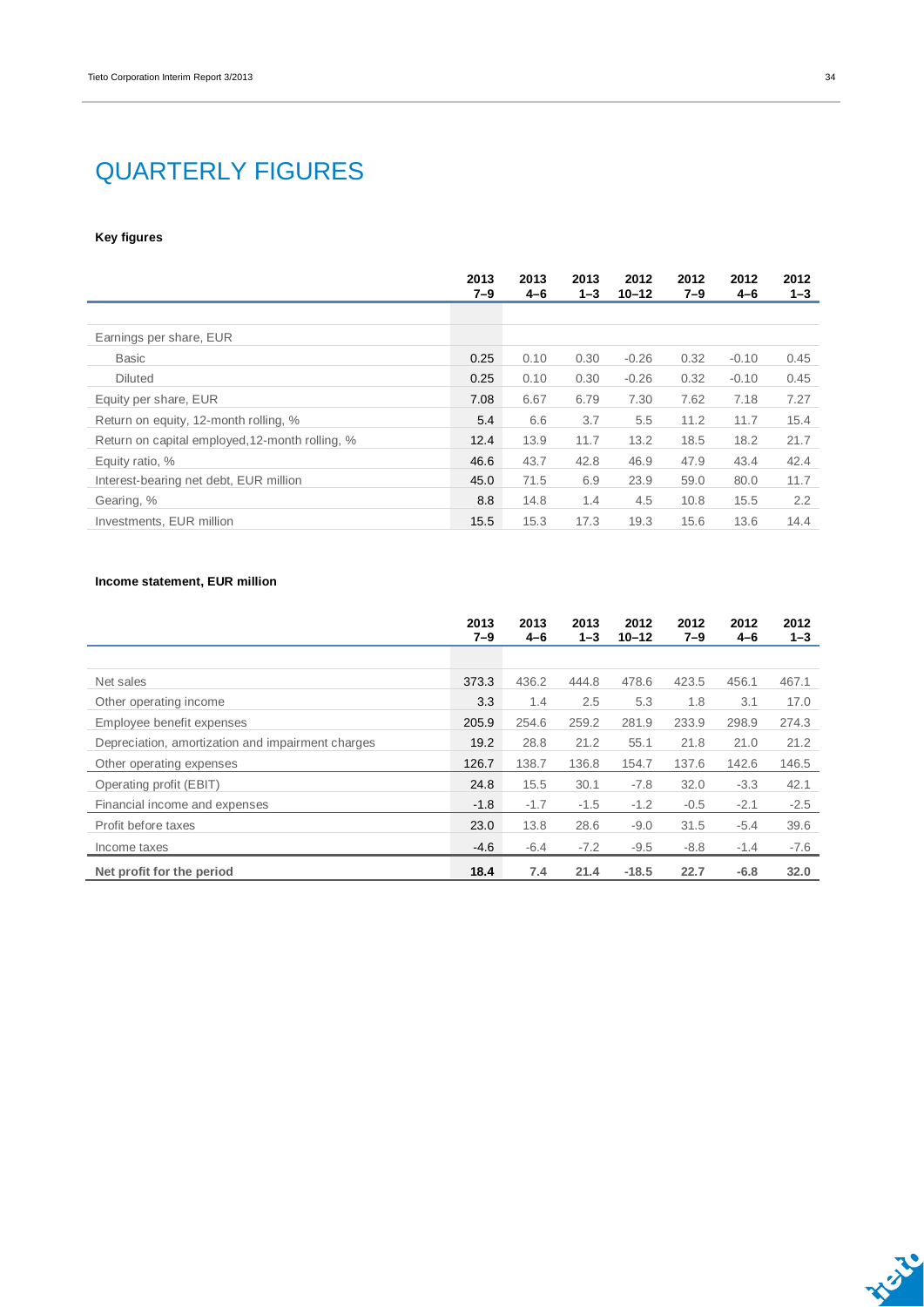#### **Balance sheet, EUR million**

|                                              | 2013<br>30 Sep | 2013<br>30 Jun | 2013<br>31 Mar | 2012<br>31 Dec | 2012<br>30 Sep | 2012<br>30 Jun | 2012<br>31 Mar |
|----------------------------------------------|----------------|----------------|----------------|----------------|----------------|----------------|----------------|
|                                              |                |                |                |                |                |                |                |
| Goodwill                                     | 387.0          | 385.0          | 394.2          | 391.6          | 423.3          | 416.6          | 415.3          |
| Other intangible assets                      | 40.5           | 46.1           | 51.4           | 55.5           | 61.8           | 67.3           | 72.4           |
| Property, plant and equipment                | 96.8           | 98.6           | 100.8          | 99.3           | 99.7           | 99.2           | 101.8          |
| Other non-current assets                     | 35.1           | 38.6           | 37.0           | 37.6           | 58.8           | 55.8           | 54.0           |
| Total non-current assets                     | 559.4          | 568.3          | 583.4          | 584.0          | 643.6          | 638.9          | 643.5          |
| Trade receivables and other current assets   | 448.2          | 466.8          | 486.1          | 464.1          | 492.5          | 514.6          | 480.2          |
| Cash and cash equivalents                    | 154.8          | 132.3          | 100.3          | 86.7           | 55.9           | 91.1           | 162.9          |
| Total current assets                         | 603.0          | 599.1          | 586.4          | 550.8          | 548.4          | 605.7          | 643.1          |
|                                              |                |                |                |                |                |                |                |
| Assets classified as held for sale           | 2.0            | 6.2            | 54.8           | 44.8           | 18.5           | 17.8           | 25.6           |
|                                              |                |                |                |                |                |                |                |
| <b>Total assets</b>                          | 1 1 64.4       | 1 1 7 3 . 6    | 1 2 2 4 . 6    | 1 179.6        | 1 2 1 0.5      | 1 2 6 2 . 4    | 1 3 1 2 . 2    |
|                                              |                |                |                |                |                |                |                |
| Total equity                                 | 513.5          | 483.9          | 488.7          | 524.5          | 547.3          | 514.9          | 519.3          |
|                                              |                |                |                |                |                |                |                |
| Non-current loans                            | 101.0          | 102.1          | 3.7            | 4.0            | 107.2          | 110.3          | 114.3          |
| Other non-current liabilities                | 58.9           | 58.3           | 61.5           | 63.4           | 101.0          | 99.3           | 99.7           |
| Total non-current liabilities                | 159.9          | 160.4          | 65.2           | 67.4           | 208.2          | 209.6          | 214.0          |
| Trade payables and other current liabilities | 344.2          | 385.4          | 478.7          | 382.6          | 387.2          | 416.0          | 477.7          |
| Provisions                                   | 38.9           | 28.4           | 26.7           | 32.8           | 38.2           | 42.7           | 19.6           |
| <b>Current loans</b>                         | 107.7          | 110.9          | 114.3          | 116.8          | 16.1           | 65.3           | 65.1           |
| <b>Total current liabilities</b>             | 490.8          | 524.7          | 619.7          | 532.2          | 441.5          | 524.0          | 562.4          |
|                                              |                |                |                |                |                |                |                |
| Liabilities classified as held for sale      | 0.2            | 4.6            | 51.0           | 55.5           | 13.5           | 13.9           | 16.5           |
|                                              |                |                |                |                |                |                |                |
| <b>Total equity and liabilities</b>          | 1 1 64.4       | 1 173.6        | 1 2 2 4 . 6    | 1 179.6        | 1 2 1 0.5      | 1 2 6 2 . 4    | 1 3 1 2 . 2    |

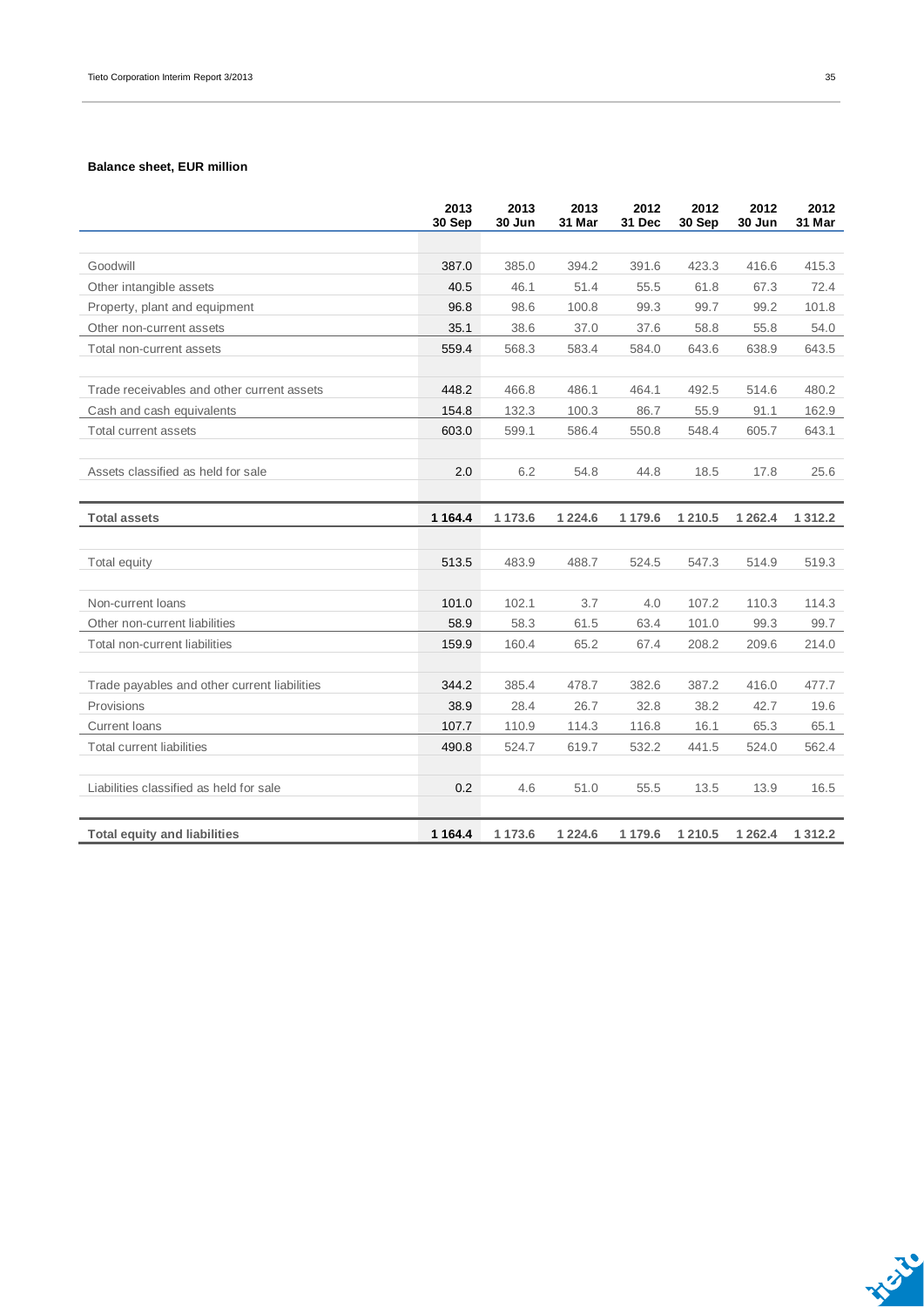#### **Cash flow, EUR million**

|                                                      | 2013<br>$7 - 9$ | 2013<br>$4-6$ | 2013<br>$1 - 3$ | 2012<br>$10 - 12$ | 2012<br>$7 - 9$ | 2012<br>$4 - 6$ | 2012<br>$1 - 3$ |
|------------------------------------------------------|-----------------|---------------|-----------------|-------------------|-----------------|-----------------|-----------------|
|                                                      |                 |               |                 |                   |                 |                 |                 |
| Cash flow from operations                            |                 |               |                 |                   |                 |                 |                 |
| Net profit                                           | 18.4            | 7.4           | 21.4            | $-18.5$           | 22.7            | $-6.8$          | 32.0            |
| Adjustments                                          | 24.1            | 32.1          | 28.6            | 64.3              | 32.4            | 25.3            | 14.9            |
| Change in net working capital                        | 4.5             | $-22.5$       | $-1.1$          | 27.0              | $-14.3$         | $-18.0$         | 16.8            |
| Cash generated from operations                       | 47.0            | 17.0          | 48.9            | 72.8              | 40.8            | 0.5             | 63.7            |
| Net financial expenses paid                          | $-1.1$          | $-2.0$        | $-3.0$          | $-4.5$            | 0.2             | 0.4             | $-1.3$          |
| Income taxes paid                                    | $-7.0$          | $-5.0$        | $-4.7$          | $-7.7$            | $-4.7$          | $-4.7$          | 6.4             |
| Net cash flow from operations                        | 38.9            | 10.0          | 41.2            | 60.6              | 36.3            | $-3.8$          | 68.8            |
|                                                      |                 |               |                 |                   |                 |                 |                 |
| Net cash used in investing activities                | $-10.6$         | $-33.8$       | $-13.7$         | $-22.4$           | $-15.8$         | $-11.6$         | 3.5             |
|                                                      |                 |               |                 |                   |                 |                 |                 |
| Net cash used in financing activities                | $-4.5$          | 41.3          | $-5.2$          | $-2.7$            | $-55.3$         | $-56.2$         | $-3.7$          |
|                                                      |                 |               |                 |                   |                 |                 |                 |
| Change in cash and cash equivalents                  | 23.8            | 17.5          | 22.3            | 35.5              | $-34.8$         | $-71.6$         | 68.6            |
|                                                      |                 |               |                 |                   |                 |                 |                 |
| Cash and cash equivalents at the beginning of period | 132.3           | 100.3         | 86.7            | 55.9              | 91.1            | 162.9           | 95.8            |
| Foreign exchange differences                         | 0.3             | 2.2           | 2.0             | $-1.2$            | $-0.7$          | $-0.3$          | 0.0             |
| Assets classified as held for sale                   | $-1.6$          | 12.3          | $-10.7$         | $-3.5$            | 0.3             | 0.1             | $-1.5$          |
| Change in cash and cash equivalents                  | 23.8            | 17.5          | 22.3            | 35.5              | $-34.8$         | $-71.6$         | 68.6            |
| Cash and cash equivalents at the end of period       | 154.8           | 132.3         | 100.3           | 86.7              | 55.9            | 91.1            | 162.9           |

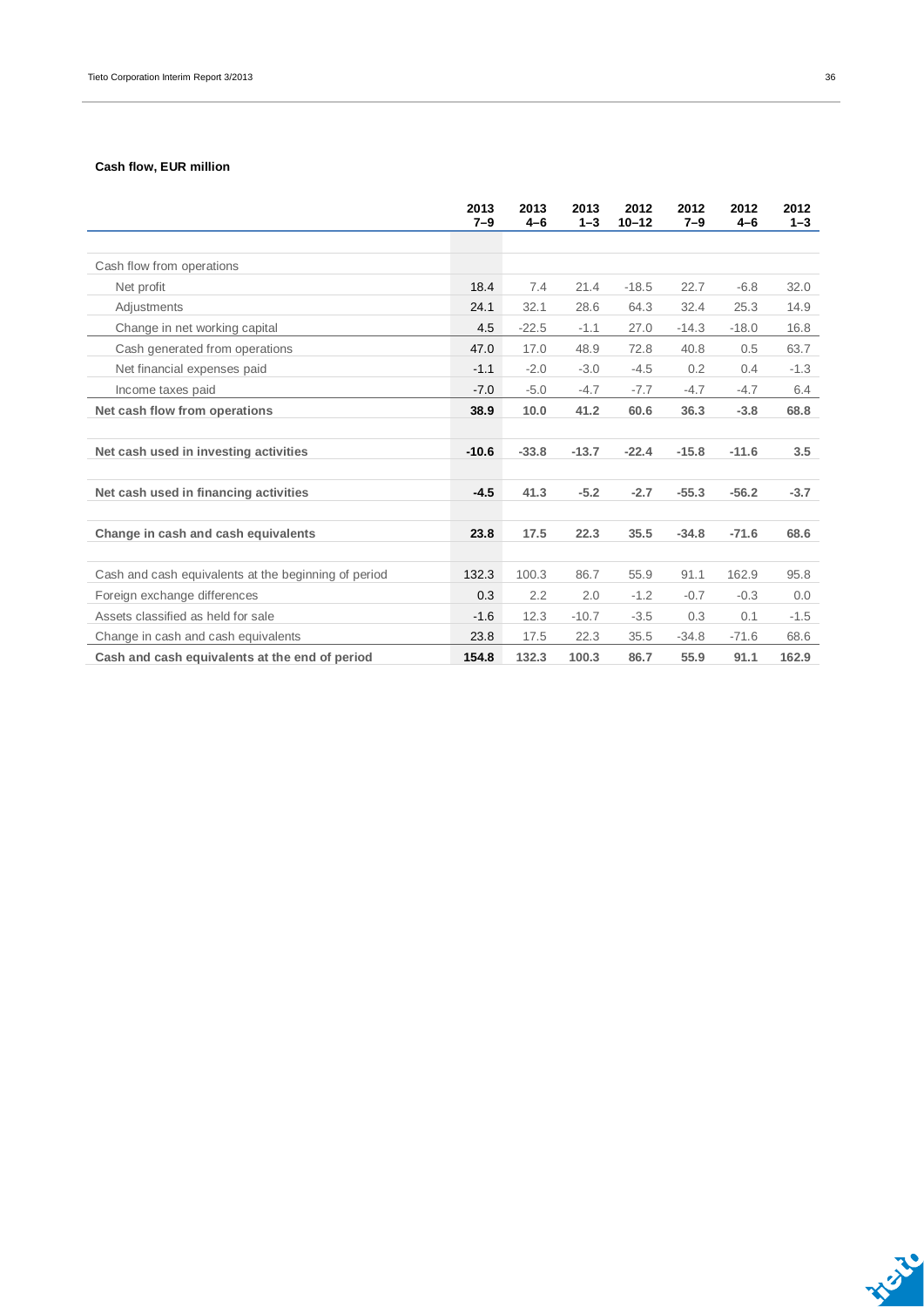### QUARTERLY FIGURES BY SEGMENTS

#### **Customer sales by service line, EUR million**

|                                     | 2013<br>7–9 | 2013<br>$4 - 6$ | 2013<br>$1 - 3$ | 2012<br>$10 - 12$ | 2012<br>7–9 | 2012<br>4-6 | 2012<br>$1 - 3$ |
|-------------------------------------|-------------|-----------------|-----------------|-------------------|-------------|-------------|-----------------|
| <b>Managed Services</b>             | 120         | 128             | 125             | 127               | 125         | 115         | 117             |
| Consulting and System Integration   | 92          | 107             | 108             | 131               | 109         | 130         | 131             |
| <b>Industry Products</b>            | 101         | 121             | 126             | 137               | 115         | 125         | 132             |
| <b>Product Development Services</b> | 60          | 79              | 86              | 84                | 75          | 86          | 87              |
| Group total                         | 373         | 436             | 445             | 479               | 424         | 456         | 467             |

The comparison figures 2012 sales and operating margin have changed from the figures published earlier due to some fine tuning of the operating model that took effect on 1 January 2013.

#### **Customer sales by industry group, EUR million**

|                                     | 2013<br>7–9 | 2013<br>4-6 | 2013<br>$1 - 3$ | 2012<br>$10 - 12$ | 2012<br>7–9 | 2012<br>$4-6$ | 2012<br>$1 - 3$ |
|-------------------------------------|-------------|-------------|-----------------|-------------------|-------------|---------------|-----------------|
| <b>Financial Services</b>           | 84          | 97          | 94              | 94                | 85          | 90            | 98              |
| Manufacturing, Retail and Logistics | 70          | 78          | 76              | 85                | 78          | 81            | 77              |
| Public, Healthcare and Welfare      | 96          | 109         | 114             | 127               | 100         | 106           | 107             |
| Telecom, Media and Energy           | 63          | 74          | 74              | 89                | 86          | 92            | 98              |
| <b>Product Development Services</b> | 60          | 79          | 86              | 84                | 75          | 86            | 87              |
| Group total                         | 373         | 436         | 445             | 479               | 424         | 456           | 467             |

The comparison figures 2012 sales and operating margin have changed from the figures published earlier due to some fine tuning of the operating model that took effect on 1 January 2013.

#### **Operating profit (EBIT) by service line, EUR million**

|                                         | 2013<br>7–9 | 2013<br>$4 - 6$ | 2013<br>$1 - 3$ | 2012<br>$10 - 12$ | 2012<br>$7 - 9$ | 2012<br>$4 - 6$ | 2012<br>$1 - 3$ |
|-----------------------------------------|-------------|-----------------|-----------------|-------------------|-----------------|-----------------|-----------------|
| <b>Managed Services</b>                 | 3.6         | 5.2             | 1.3             | 5.1               | 7.5             | $-3.7$          | $-2.5$          |
| Consulting and System Integration       | 4.0         | 2.8             | 3.8             | 4.5               | 13.0            | 3.9             | 12.7            |
| <b>Industry Products</b>                | 20.7        | 15.8            | 18.5            | 11.4              | 13.0            | 8.4             | 32.4            |
| <b>Product Development Services</b>     | 3.0         | $-2.6$          | 9.3             | $-23.9$           | 0.4             | $-3.9$          | 2.5             |
| Support Functions and Global Management | $-6.6$      | $-5.6$          | $-2.7$          | $-5.0$            | $-1.8$          | $-8.0$          | $-3.0$          |
| <b>Operating profit (EBIT)</b>          | 24.8        | 15.5            | 30.1            | $-7.8$            | 32.0            | $-3.3$          | 42.1            |

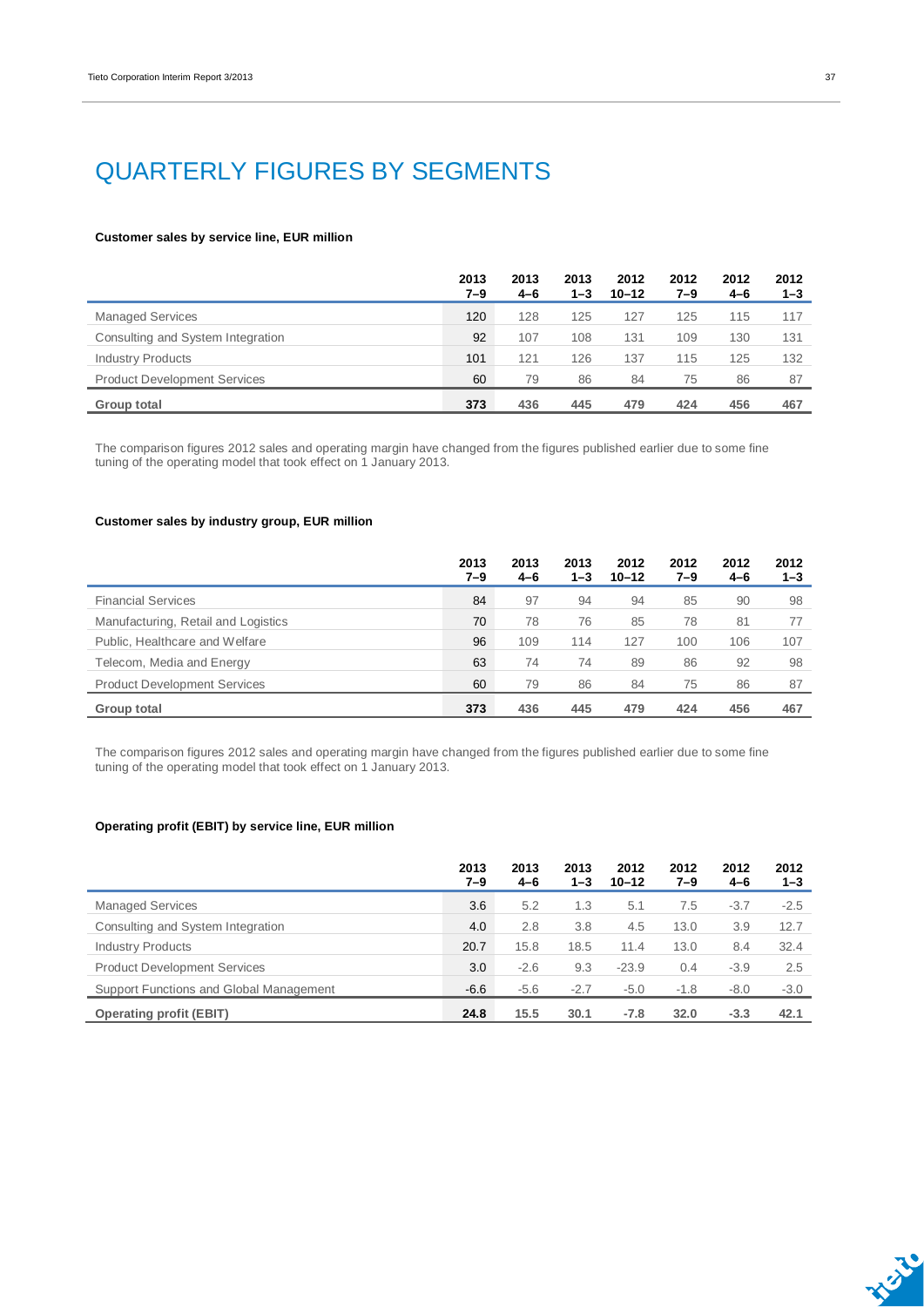#### **Operating margin (EBIT) by service line, %**

|                                     | 2013<br>7–9 | 2013<br>$4 - 6$ | 2013<br>$1 - 3$ | 2012<br>$10 - 12$ | 2012<br>7–9 | 2012<br>4-6 | 2012<br>$1 - 3$ |
|-------------------------------------|-------------|-----------------|-----------------|-------------------|-------------|-------------|-----------------|
| <b>Managed Services</b>             | 3.0         | 4.0             | 1.0             | 4.1               | 6.0         | $-3.2$      | $-2.1$          |
| Consulting and System Integration   | 4.4         | 2.6             | 3.5             | 3.4               | 11.9        | 3.0         | 9.7             |
| <b>Industry Products</b>            | 20.5        | 13.0            | 14.6            | 8.3               | 11.3        | 6.7         | 24.6            |
| <b>Product Development Services</b> | 5.0         | $-3.4$          | 10.8            | $-28.6$           | 0.6         | $-4.5$      | 2.9             |
| <b>Operating margin (EBIT)</b>      | 6.6         | 3.6             | 6.8             | $-1.7$            | 7.6         | $-0.7$      | 9.0             |

The comparison figures 2012 sales and operating margin have changed from the figures published earlier due to some fine tuning of the operating model that took effect on 1 January 2013.

#### **Operating profit (EBIT) excl. one-off items by service line, EUR million**

|                                         | 2013<br>7–9 | 2013<br>$4 - 6$ | 2013<br>$1 - 3$ | 2012<br>$10 - 12$ | 2012<br>7–9 | 2012<br>4-6 | 2012<br>$1 - 3$ |
|-----------------------------------------|-------------|-----------------|-----------------|-------------------|-------------|-------------|-----------------|
| <b>Managed Services</b>                 | 5.9         | 5.5             | 0.9             | 9.9               | 9.3         | 7.2         | $-2.1$          |
| Consulting and System Integration       | 9.6         | 9.6             | 5.1             | 18.5              | 13.6        | 11.3        | 12.7            |
| <b>Industry Products</b>                | 20.8        | 16.9            | 18.6            | 18.6              | 14.2        | 12.6        | 17.1            |
| <b>Product Development Services</b>     | 4.8         | 2.0             | 10.0            | 2.3               | 1.6         | 2.2         | 3.5             |
| Support Functions and Global Management | $-3.3$      | $-2.8$          | $-2.7$          | $-5.1$            | $-1.2$      | $-4.7$      | $-2.9$          |
| <b>Operating profit (EBIT)</b>          | 37.9        | 31.3            | 32.0            | 44.2              | 37.5        | 28.6        | 28.4            |

#### **Operating margin (EBIT) excl. one-off items by service line, %**

|                                     | 2013<br>7–9 | 2013<br>$4 - 6$ | 2013<br>$1 - 3$ | 2012<br>$10 - 12$ | 2012<br>7–9 | 2012<br>$4 - 6$ | 2012<br>$1 - 3$ |
|-------------------------------------|-------------|-----------------|-----------------|-------------------|-------------|-----------------|-----------------|
| <b>Managed Services</b>             | 4.9         | 4.3             | 0.7             | 7.8               | 7.5         | 6.2             | $-1.8$          |
| Consulting and System Integration   | 10.5        | 8.9             | 4.7             | 14.1              | 12.4        | 8.7             | 9.7             |
| <b>Industry Products</b>            | 20.7        | 14.0            | 14.8            | 13.5              | 12.3        | 10.1            | 13.0            |
| <b>Product Development Services</b> | 7.9         | 2.6             | 11.6            | 2.8               | 2.2         | 2.5             | 4.1             |
| <b>Operating margin (EBIT)</b>      | 10.1        | 7.2             | 7.2             | 9.2               | 8.9         | 6.3             | 6.1             |

The comparison figures 2012 sales and operating margin have changed from the figures published earlier due to some fine tuning of the operating model that took effect on 1 January 2013.

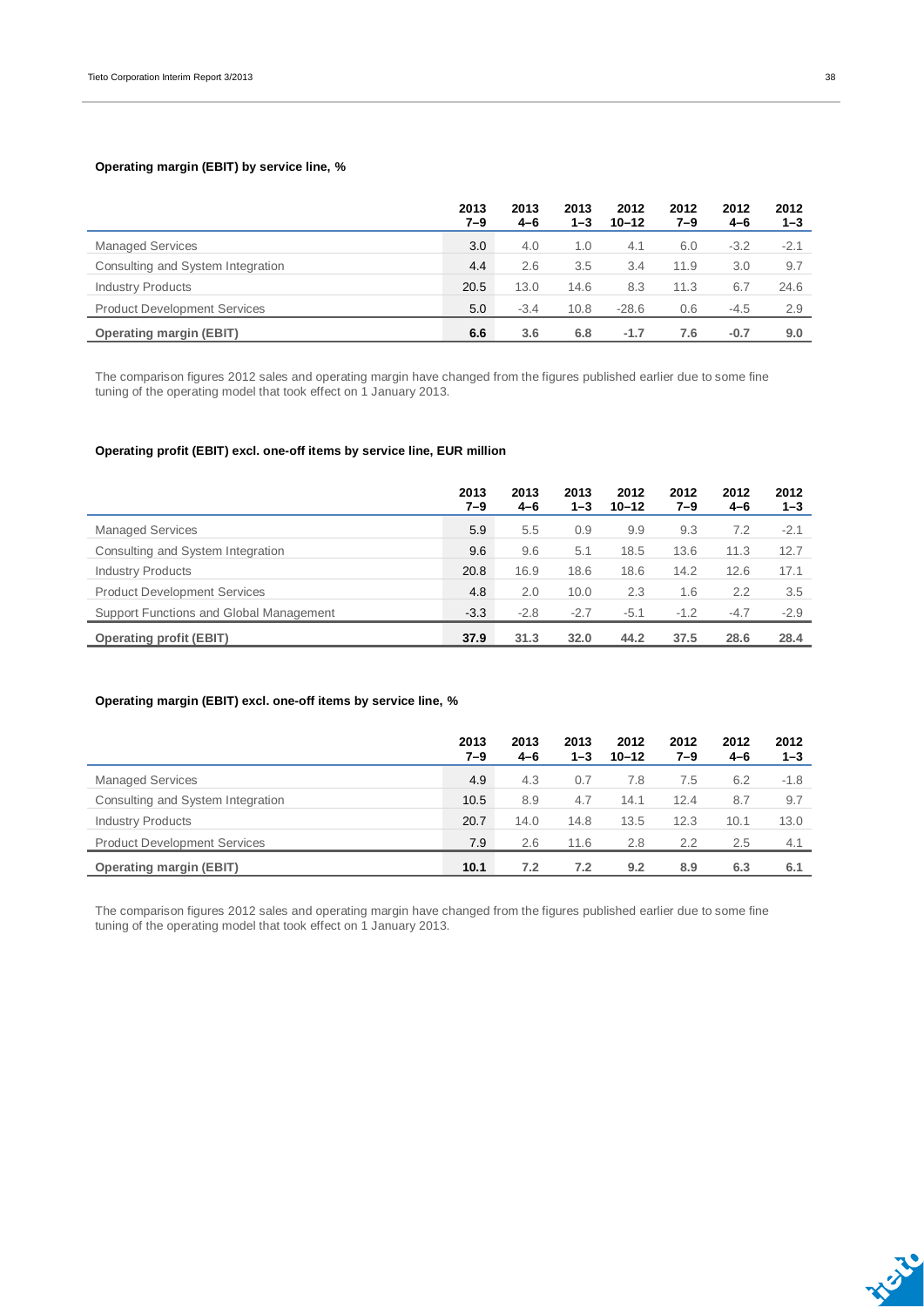|                |                                        | <b>Shares</b> | %     |
|----------------|----------------------------------------|---------------|-------|
| 1              | Cevian Capital                         | 11 073 614    | 15.1  |
| 2              | Solidium Oy                            | 7 415 418     | 10.1  |
| 3              | Etera Mutual Pension Insurance Co.     | 3 000 000     | 4.1   |
| $\overline{4}$ | Ilmarinen Mutual Pension Insurance Co. | 2 2 8 5 8 6 2 | 3.1   |
| 5              | OP-Pohjola Group Central Cooperative   | 2 2 5 1 8 0 5 | 3.1   |
| 6              | Swedbank Robur fonder                  | 2 009 455     | 2.7   |
| $\overline{7}$ | Varma Mutual Pension Insurance Co.     | 1 543 488     | 2.1   |
| 8              | The State Pension fund                 | 823 000       | 1.1   |
| 9              | Nordea funds                           | 683 026       | 0.9   |
| 10             | OP funds                               | 621 614       | 0.9   |
|                |                                        | 31 707 282    | 43.4  |
|                |                                        |               |       |
|                | Nominee registered                     | 25 491 844    | 34.9  |
|                | <b>Others</b>                          | 15 914 041    | 21.7  |
|                | <b>Total</b>                           | 73 113 167    | 100.0 |

### Major shareholders on 30 September 2013

Based on the ownership records of Euroclear Finland Oy and Euroclear Sweden AB.

#### For further information, please contact:

Lasse Heinonen, CFO, tel. +358 2072 66329, +358 50 393 4950, lasse.heinonen (at) tieto.com Tanja Lounevirta, Head of Investor Relations, tel +358 2072 71725, +358 50 321 7510, tanja.lounevirta (at) tieto.com